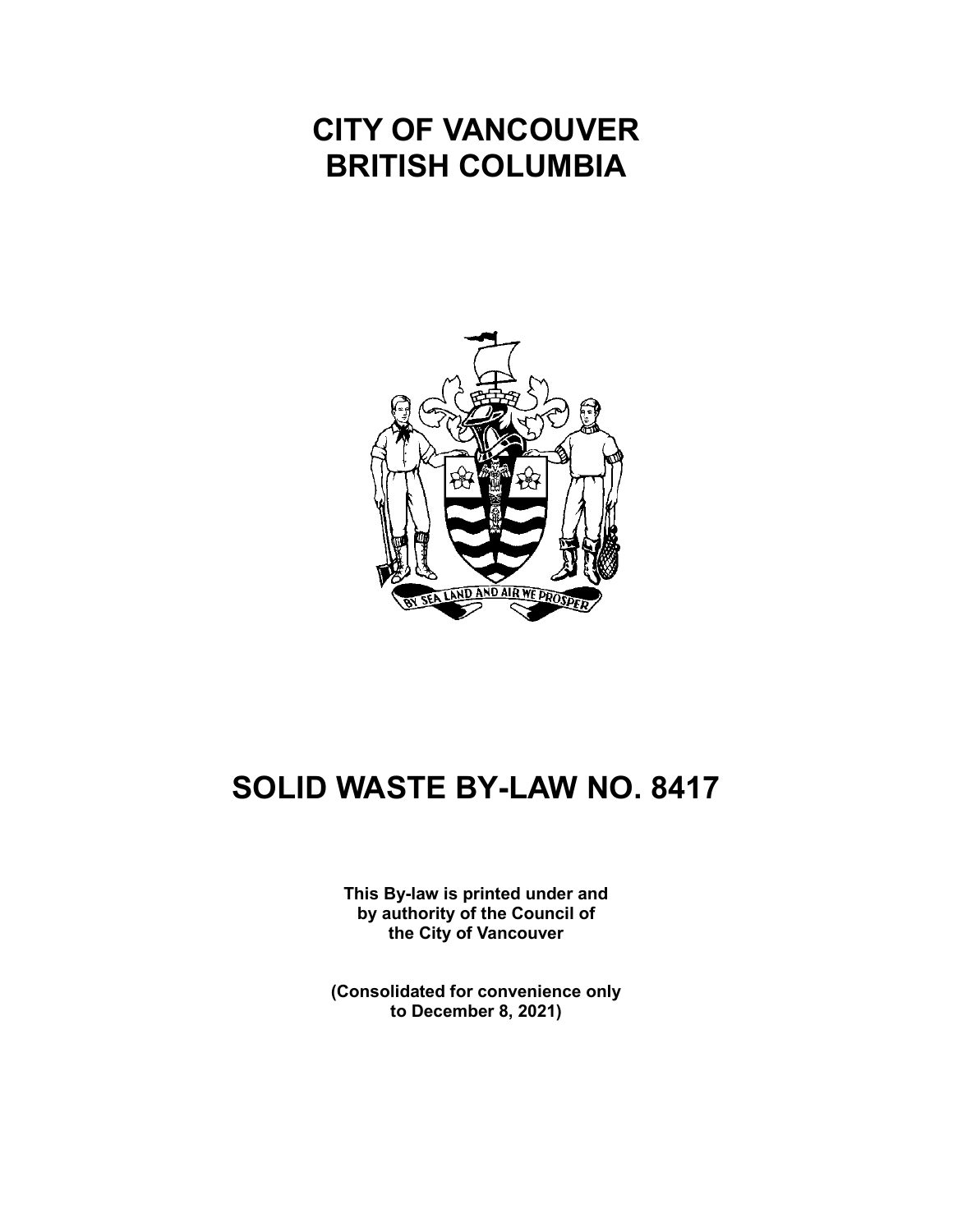## **BY-LAW NO. 8417**

#### **A By-law respecting the collection, disposal, transfer and recycling of solid waste**

#### **[Consolidated for convenience only, amended to include By-law No. 13185 effective January 1, 2022]**

**\_\_\_\_\_\_\_\_\_\_\_\_\_\_\_\_\_\_\_\_\_\_\_\_\_\_\_\_\_\_\_\_\_\_\_\_\_\_\_\_\_\_\_\_\_\_\_**

THE COUNCIL OF THE CITY OF VANCOUVER, in public meeting, enacts as follows:

#### **PART I SHORT TITLE**

1. The name of this By-law is the "Solid Waste By-law".

## **PART II INTERPRETATION**

2. In this By-law, unless the context otherwise requires:

"apartment" includes any residential property which is classified on the most recent assessment roll as "strata lot residence (condominium)", "stratified rental apartment B frame construction - all units rented out under one ownership", or "stratified rental apartment - hi-rise construction - all units rented out under one ownership", or strata or co-op residential property which is classified on the most recent assessment roll as "multi-family conversion", but does not include houses, strata duplexes, rowhouses and rental apartments,

"Asbestos Policy" means the Vancouver Transfer & Landfill Operations Asbestos Waste Disposal Policy in place to meet the requirements of Hazardous Waste Regulation (B.C. Reg. 63/88) and Occupational Health and Safety Regulation (B.C. Reg. 296/97),

"asbestos waste" means any waste or discarded material ,which contains 0.5% or more asbestos by weight,

"Assessment Roll" has the meaning set out in the Assessment Act,

"authorized agent, acting on behalf of an owner" includes a person who represents to the City in writing that he or she is a member of the board of directors, strata council, management company or other entity reasonably likely to have control and administrative responsibility for solid waste and recyclable material on behalf of the owner,

"banned materials" means the Hazardous and Operational Impact Materials set out in Schedule D and Schedule E, recyclable materials set out in Schedule F, and the Product Stewardship Program Materials set out in Schedule G,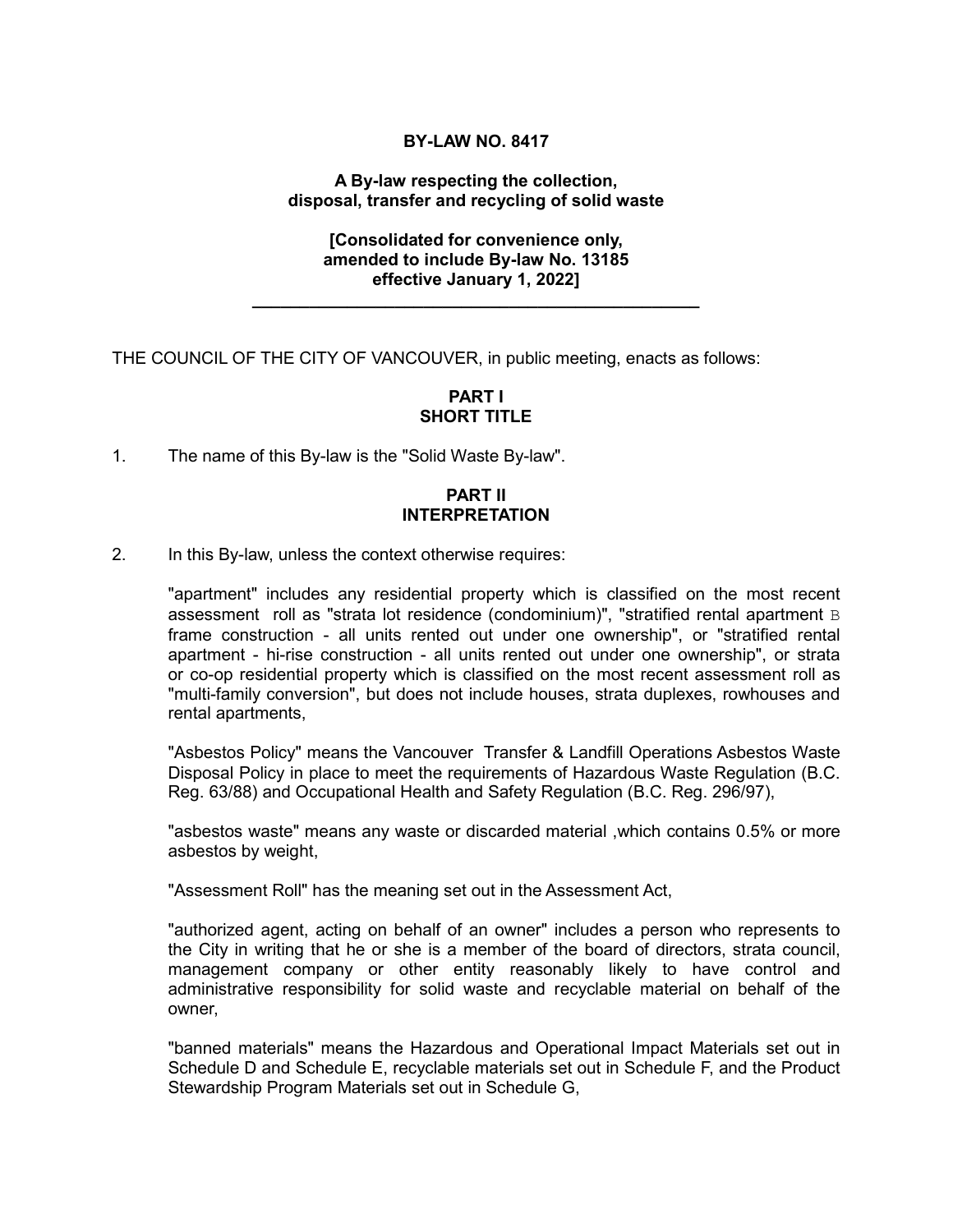"blue box recycling container" means a container supplied by the City of Vancouver for the deposit of recyclable material,

"carryout" means any situation where the solid waste or recyclable material to be collected is somewhere other than at the street or lane allowance,

"City Engineer" means the City Engineer or an authorized representative of the City Engineer,

"city sticker" means a sticker issued by the City as a receipt for the prepayment of the services provided under Part IV,

"clean wood waste" means solid wood, lumber or pallets, that does not contain any glues or resins, that is not painted, stained or treated with chemicals, and may be pierced with nails or other metal fasteners,

"collection point" means a location where one or more garbage cans are placed for collection by the City of Vancouver,

"Collector" means the Director of Finance or an authorized representative of the Director of Finance,

"commercial-size container" means any container (having at least 1 cubic yard of capacity) constructed so that it can be emptied mechanically by and into a motor vehicle used for the transportation of solid waste,

"converted single family dwelling" means any non-strata, non-co-op residential property classified as "multi-family - conversion" on the most recent assessment roll,

"construction and demolition processing residual waste" means the residual waste that remains after solid waste generated from construction and demolition activities has been processed and recyclable materials have been removed for recovery,

"co-op" means that a parcel is owned or leased by a company or society and all the shares of the company are owned by residents of the parcel or all of the members of the society are residents of the parcel, and "non-co-op" means that a parcel is not a co-op,

"Drywall Policy" means the Vancouver Transfer & Landfill Operations Drywall Policy in place to meet the requirements of Hazardous Waste Regulation (B.C. Reg. 63/88) and Occupational Health and Safety Regulation (B.C. Reg. 296/97),

"dwelling unit" means,

- (a) with respect to a strata property, each strata lot utilized for living accommodation and not for parking, storage or some other ancillary use, and
- (b) with respect to a co-op property, each unit into which the building has been subdivided for the provision of living accommodation for each member or shareholder of the co-op and which, if the co-op were a strata, would likely be a strata lot within the meaning of (a) above, and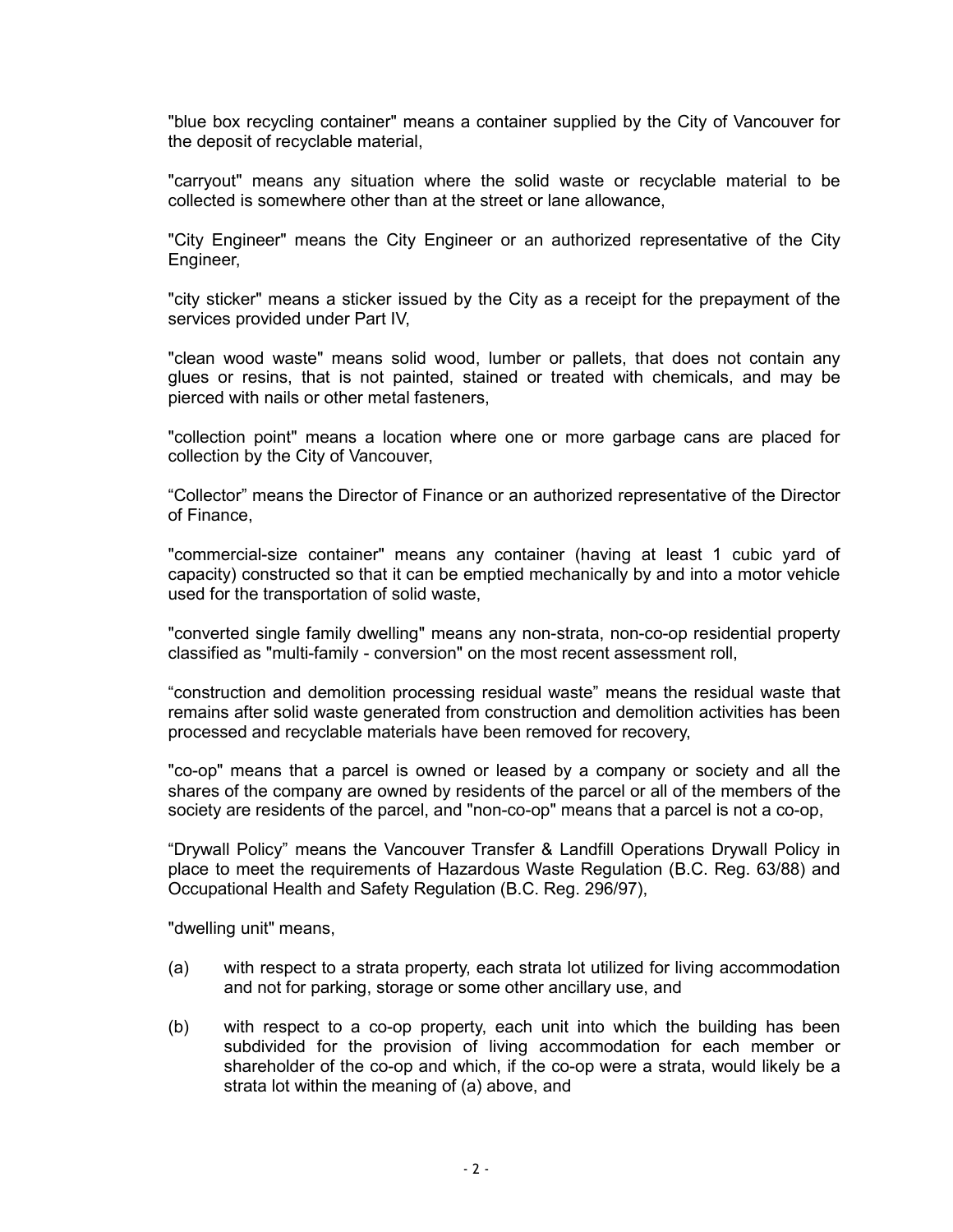(c) with respect to any non-strata or non-co-op property, each unit of living accommodation which, if the property were a strata, would likely be a strata lot within the meaning of (a) above,

"excess producer" means an owner or occupier who produces more garbage than can be accommodated in the garbage can or cart which the owner has requested or pays for,

"expanded polystyrene packaging" means white expanded polystyrene used for protection and distributing products, but excluding:

- (a) food and beverage containers;
- (b) packaging 'peanuts'; and
- (c) expanded polystyrene that has been painted, soiled or treated,

"flocked tree" means a natural tree that has been treated or coated with a chemical substance,

"food waste" means waste from residential sources that consists of food, including meat, fish, fat, dairy products, bread, baking products, fruits and vegetables, whether cooked or uncooked and packaged or unpackaged,

"garbage" means solid waste that is not recyclable material, source-separated organic waste, or materials listed in Schedules F and G to this By-law,

"garbage bag" means a plastic bag supplied by the owner or occupier of property for the deposit of garbage,

"garbage can" means a container supplied by the owner or occupier of property for the deposit of garbage,

"garbage cart" means a wheeled container supplied by the city for the deposit of garbage,

"green cart" means a wheeled container supplied by the city for the deposit of sourceseparated organic waste,

"green cart service" means the collection of source-separated organic waste by the city,

"house" means any single family dwelling, non-strata duplex or converted single family dwelling but does not include any other category of residential property,

"leaf bag" means a biodegradable paper bag supplied by the owner or occupier of property for the deposit of leaves,

"leaf can" means a container supplied by the owner or occupier of property for the deposit of leaves,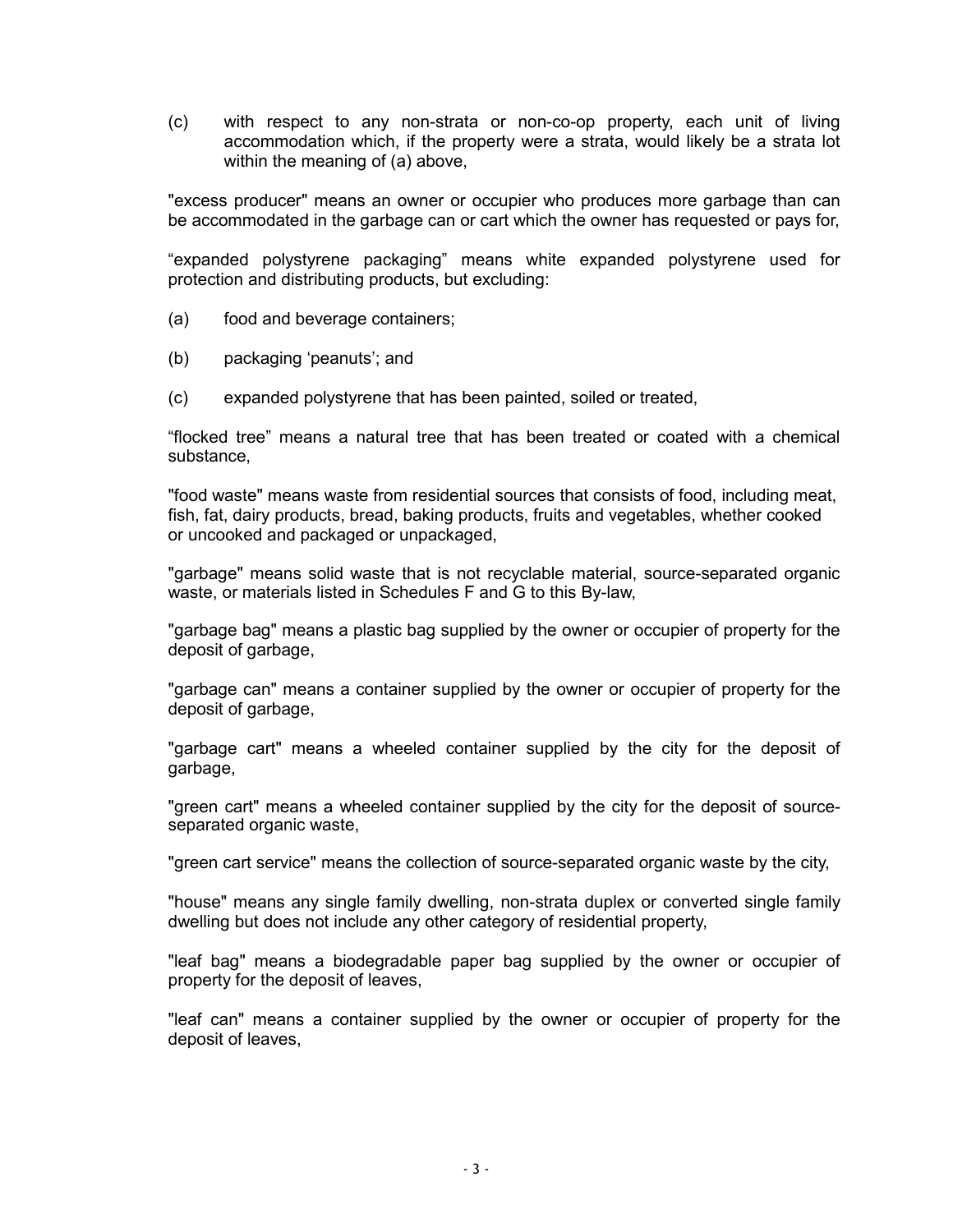"Material Recovery Facility" means an approved materials recovery facility that receives solid waste and separates and prepares recyclable materials for marketing to end-user manufacturers,

"mattress" means a case of canvas, plastic or other heavy cloth filled with wool, cotton, foam, other fibres or similar material, with or without springs or wooden slats, that is designed for use as a bed,

"Medical Health Officer" means the Medical Health Officer appointed for the City of Vancouver and includes any officer, official, or employee acting in the place of or for the Medical Health Officer,

"municipal garbage" means solid waste collected from single family residences by local government, their contractors or by entities contracting directly with individual households where such collection occurs on a scheduled basis and solid waste collected by local government staff from local government owned premises, such as parks, streets and public buildings,

"new gypsum (drywall)" means gypsum that is date stamped 1990 or later, has not been previously installed, and does not contain tape, paint or drywall mud,

"night shift area" means that area between Burrard Inlet and False Creek and bounded on the east by the west property line of Gore Avenue from Burrard Inlet to Prior Street, the north property line of Prior Street from Gore Avenue to Station Street, the west property line of Station Street from Prior Street to National Avenue, the north property line of National Avenue produced from Station Street to False Creek, and bounded on the west by the east property line of Burrard Street from False Creek to Robson Street, the north property line of Robson Street from Burrard Street to Bute Street, the east property line of Bute Street, from Robson Street to Burrard Inlet,

"non-residential property" means any property which is not residential property,

"non-residential recyclable materials" means all materials listed in Schedules G and H of this By-law,

"non-residential recyclable materials diversion program" means a program to divert nonresidential recyclable material from disposal at a landfill or incinerator site, and includes:

- (a) producing no non-residential recyclable materials;
- (b) use of a licensed hauler who lawfully brings the non-residential recyclable material to a Material Recovery Facility or otherwise disposes of the nonresidential recyclables in accordance with this By-law; and
- (c) disposing of the non-residential recyclable materials directly at an approved private or public recycling facility in accordance with this By-law; or
- (d) any combination of the above,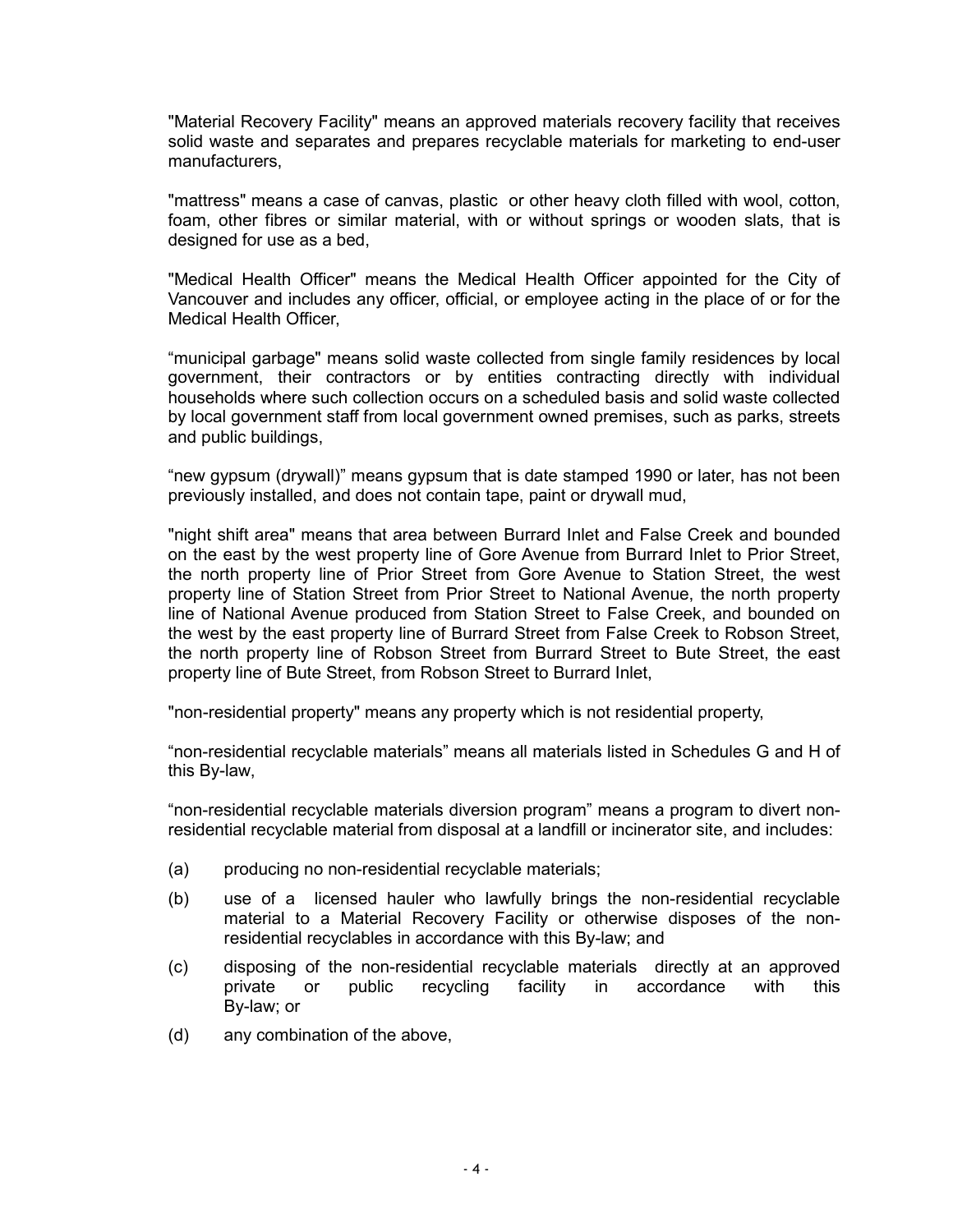"non-strata duplex" means any non-strata, non-co-op residential property classified as "duplex", "duplex up and down", or "SFD/Duplex on Acreage" on the most recent assessment roll,

"noxious weeds" means the weeds designated as noxious weeds in Part I and Part II of Schedule A of the *Weed Control Regulation*, B.C. Reg. 143/2011 but excludes Giant Hogweed (Heracleum Mantegazzianum) and Spurge Laurel (Daphne Laureola),

"occupier" means a person who, if a trespass has occurred, is entitled to maintain an action for trespass and includes a person in possession of land, owned by or on behalf of the City or any other person who is exempt from tax and that is held by the occupier under a lease, licence, agreement for sale, accepted application to purchase, easement or other record from the City or any other person who is exempt from tax,

"organic waste diversion plan" means a plan describing the methods to be used to divert food waste, yard waste and clean wood waste from disposal at a landfill or incinerator site, and includes:

- (a) producing no food waste, yard waste or clean wood waste;
- (b) use of the City's green cart service;
- (c) use of a licensed hauler who lawfully brings the material to a Material Recovery Facility or otherwise disposes of the food waste, yard waste or clean wood waste in accordance with this By-law;
- (d) composting or anaerobic digestion; and
- (e) dropping off material directly at an approved private facility or at a regional disposal facility in accordance with this By-law; or
- (f) any combination of the above,

"owner" of land means the registered owner of an estate in fee simple, and also includes

- (a) the tenant for life under a registered life estate,
- (b) the registered holder of the last registered agreement for sale,
- (c) the registered tenant of land under a strata lot lease pursuant to Part 3 of the *Strata Property Act*, and
- (d) a strata corporation or cooperative association, and

in dealings with the City, also means the authorized agent, acting on behalf of an owner,

"personal hygiene products" means personal care products, including but not limited to diapers, feminine hygiene products and incontinence products,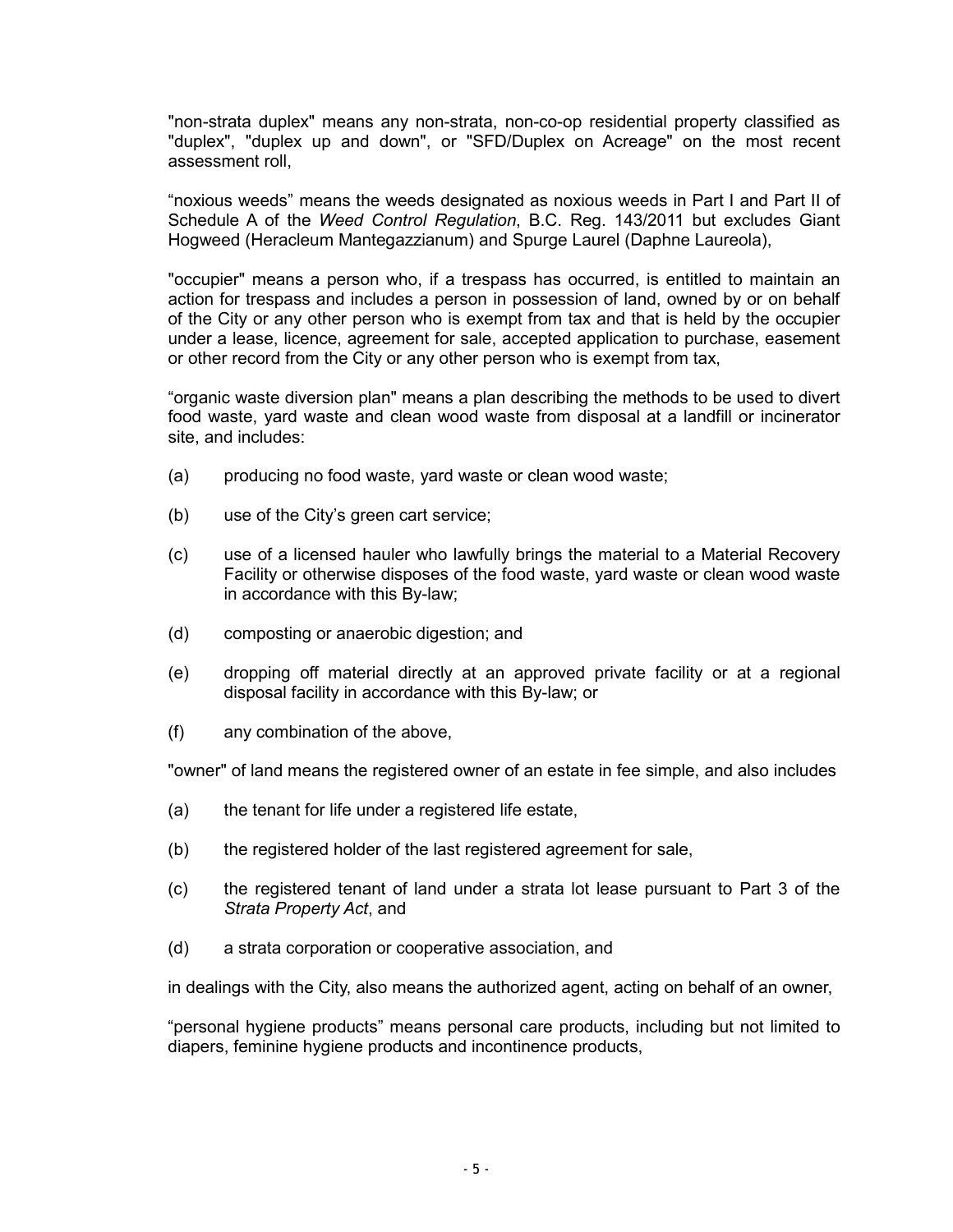"PPP cart" means a wheeled recycling container used for the purposes of the Packaging and Printed Paper Product Stewardship Program approved pursuant to the Environmental Management Act,

"premises" means land composed of one or more parcels upon which any building or group of buildings may be located and includes buildings located on land under common ownership or management,

"private container" means a solid waste container used by a private contractor in the course of business,

"private contractor" means a provider of private solid waste services,

"private solid waste services" means the removal, collection, transfer, recycling, processing and disposing of solid waste by a person other than the city,

"public garbage receptacle" means any garbage receptacle placed in a public place by the City or another public body,"

"public recycling receptacle" means any recycling receptacle placed in a public place by the City or another public body,

"rates" includes any levy, charge or other fee or tax authorized by Section 303 of the *Vancouver Charter*,

"recyclable material" means that class of solid waste designated as recyclable by the City Engineer,

"recyclable paper" includes newspapers and inserts, flyers, magazines, catalogues, telephone directories, paper gift wrap and greeting cards, writing paper, computer paper, mail, envelopes, paper bags, boxboard, corrugated cardboard, composite paper products such as tetrapak containers, and gable-top paper containers such as milk cartons, but excludes photographic paper, tissue paper, paper napkins and towels, carbon paper, and paper that is adhered to plastic or metal,

"recycling cart" means a wheeled container supplied by the City of Vancouver for the deposit of recyclable material,

"rental apartment" means any residential property classified on the most recent assessment roll as "triplex", "fourplex", "multi-family - apartment block", "multi-family Bgarden apartment & row housing", "multi-family - high-rise", "stores and living quarters" or "stores and offices with apartments",

"residential asbestos waste" means asbestos waste transported from a residence by the owner or occupant of that residence,

"residential property" means a parcel which is "Class 1" (Residential) property as defined by the Prescribed Classes of Property Regulation (B.C. Reg. 438/81) of the Assessment Act,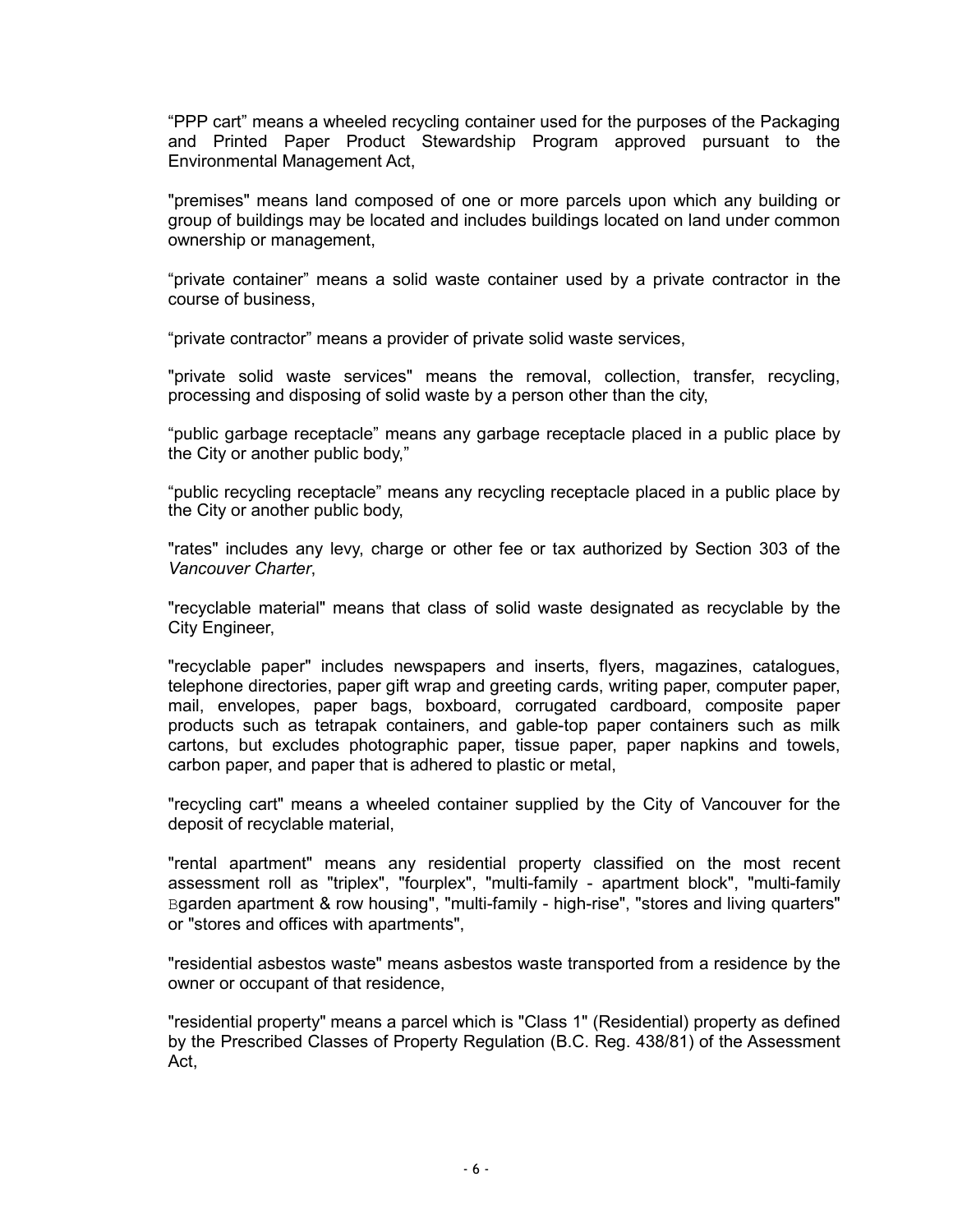"residential recyclable materials" means all materials listed in Schedules C and G to this By-law," and

"residential recyclable materials diversion program" means a program to divert residential recyclable material from disposal at a landfill or incinerator site, and includes:

- (a) producing no residential recyclable materials,
- (b) use of a licensed hauler who lawfully brings the material to a Material Recovery Facility or otherwise disposes of the residential recyclables in accordance with this By-law, and
- (c) disposing of the residential recyclable materials directly at an approved private or public recycling facility in accordance with this By-law, or
- (d) any combination of the above,

"residential used gypsum (drywall)" means used gypsum (drywall) transported from a residence by the owner or occupant of that residence,

"rowhouse" means any strata or co-op residential property classified on the most recent assessment roll as "row housing - single unit ownership" or "stratified rental townhouse Ball units rented out under one ownership", but excludes houses, strata duplexes, apartments and rental apartments,

"seniors licensed care and group homes" means any commercial property classified as "seniors licensed care" or "group home" on the most recent assessment roll,

"single family dwelling" means any residential property classified as:

- (a) a single family dwelling,
- (b) a single family dwelling with basement suite,
- (c) any residential property subject to section 26(4), or successor section, of the Assessment Act on the most recent assessment roll, or
- (d) a laneway house as defined under section 2 of the Zoning and Development By-law.

"solid waste" includes garbage, recyclable material, source-separated organic waste, and materials listed in Schedules F and G of this By-law,

"source separated organic waste" means food waste, yard waste, clean wood waste not pierced with nails or other metal fasteners, tissue paper, paper napkins and towels, carbon paper, paper that is covered or infused with wax, food soiled recyclable paper, or any combination thereof,

"strata" means a parcel that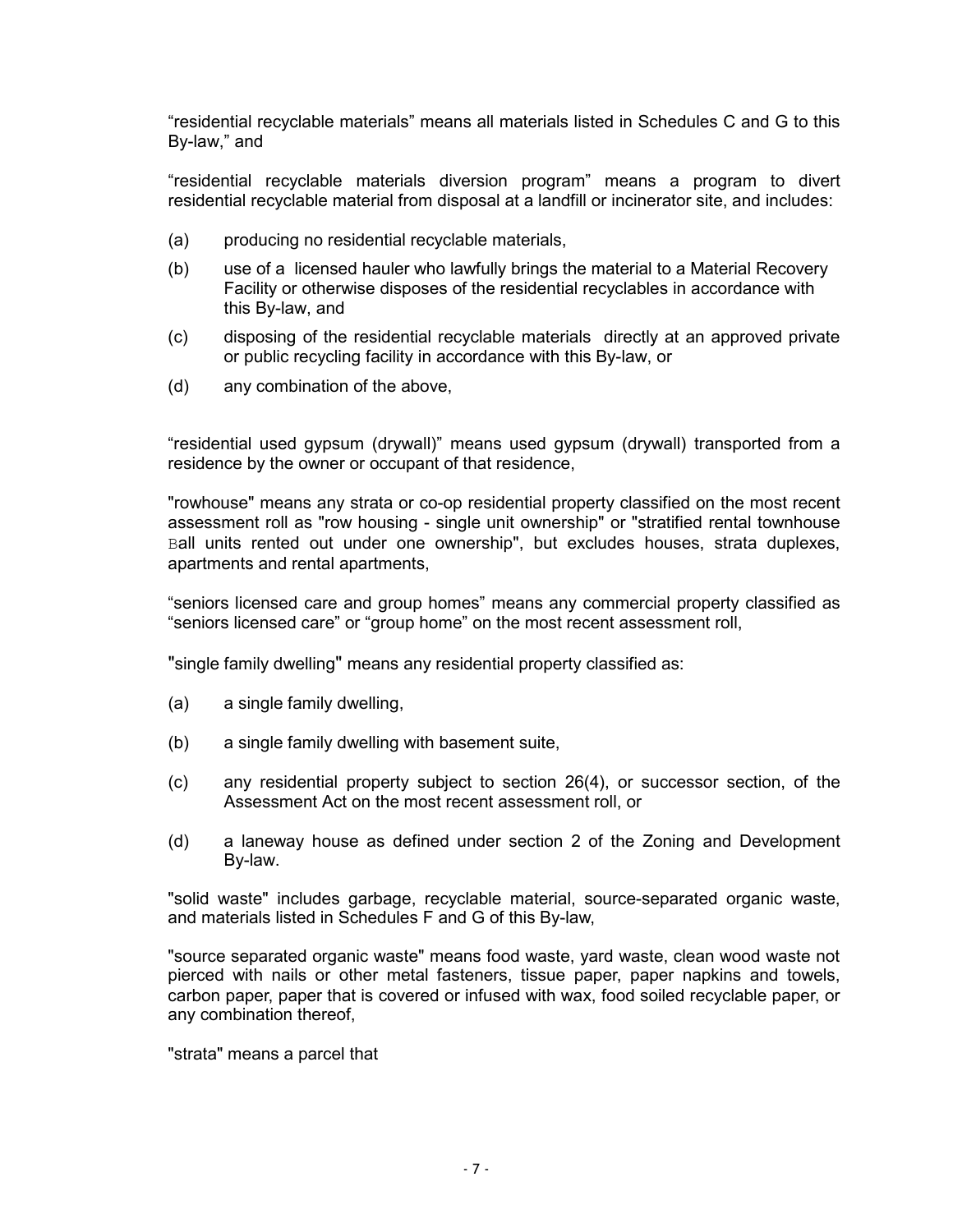- (a) is held by strata lot lease under Part 3 (Leasehold Strata Plans) of the *Strata Property Act*, or
- (b) is a strata lot as defined in section 1 of the *Strata Property Act*, or
- (c) is a strata lot created by a "bare land strata plan" as defined in section 1 of the *Strata Property Act*,

and "non-strata" means a parcel that is not a strata,

"strata duplex" means a strata or co-op residential property classified as "duplex  $B$  single unit ownership" on the most recent assessment roll,

"surcharge" means the amount charged in addition to the applicable disposal rates for having a load that is not secured as per the requirements of the *Motor Vehicle Act*, or for disposing of banned material as set out in Part II of Schedule A of this By-law,

"tax roll" means the real-property tax roll described in Section 400 of the *Vancouver Charter* as revised and updated from time to time pursuant to Sections 401 and 401A of the *Vancouver Charter*,

"toxic plants" means Devil's Club (Oplopanax Horridus), Giant Hogweed (Heracleum Mantegazzianum) and Spurge Laurel (Daphne Laureola),

"used gypsum (drywall)" means gypsum that is without a date stamp or is date stamped before 1990, or contains tape, paint or drywall mud,

"Wood waste" includes clean wood waste in addition to solid wood, lumber or pallets that contain glues or resins, paint, stain, or a chemical treatment other than creosote, and may be pierced with nails or other fasteners, and

"yard waste" includes vegetative trimmings from flowers, house plants, yards, or other landscaped areas consisting only of leaves, grass clipping, plants, small brush, hedge clippings, Christmas Trees, small limbs and dry seed pods but excludes flocked trees, noxious weeds and toxic plants.

#### **PART III AUTHORITY OF CITY ENGINEER**

## **3.1 Authority of City Engineer**

- (1) The City Engineer may provide solid waste services in the city.
- (2) The City Engineer may refuse to provide:
	- (i) solid waste services, or
	- (ii) access to the city's solid waste facilities,

to any person who fails to comply with the provisions of this By-law.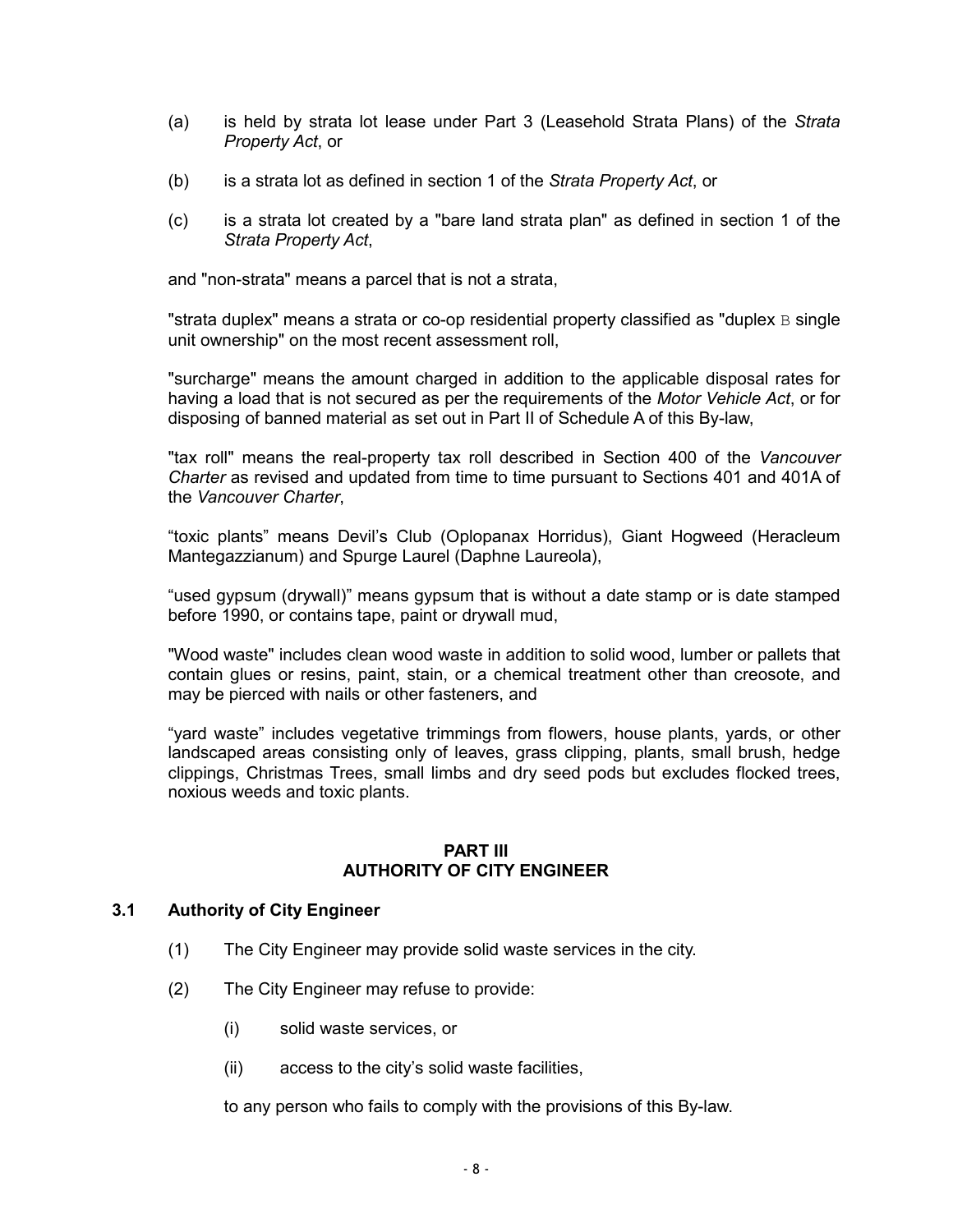- (3) The City Engineer may determine the type and frequency of solid waste services and may provide different levels and types of service for different classes of premises and for different areas of the city.
- (4) The City Engineer may require that the delivery of solid waste services to a property be increased if, in the opinion of the City Engineer, the owner or occupier of a property is an excess producer of solid waste.
- (5) Despite the provisions of subsection (1), the City Engineer may provide solid waste services to certain residential and non-residential properties or areas within city boundaries or beyond city boundaries, by separate agreement, subject to Council approval.
- (6) The City Engineer may stipulate the materials that are unsuitable and prohibited from any receptacles or other containers used in the provision of any service under this By-law.

## **3.2 Private solid waste services**

Despite section 3.1, a person who is the holder of a business license to provide private solid waste services in the city, may engage in the business of removing, collecting, transferring, recycling, processing and disposing of solid waste in the city, subject to compliance with all applicable by-laws, provincial and federal legislation.

#### **3.3 Authority over City Facilities**

Council authorizes the City Engineer to operate and administer the city's solid waste facilities.

#### **PART IV GARBAGE SERVICE**

#### **4.1 General Garbage Service**

(1) *Mandatory Garbage Service*

The owner or occupier of a house or strata duplex must use the garbage collection service provided by the city.

#### (2) *Optional Garbage Service*

The owner of a residential property other than a house or strata duplex, or the owner of a non-residential property, may request that the City Engineer provide garbage collection service at the applicable rates provided for in this by-law, and the City Engineer may provide such services if, in the opinion of the City Engineer, such services are compatible with the operation of existing city garbage services.

## **4.2 Garbage Cart Service**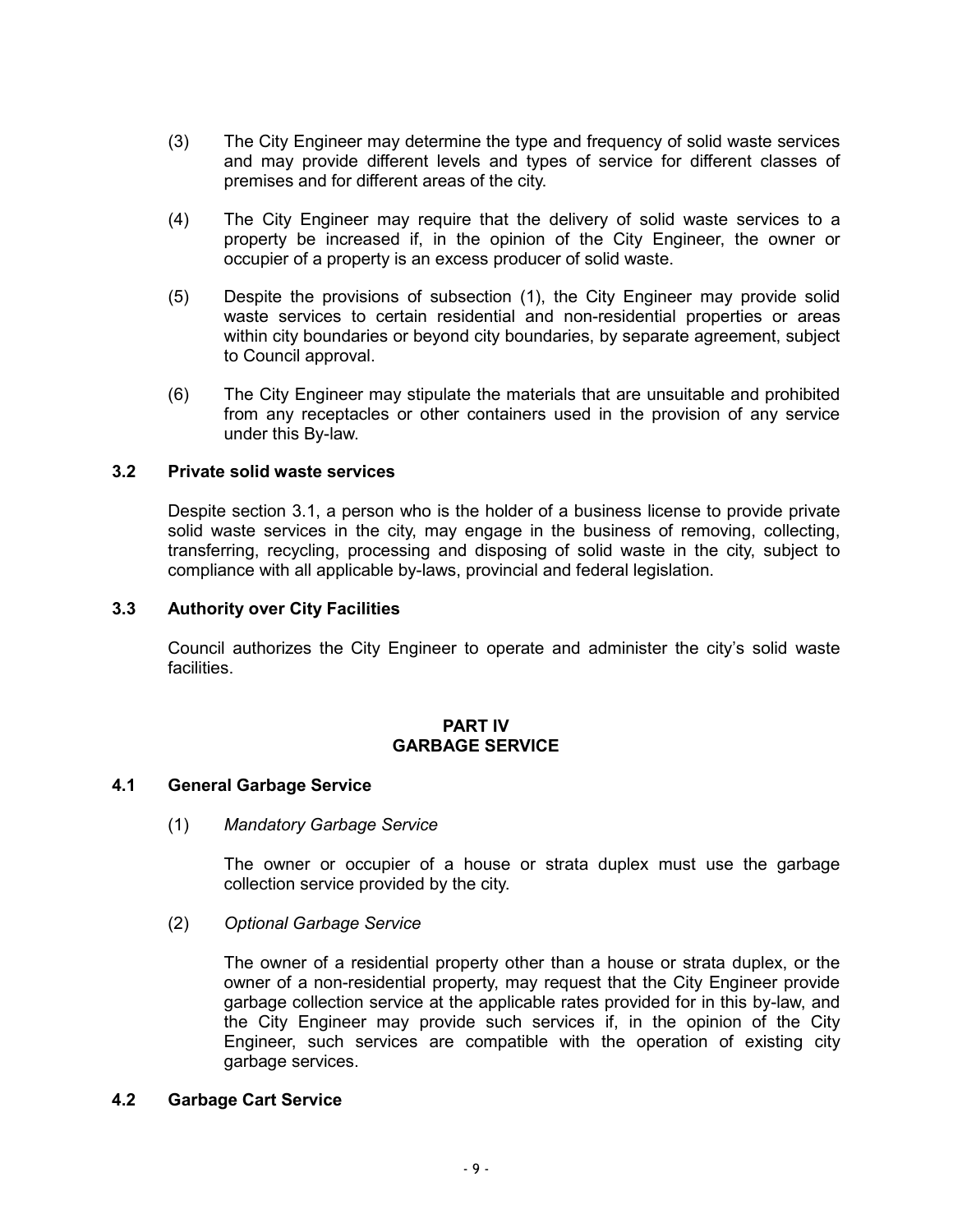# (1) *Service Allocation to Residential Dwellings*

(a) Minimum Service

Each residential property will be allocated garbage cart service at the applicable number and size of carts, and at the applicable rates, set out in Part I of Schedule B to this By-law.

# (b) Strata Duplexes

Each dwelling unit in a strata duplex will be allocated a minimum of one 75 litre cart per dwelling unit. A change in the allocation will be made upon request by the dwelling unit owner to any size above the minimum allocation set out in Part I of Schedule B to this By-law.

(c) Rowhouses

Each dwelling unit in a rowhouse will be allocated a minimum of one 75 litre cart per dwelling unit. A change in the allocation will be made upon request by the dwelling unit owner to any size above the minimum allocation. Owners or occupiers of rowhouses may consolidate garbage cart service to the calculated minimum volume set out in Part I of Schedule B to this By-law.

- (2) *Additional Garbage Cart Service*
	- (a) Additional garbage service requested by owner

The owner of residential or non-residential property may apply in writing to the City Engineer for additional garbage cart service or for other additional solid waste services, and the City Engineer may provide such services if, in the opinion of the City Engineer, such services are compatible with the operation of existing city garbage services.

(b) Additional garbage service required by the City Engineer

The City Engineer may require the owner of residential or non-residential property to use additional garbage cart service or other additional solid waste services if, in the opinion of the City Engineer, the owner or occupier is an excess producer.

(c) Rates for Additional Service added to Tax Roll

If additional garbage cart service or other additional solid waste services are provided, either at the request of an owner, or as required by the City Engineer, the Collector shall enter the additional rates on the real property tax roll for the property to which the rates apply.

(3) *Requesting a Reduction in Garbage Cart Service* Subject to the minimum requirements in this By-law: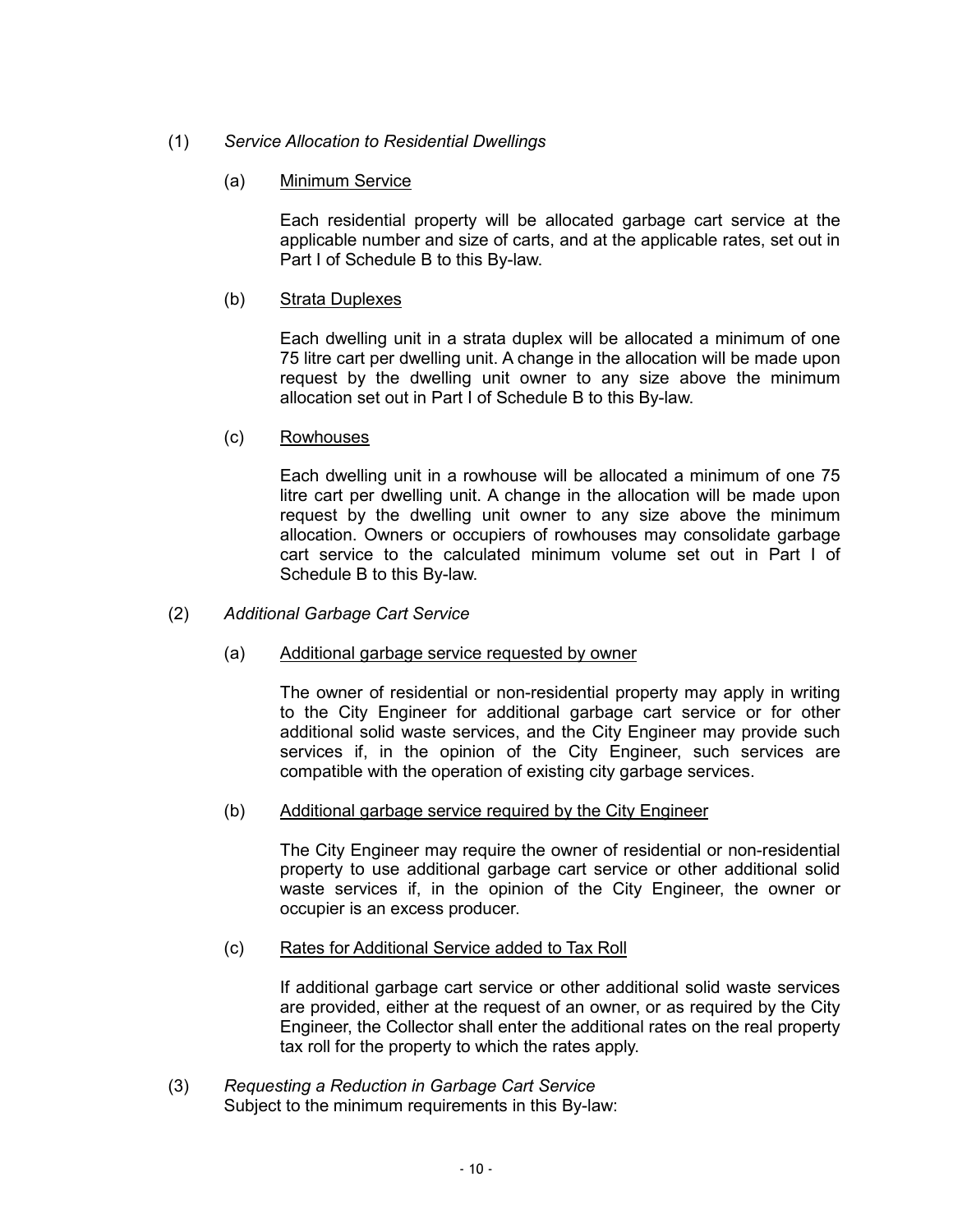- (a) an owner may request a reduction in the number or volume of garbage carts purchased by the owner or allocated to an excess producer; and
- (b) the City Engineer may approve the request if the City Engineer is satisfied that a reduction will not cause the property to become an excess producer.
- (4) *Permitted Type of Garbage Cart*

Subject to sections 8.6 and 8.7, where the city provides garbage cart service, the owner or occupier must place all the solid waste intended for collection in the appropriate garbage cart supplied to that owner or occupier.

(5) *Responsibilities of owner or occupier*

The owner or occupier of premises to which the City provides garbage cart service:

- (a) must maintain garbage carts in a clean and sanitary condition;
- (b) deleted;
- (c) must ensure that the cover of a garbage cart remains completely closed at all times, except when it is necessary to open the cover to dispose of solid waste;
- (d) must not fill a garbage cart to a gross weight greater than the applicable weight on the following table:

| Garbage cart size | Maximum gross weight |
|-------------------|----------------------|
| 75 litres         | 30 kg                |
| 120 litres        | 50 kg                |
| 180 litres        | 75 kg                |
| 240 litres        | 100 kg               |
| 360 litres        | 150 kg               |

- (e) must not cause, permit, suffer or allow a garbage cart to be filled so that the cover cannot be completely closed;
- (f) must not cause, permit, suffer or allow a garbage cart to be filled so that the contents cannot be completely emptied;
- (g) must not cause, permit, suffer or allow the contents to overflow, fall out of or leak from a garbage cart;
- (h) must return a garbage cart to the city upon request; and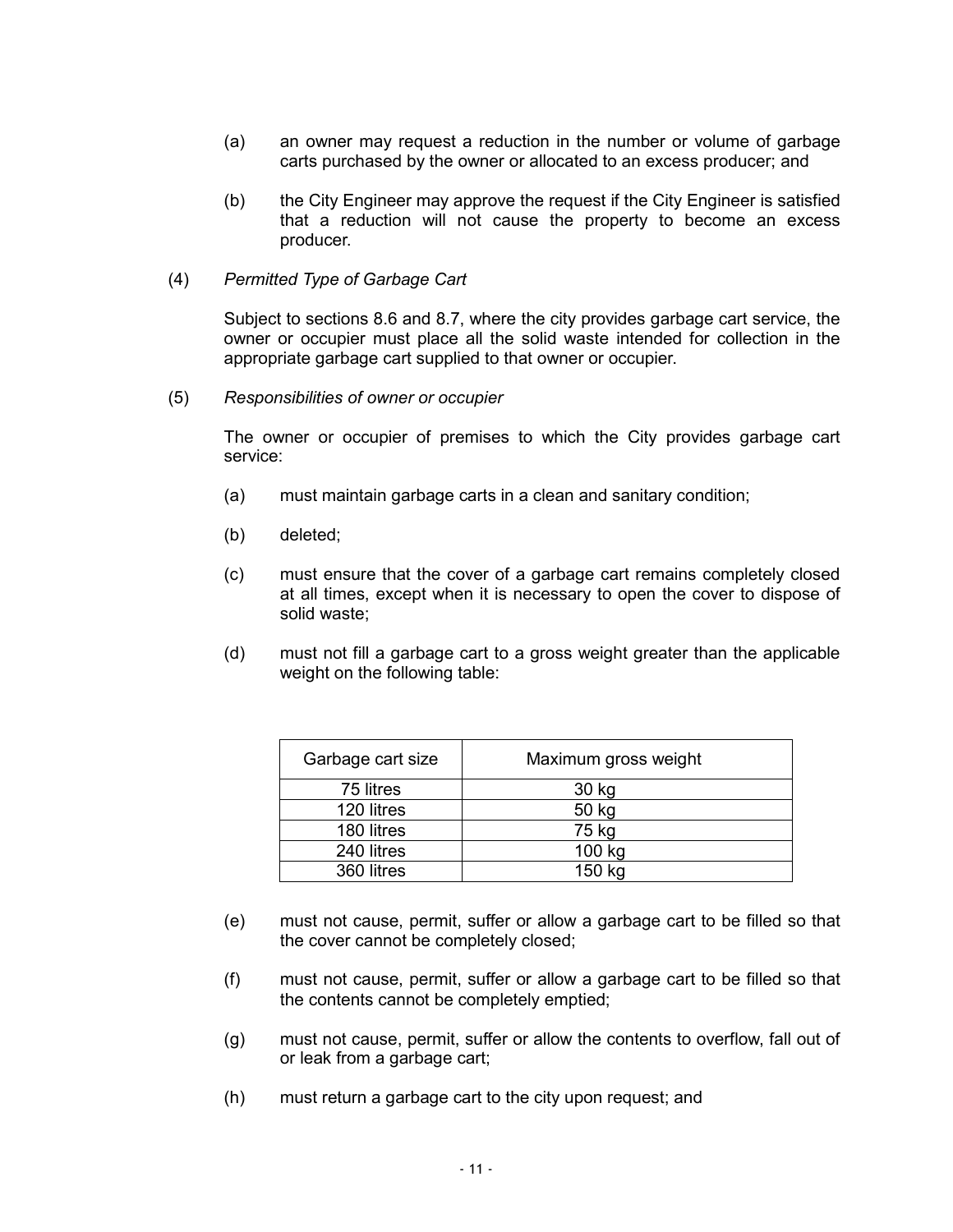- (i) must not cause, permit, suffer or allow any garbage produced or resulting from their property to be deposited into a garbage cart located on any other property unless the owner of occupier:
	- i. has the permission of the owner or occupier of the real property where a different garbage container is located; or
	- ii. otherwise directly disposes of the garbage generated on their property at a transfer station in accordance with this by-law.
- (6) Service to Strata Corporation or Cooperative Association

The city will provide garbage cart service for apartments and rowhouses to the strata corporation or cooperative association.

#### **4.3 Garbage Can Service**

- (1) *Service Allocation to Residential Dwellings*
	- (a) Minimum Service

Each residential property that does not receive garbage cart service will be allocated garbage can service at the applicable number of garbage cans and the applicable rate or rates set out in Part II of Schedule B to this By-law.

(b) Strata Duplexes

Each dwelling unit in a strata duplex will be allocated two garbage cans of service each collection period at the applicable rate or rates set out in Part II of Schedule B to this By-law.

(c) Rowhouses

Each dwelling unit in a rowhouse will be allocated two garbage cans of service each collection period at the applicable rate or rates set out in Part II of Schedule B to this By-law.

(2) *Additional Garbage Can Service*

In addition to the minimum garbage can service:

- (a) an owner may request in writing that the City Engineer provide additional garbage can service or any other additional service under this By-law;
- (b) the City Engineer may allocate a sufficient number of additional garbage cans to an excess producer to make up the deficiency between solid waste produced and collection services purchased; and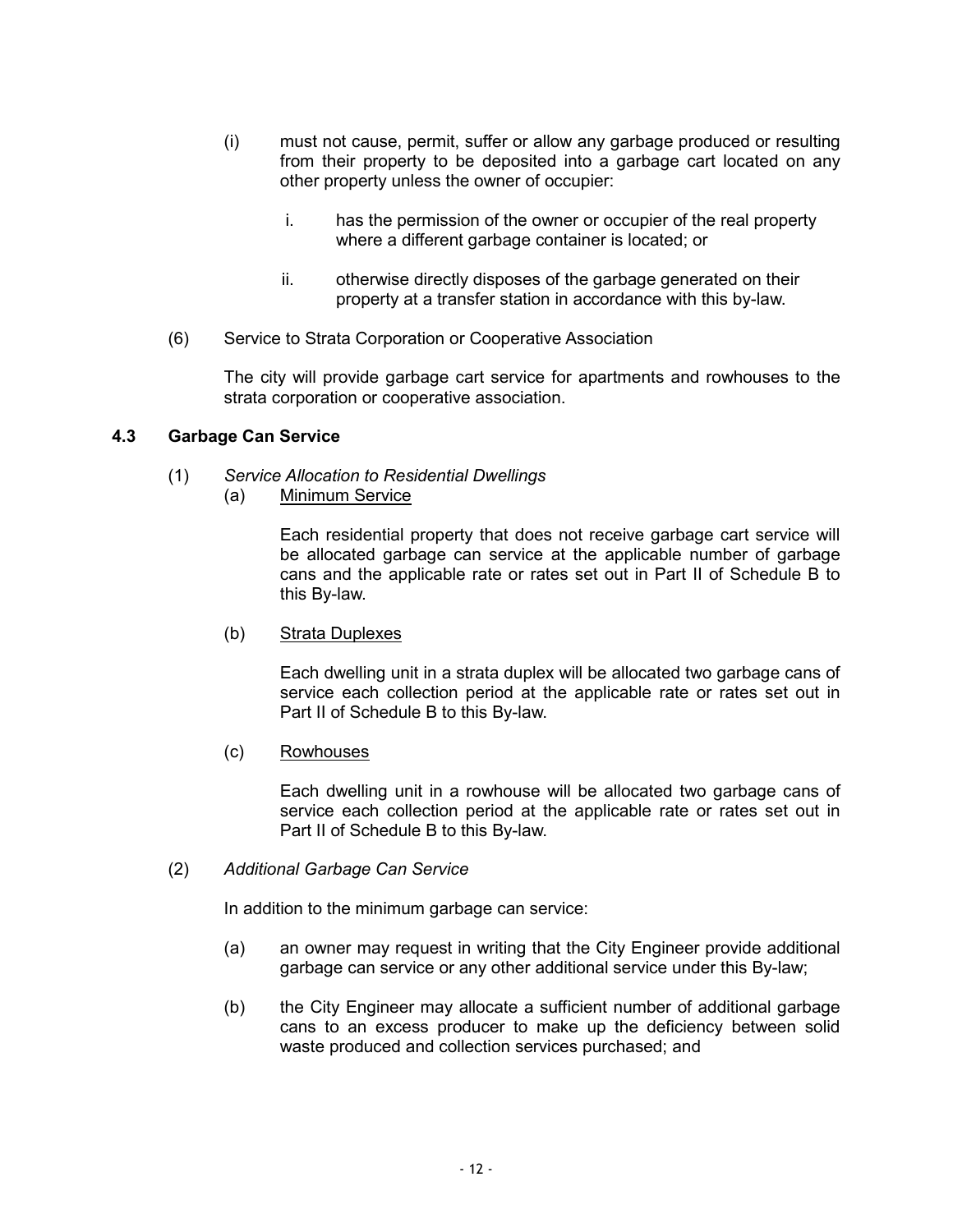- (c) if the request referred to in clause (a) is approved by the City Engineer, the rates for such services will be entered by the Collector on the real property tax rolls for that owner's parcel.
- (3) Maximum Limit of Garbage Cans

Despite the provisions of this By-law:

- (a) the maximum number of garbage cans for houses, apartments, and rental apartments is 10 garbage cans per building; and
- (b) the maximum number of garbage cans for rowhouses and strata duplexes is 6 garbage cans per dwelling unit.
- (4) *Requesting a Reduction in Garbage Can Service*

Subject to the minimum requirements in this By-law:

- (a) an owner may request a reduction in the number of garbage cans purchased by the owner or allocated to an excess producer; and
- (b) the City Engineer may approve the request if the City Engineer is satisfied that a reduction will not cause the property to become an excess producer.
- (5) *Permitted Types of Garbage Cans*

Where the city provides garbage can collection service, the owner or occupier must place all the solid waste intended for collection in the appropriate garbage can supplied by that owner or occupier, which garbage can must be:

- (a) rigid with fixed handles, a smooth rim, and a metal or plastic cover;
- (b) no greater than 60 centimetres in diameter or width at the top, tapered down towards the bottom, having an overall height of not more than 80 centimetres and having a capacity of not more than 100 litres;
- (c) maintained at all times in good repair and watertight condition; and
- (d) kept in a condition and not noxious, offensive, or dangerous to public health.

Instead of the types of garbage cans described in this By-law, an owner or occupier may provide any other shape, nature, capacity, or design of garbage can as the City Engineer may approve.

(6) *Garbage Cans - Weight and Content Limits*

Garbage cans must not be filled: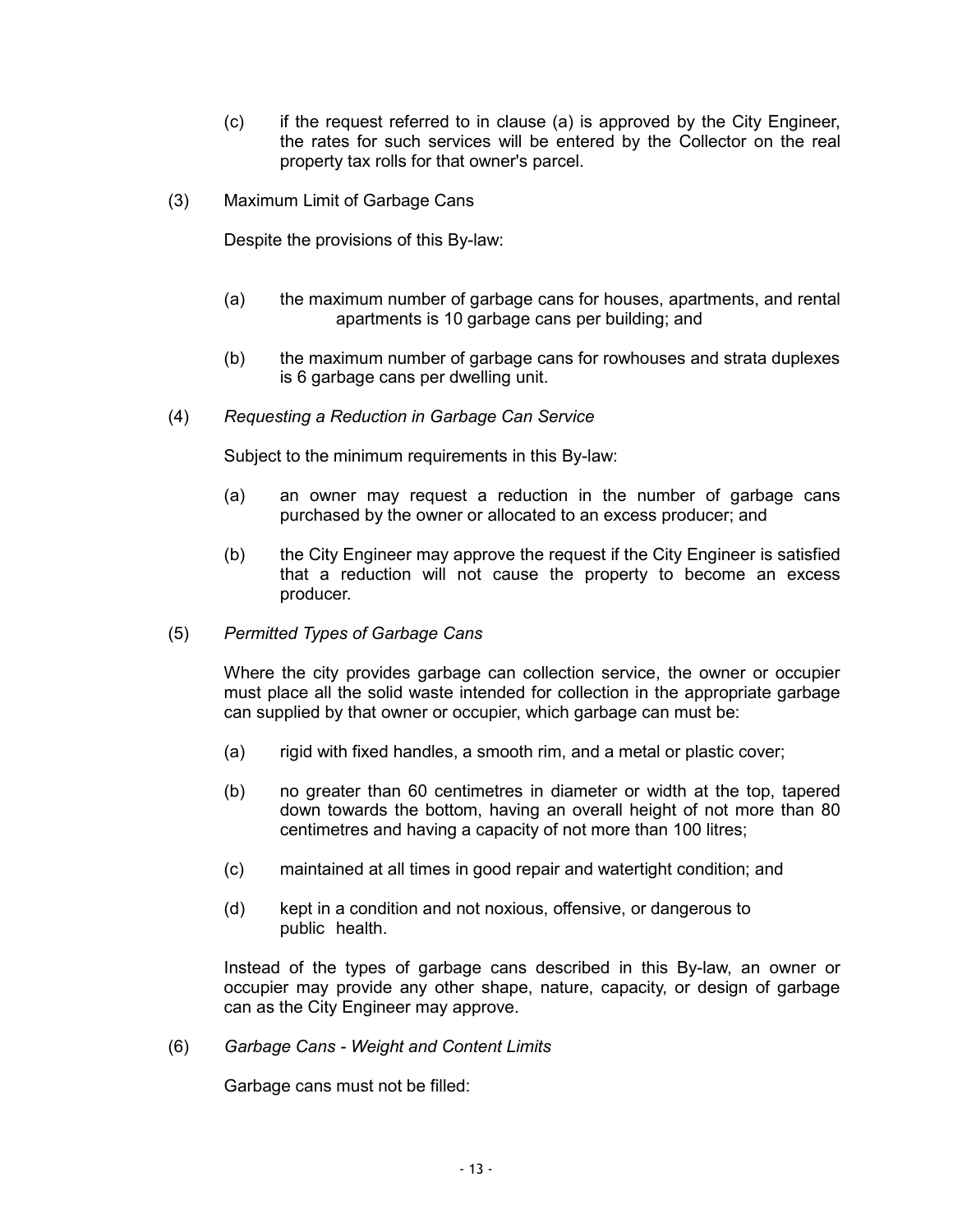- (a) so that the gross weight exceeds 20 kilograms; or
- (b) in such a manner that:
	- (i) the contents cannot be easily emptied, or
	- (ii) the cover cannot be properly fitted.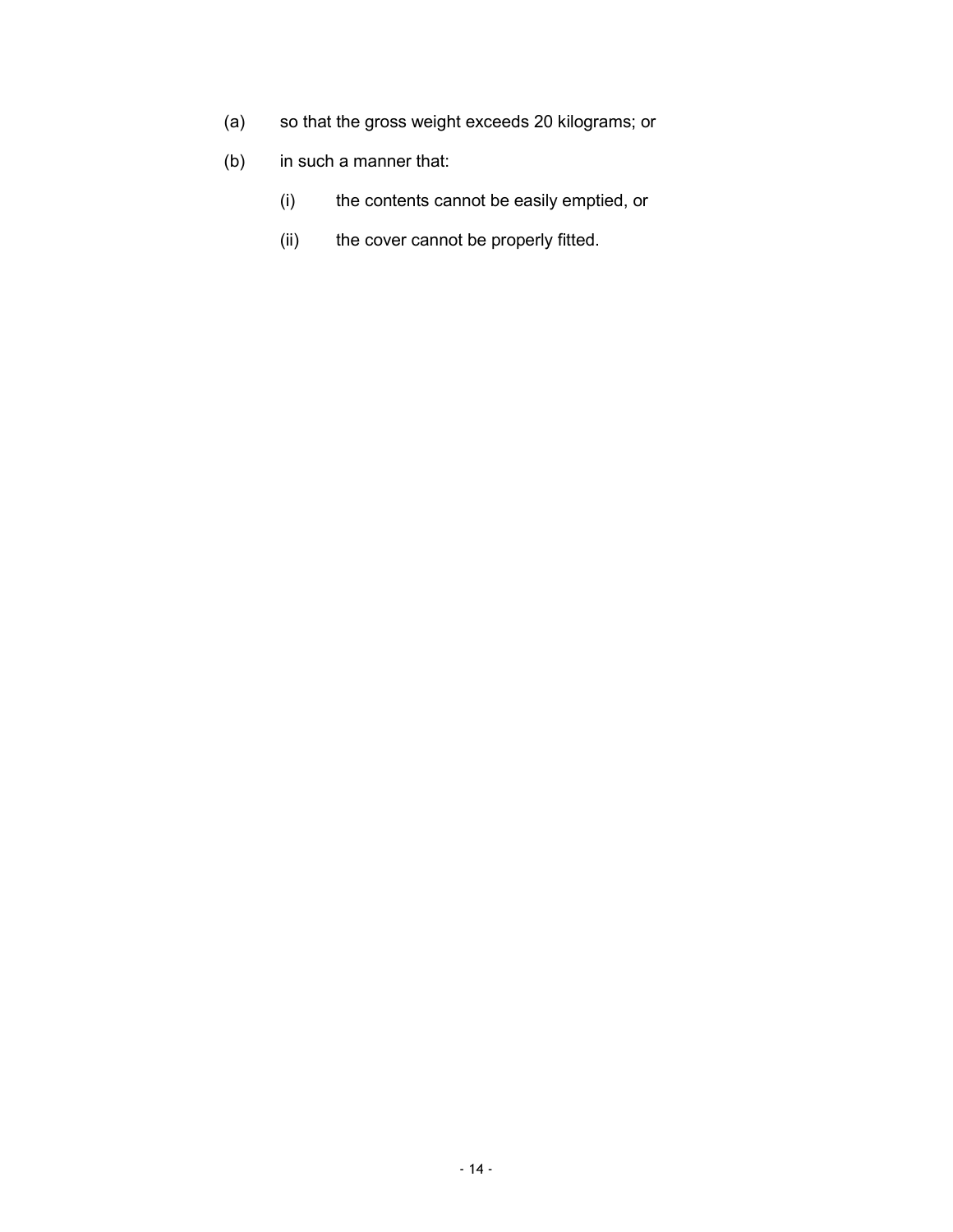## **PART V RECYCLING SERVICE**

# **5.1 Recycling Service**

- (1) The owner or occupier of a non-residential property may request that the City Engineer provide recycling collection service at the rates provided for in this Bylaw, and the City Engineer may provide such services if, in the opinion of the City Engineer, such services are compatible with the operation of the City's existing recycling services.
- (2) The owner or occupier of non-residential premises which receive recycling collection service from the City must pay the applicable rates for service set out in Part IV of Schedule B to this By-law.

## **5.2 Recycling Service and Conditions of Use**

- (1) Where the City provides recycling service, the owner or occupier must place all the material intended for collection in a blue box recycling container or the appropriate recycling cart.
- (2) The blue box recycling containers and recycling carts are and will remain the property of the City at all times.
- (3) Each owner or occupier to whom a blue box recycling container or recycling cart is issued will keep the container in good condition and return it to the City upon request.

## **5.3 Containers B Weight and Contents Limits**

- (1) Blue boxes must not exceed a gross weight of 20 kg when full.
- (2) Blue boxes and recycling carts must only be filled with clean, recyclable material.
- (3) Blue boxes and recycling carts must be filled in such a manner as to be easily emptied.

## **5.4 Deleted**

## **5.5 Recycling Carts - Storage Location**

- (1) All recycling carts must be stored completely on the property in a space conforming to the Fire By-law, Building By-law, and any other applicable by-laws. Where, in the opinion of the City Engineer, it is not possible to store the recycling containers on the property, the owner or occupier may apply to the City Engineer for permission to store the recycling containers on the street or lane.
- (2) Where recycling carts are stored on a street or lane, an owner or occupier must maintain each cart and area adjacent to each cart in a condition that is clean and sanitary, and not noxious, offensive, or dangerous to the public health.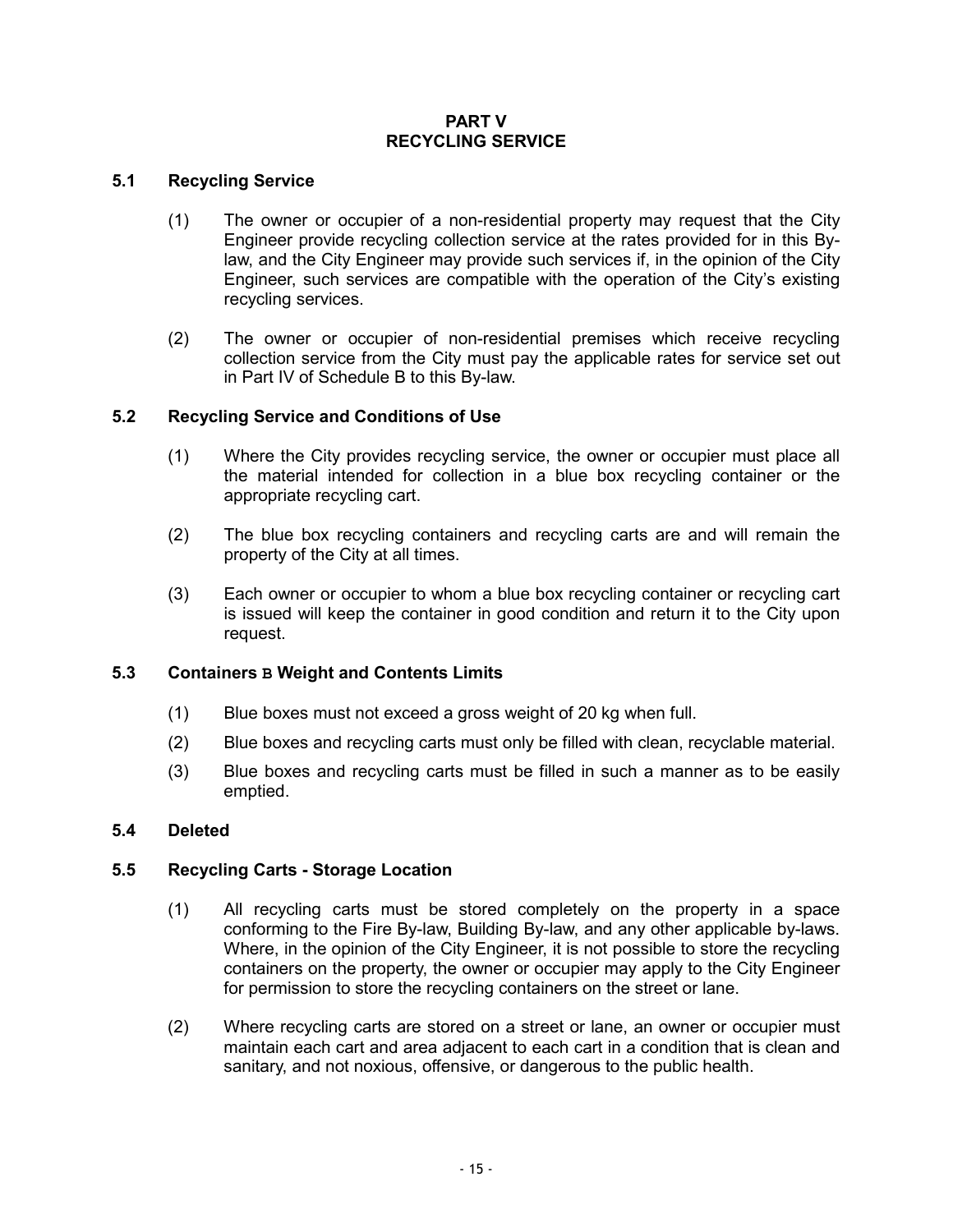(3) Any recycling cart stored on a street or lane will be subject to the additional charges set out in Part IV of Schedule B to this By-law.

# **5.6 Recycling Carts - Access Requirements**

- (1) Subject to subsection 2, the City will service recycling carts that are located within 50 metres of the nearest point that the collection vehicle can safely access.
- (2) The use of stairs or elevators will not be used to access the recycling carts for service.

## **5.7 Acceptable Materials**

The items listed in Schedule C to this By-law are acceptable for deposit in a blue box recycling container or recycling cart.

## **5.8 Removal of Recycling Container or Recycling Cart /Material Prohibited**

- (1) No person except the City Engineer is permitted to remove any blue box recycling container or recycling cart from the premises for which the City Engineer intended it to be used.
- (2) Where recyclable material has been deposited in a blue box recycling container or recycling cart by the owner or occupier, no person is permitted to remove
	- (a) any recyclable material from the premises of that owner or occupier, or
	- (b) any recyclable material from the blue box recycling container or recycling cart,

except the City Engineer or a person previously authorized in writing by the City Engineer. Despite any other bylaw, the issuance of a business license or any other type of license by the City to a person is not authorization to collect recyclable material in violation of this section 5.8. The City=s license-issuing official must expressly refer to this section 5.8 in order to validly authorize a person to collect recyclable material.

#### **5.9 Public recycling containers**

No person shall deposit into a public recycling receptacle anything other than the recyclable materials set out in Schedule C that are stipulated on the receptacle by the City Engineer.

#### **5.10 Residential recyclable materials**

Every owner or occupier of residential premises where residential recyclable materials are produced or results must not cause, permit, suffer or allow that recyclable material to be unlawfully disposed of:

(1) at a landfill site;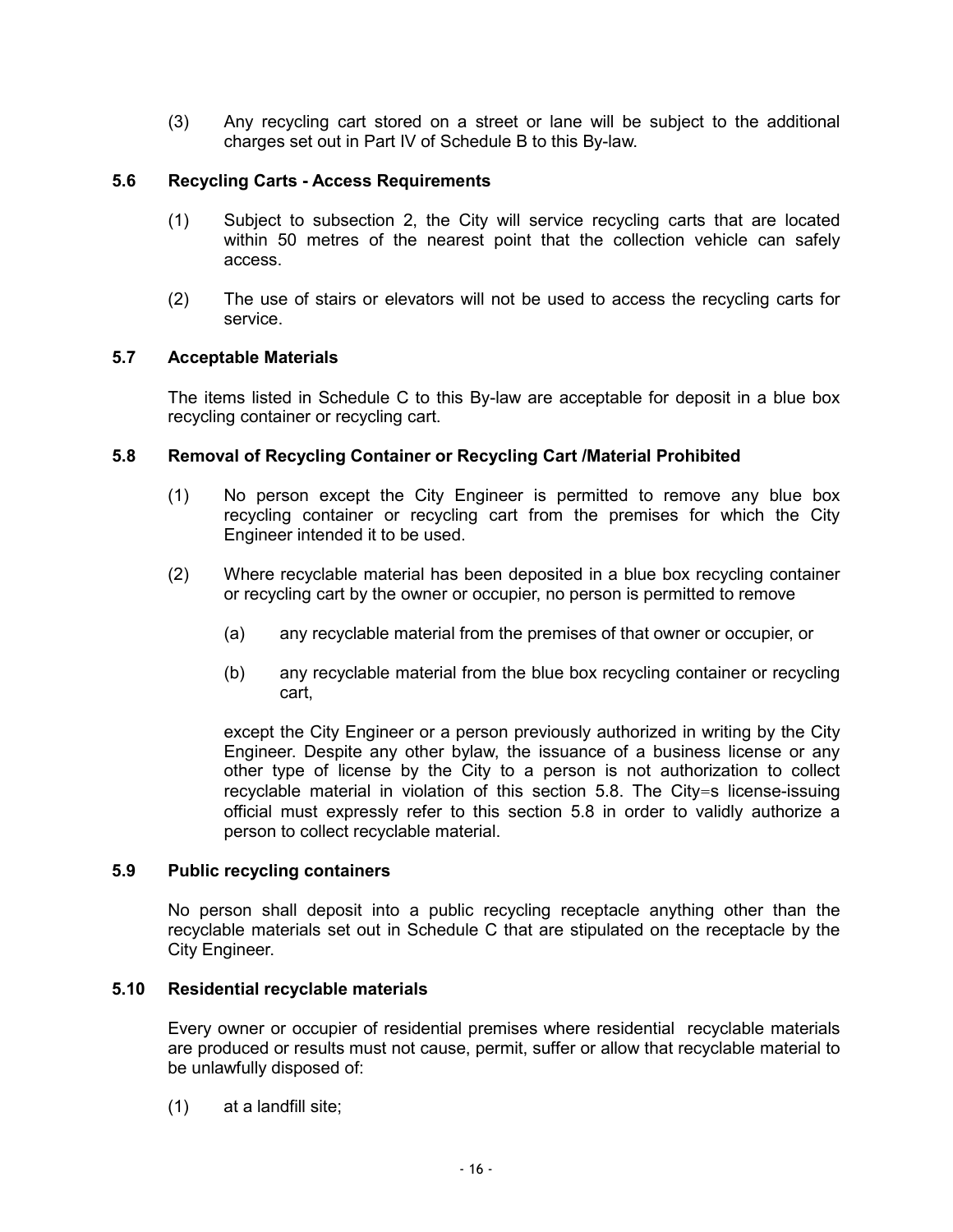- $(2)$  at an incinerator; or  $(3)$  in a garbage can or
- in a garbage can or commercial-size garbage container, unless the contents of the garbage can or commercial-size garbage container will be lawfully disposed of by a licensed hauler.

#### **5.11 Non-residential recyclable materials**

Every owner or occupier of non-residential premises where non-residential recyclable materials are produced or results must not cause, permit, suffer or allow the nonresidential recyclable material to be unlawfully disposed of:

- (1) at a landfill site;
- (2) at an incinerator; or
- (3) in a garbage can or commercial-size garbage container, unless the contents of the garbage can or commercial-size garbage container will be lawfully disposed of by a licensed hauler.

#### **Recyclable Material Diversion Programs**

- **5.12** (1) Every owner or occupier of non-residential property where non-residential recyclable material is produced or results must have a non-residential recyclable materials diversion program for non-residential recyclable materials produced or resulting on the property.
	- (2) Every owner or occupier of non-residential property where non-residential recyclable material is produced or results must not cause, permit, suffer or allow the non-residential recyclable material to be disposed in any manner other than in accordance with their non-residential recyclable materials diversion program.
	- (3) If the owner or occupier of non-residential property required to have a nonresidential recyclable material diversion program under s. 5.12 (1) is a member of a strata corporation, then members of the associated strata corporation may develop a common non-residential recyclable materials diversion program.
- **5.13** (1) Every owner or occupier of residential property must have a residential recyclable materials diversion program for residential recyclable materials produced or resulting on the property.
	- (2) Every owner or occupier of residential property must not cause, permit, suffer or allow any residential recyclable material produced or resulting on the property to be disposed in any manner other than in accordance with their residential recyclable materials diversion program.
	- (3) If the owner or occupier of residential property required to have a residential recyclable materials diversion program plan under s. 5.13(1) is a member of a strata corporation, then members of the associated strata corporation may develop a common residential recyclable materials diversion program.
	- (4) If the owner or occupier of residential property required to have a residential recyclable materials diversion program under s. 5.13(1) is the owner or occupier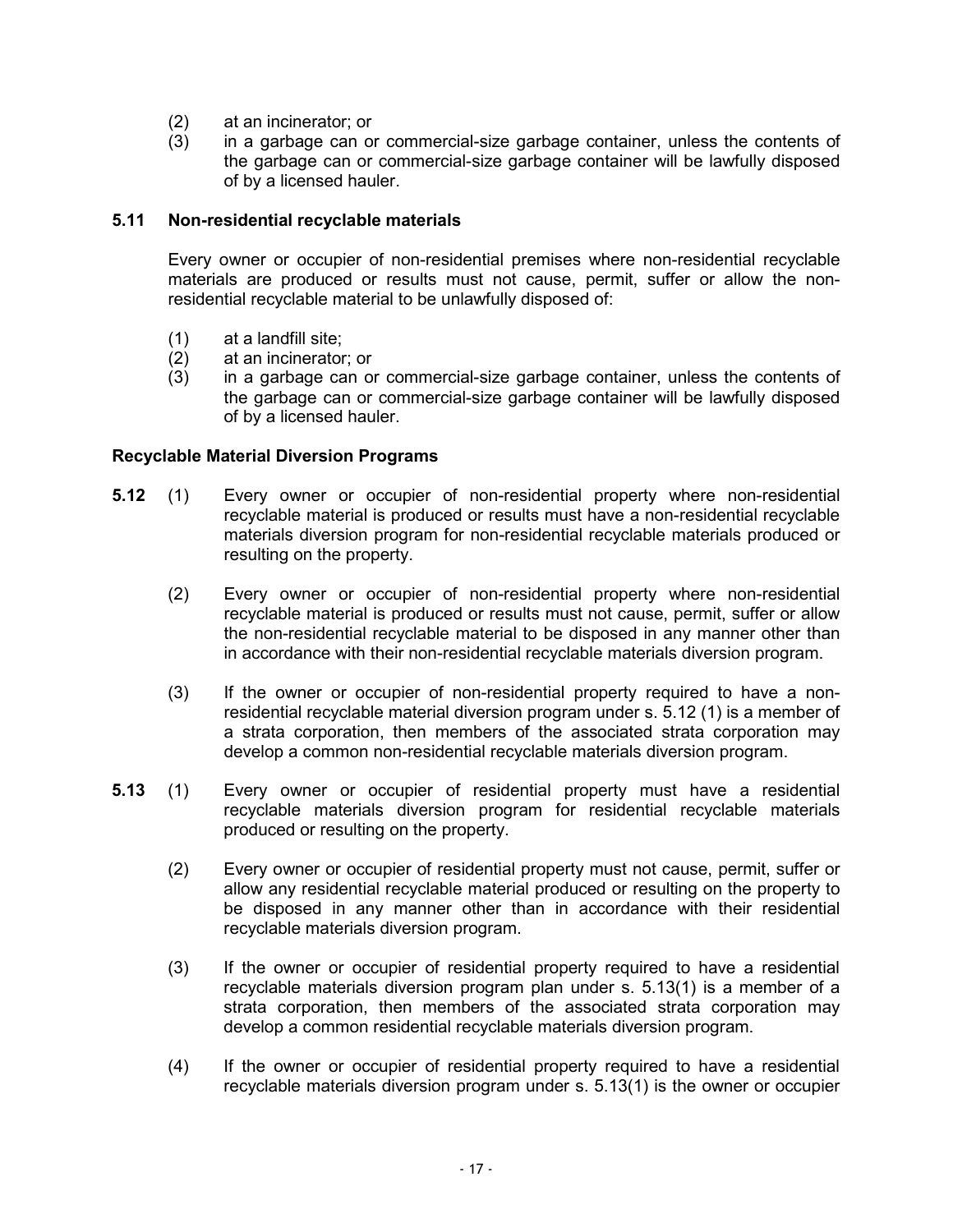of a rental apartment, then the owner of the rental apartment may develop a common residential recyclable materials diversion program for all occupants.

- **5.14** (1) Any owner or occupier of premises or property required to have a residential or non-residential recyclable materials diversion program by this By-law must provide details of the recyclable materials diversion program to the City Engineer within 7 days of being requested, in writing, to do so.
	- (2) If requested to provide details of a residential or non-residential recyclable materials diversion program under section 5.14 (1), the owner or occupier must provide the details of the recyclable materials diversion program that complies with this By-law to the City Engineer."
- **5.15** Any owner or occupier of premises or property, other than a one family dwelling, required to have a residential or non-residential recyclable materials diversion program by this By-law, or a strata corporation that adopts a common recyclable materials diversion program, must:
	- (a) provide to new residents and new occupants, and at least annually to all existing residents or occupants, written information on recyclable materials disposal practices for any such waste produced on the premises; and
	- (b) post information regarding the recyclable materials disposal practices for any such waste produced on the premises.

#### **PART VI GREEN CART SERVICE**

## **6.1 General green cart service**

(1) *Mandatory green cart service*

The owner or occupier of a house or strata duplex must use the green cart service provided by the city.

(2) *Additional green cart service*

The owner of a residential property other than a house or strata duplex, or the owner of a non-residential property, may request that the City Engineer provide green cart service at the applicable rates set out in this by-law, and the City Engineer may provide such services if, in the opinion of the City Engineer, such services are compatible with the operation of existing city green cart services.

#### **6.2 Minimum cart size for green cart service**

- (1) The owner or occupier of residential premises which receive green cart service from the city must:
	- (a) obtain from the city the minimum number of green carts required by this by-law; and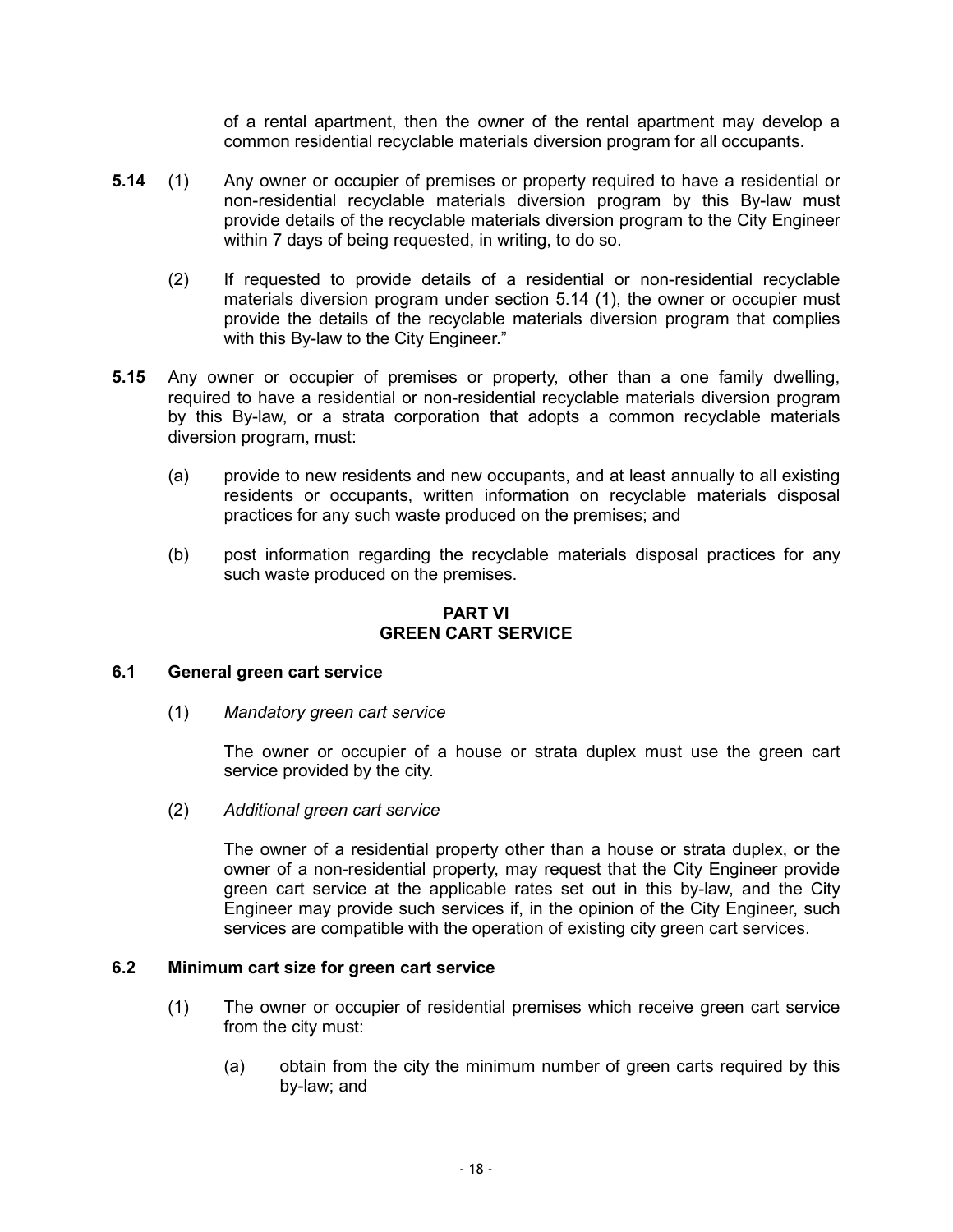- (b) pay the applicable rates for green carts as set out in Schedule B.
- (2) The owner or occupier of residential premises which receive green cart service from the city must obtain and provide:
	- (a) for houses, rowhouses, apartments, and rental apartments, a minimum of one 120 litre green cart per property; and
	- (a) for strata duplexes, a minimum of one 120 litre green cart per dwelling unit.

#### **6.3 Additional Green Cart Service**

(1) *Request for Service*

An owner may request the City Engineer, in writing, to provide green cart service additional to that referred to in section 6.2.

(2) *Entry on Tax Roll*

If the City Engineer approves additional green cart service, the Collector will enter the appropriate rate set out in Part V of Schedule B of this By-law on the property tax roll for that owner's parcel.

#### **6.4 Green cart service to apartments and rowhouses**

- (1) The city may provide full or limited green cart service to apartments, rental apartments and rowhouses if, in the opinion of the City Engineer, such services are compatible with the operation of existing city green cart services.
- (2) Green cart service for apartments, rental apartments and rowhouses will be provided by the city to the strata corporation or cooperative association.

#### **6.5 Green cart service to non-residential premises**

The city may provide full or limited green cart service to non-residential premises if, in the opinion of the City Engineer, such services are compatible with the operation of existing city green cart services.

#### **6.6 Responsibilities of owner or occupier**

The owner or occupier of premises to which the city provides green cart service:

- (a) must maintain green carts in a clean and sanitary condition;
- (b) must only dispose of source-separated organic waste in a green cart, except for fall leaves disposed of in accordance with section 6.8;
- (c) must ensure that the cover of a green cart remains completely closed at all times, except when it is necessary to open the cover to dispose of source-separated organic waste;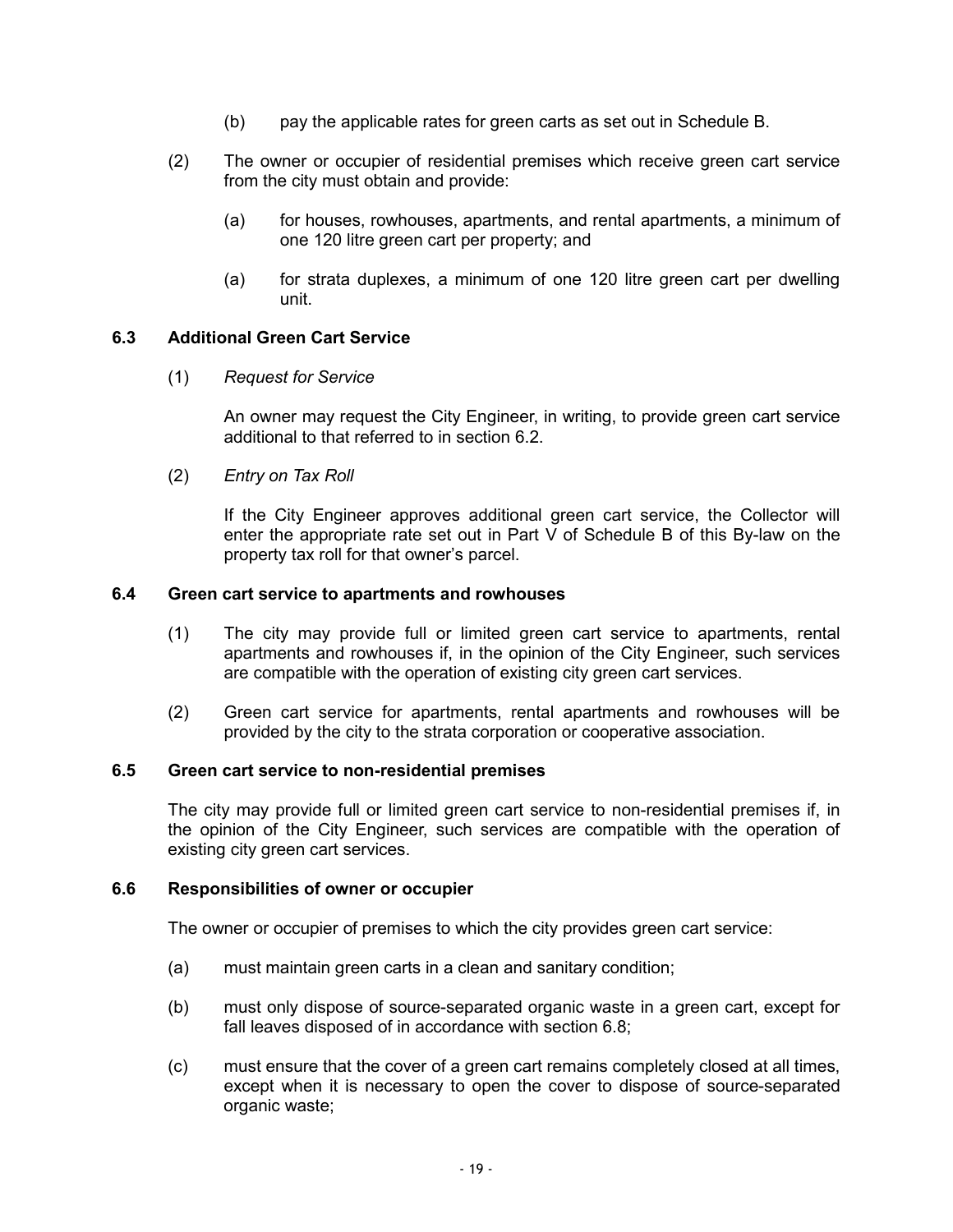- (d) deleted;
- (e) must not fill a green cart to a gross weight greater than the applicable weight listed in the following table:

| Green cart size | Maximum gross weight |
|-----------------|----------------------|
| 120 litres      | 50 kg                |
| 180 litres      | 75 kg                |
| 240 litres      | 100 kg               |
| 360 litres      | 150 ka               |

- (f) must not cause, permit, suffer or allow a green cart to be filled so that the cover cannot be completely closed;
- (g) must not cause, permit, suffer or allow a green cart to be filled so that the contents cannot be completely emptied;
- (h) must not place tree limbs larger than 10 cm in diameter and 0.5 m in length in a green cart; and
- (i) must return a green cart to the city upon request.
- **6.7** Every owner or occupier of premises where food waste, yard waste, or clean wood waste is produced or results must not cause, permit, suffer or allow that food waste, yard waste, or clean wood waste to be unlawfully disposed of:
	- (a) at a landfill site;
	- (b) at an incinerator; or
	- (c) in a garbage can or commercial-size garbage container, unless the contents of the garbage can or commercial-size garbage container will be lawfully disposed of by a licenced hauler.

#### **Organic waste diversion plan**

- 6.7A.1 (1) Every owner or occupier of a non-residential property where food waste, yard waste, or clean wood waste is produced must have an organic waste diversion plan for any food waste, yard waste, or clean wood waste produced on the property.
	- (2) Every owner or occupier of non-residential property where food waste, yard waste or clean wood waste is produced must not cause, permit, suffer or allow the food waste, yard waste, or clean wood waste to be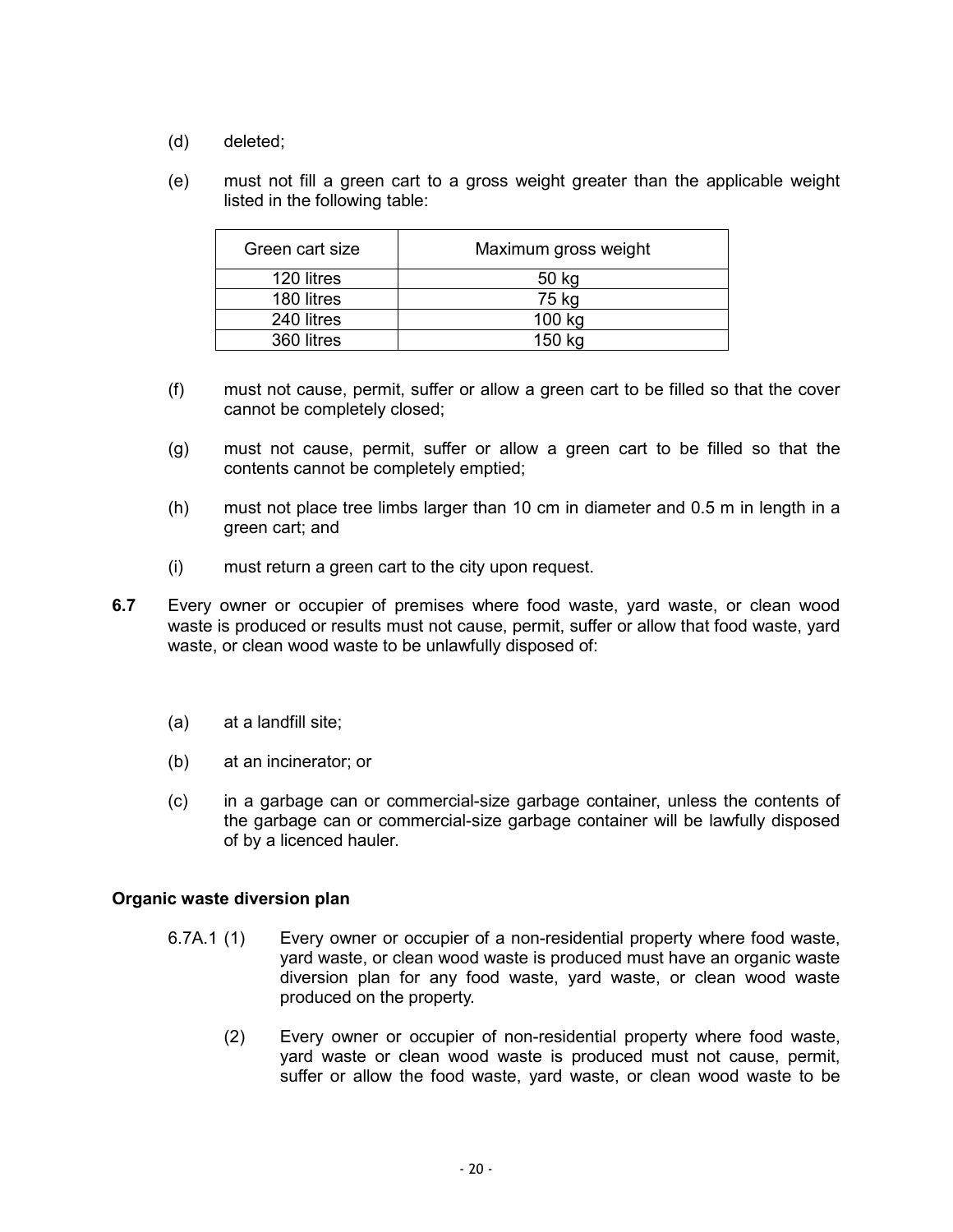disposed in any other manner than in accordance with their organic waste diversion plan.

- (3) If the owner or occupier of non-residential property required to have an organic waste diversion plan under s. 6.7A.1 (1) is a member of a strata corporation, then members of the associated strata corporation may develop a common organic waste diversion plan.
- 6.7A.2 (1) Every owner or occupier of a residential property where food waste, yard waste, or clean wood waste is produced must have an organic waste diversion plan for any food waste, yard waste, or clean wood waste produced on the property.
	- (2) Every owner or occupier of residential property where food waste, yard waste or clean wood waste is produced must not cause, permit, suffer or allow the food waste, yard waste, or clean wood waste to be disposed in any other manner than in accordance with their organic waste diversion plan.
	- (3) If the owner or occupier of residential property required to have an organic waste diversion plan under s. 6.7A.2 (1) is a member of a strata corporation, then members of the associated strata corporation may develop a common organic waste diversion plan.
	- (4) If the owner or occupier of residential property required to have an organic waste diversion plan under s. 6.7A.2 (1) is the owner or occupier of a rental apartment, then the owner of the rental apartment may develop a common organic waste diversion plan for all occupants.
- 6.7A.3 (1) Any owner or occupier of premises or property required to have an organic waste diversion plan by this By-law must provide details of the organic waste diversion plan to the City Engineer within 7 days of being requested, in writing, to do so.
	- (2) If requested to provide details of an organic waste diversion plan under section 6.7A.3 (1), the owner or occupier must provide details to the City Engineer of an organic waste diversion plan that complies with this Bylaw.
- 6.7A.4 Any owner or occupier of premises or property, other than a one family dwelling, required to have a organic waste diversion program by this By-law, or a strata corporation that adopts a common organic waste diversion program, must:
	- (a) provide to new residents and new occupants, and at least annually to all existing residents or occupants, written information on food waste, yard waste and clean wood waste disposal practices for any such waste produced on the premises; and
	- (b) post information regarding food waste, yard waste or clean wood waste materials disposal practices for any such waste produced on the premises.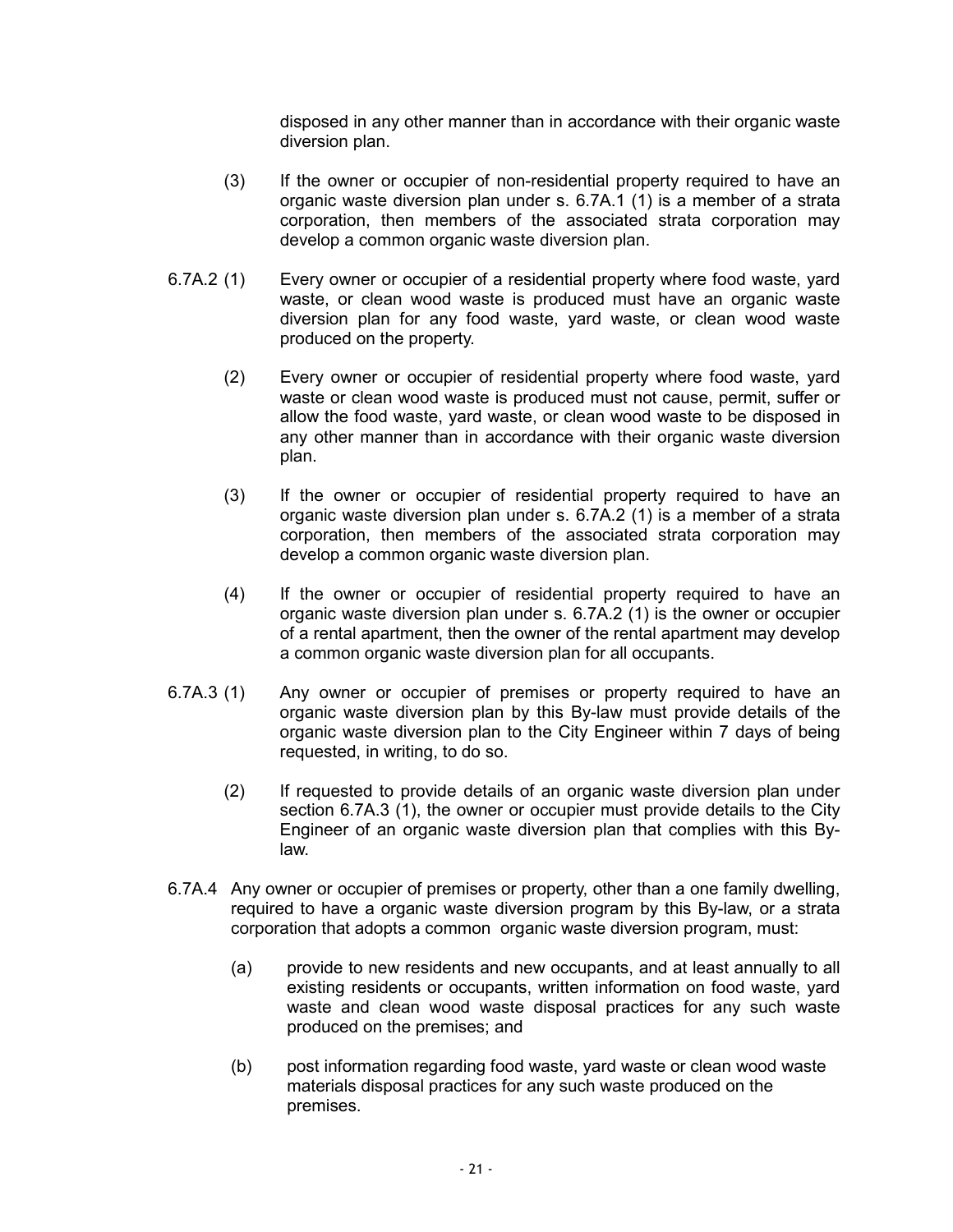## **6.8 Fall Leaf Collection**

(1) Additional Cans and Bags of Leaves

From October 1 to January 31, the city will collect excess leaves that:

- (a) do not fit in a green cart; and
- (b) the owner or occupier has placed in leaf cans or in standard biodegradable paper bags, the weight of which does not exceed 20 kilograms.
- (2) Permitted Types of Leaf Cans

Where the City provides leaf can collection service, all leaves intended for collection and disposal must be placed in cans provided by the owner or occupier, which cans must be:

- (a) rigid with fixed handles, a smooth rim and a metal or plastic cover,
- (b) no greater than 60 centimetres in diameter or width at the top, tapered down towards the bottom, having an overall height of not more than 80 centimetres and having a capacity of not more than 100 litres,
- (c) maintained at all times in good repair and watertight condition, and
- (d) kept in a condition not noxious, offensive or dangerous to public health.

Instead of the types of cans described in this By-law, an owner or occupier may provide any other shape, nature, capacity or design of cans as the City Engineer may approve.

(3) Leaf Cans - Weight and Content Limits

Leaf *c*ans must not be filled,

- (a) so that the gross weight exceeds 20 kilograms, or
- (b) in such a manner that
	- (i) the contents cannot be easily emptied, or
	- (ii) that the cover cannot be properly fitted.

#### **PART VII SOLID WASTE SERVICE**

## **7.1 General Conditions of Service**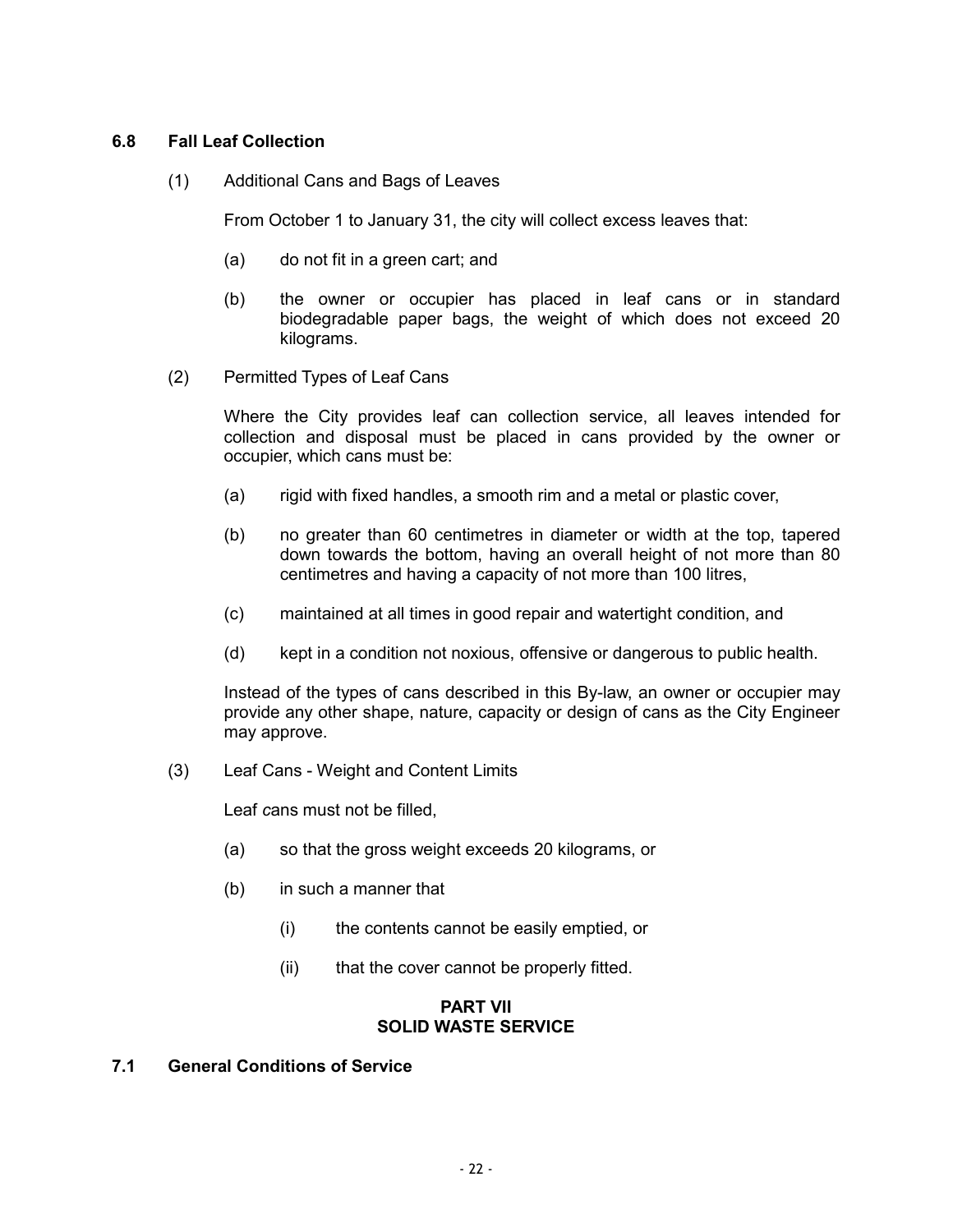The following additional terms and conditions apply to all service provided under Part IV, V and VI:

- (1) The City will not be liable for any damages suffered or costs incurred by any person by reason of the failure of the City to supply service.
- (2) No person will be relieved of the obligation to observe the requirements of all federal, provincial and municipal laws by reason of the services provided by the City.
- (3) Except for manifest errors, the records of the City of services performed by the City will be conclusive.

## **7.2 Inspection/Replacement of Garbage Carts/Garbage Cans/Green Carts/Leaf Cans/Blue Box Recycling Containers/Recycling Carts**

- (1) All garbage cans, garbage carts, green carts, leaf cans, blue box recycling containers and recycling carts must be made accessible for inspection upon the request of the City Engineer.
- (2) Where the City Engineer determines that a container is unfit for use within the City=s solid waste system, the owner or occupier of the premises will stop using the container for this purpose and, in the case of a can, the City Engineer may elect not to collect solid waste from the premises unless and until a suitable replacement is provided by the owner or occupier of the premises.
- (3) The City Engineer may enter onto any real property at any reasonable time for the purposes of inspecting garbage cans, garbage carts, green carts, leaf cans, blue box recycling containers, and recycling carts.

## **7.3 Containers - Location and Access Requirement**

- (1) Unless exempted by the City Engineer for reasons of physical disability, every owner or occupier must place all garbage cans, garbage carts, garbage bags, green carts, leaf cans, leaf bags and blue box recycling containers intended for collection in the lane abutting the premises before 7 a.m. on the day scheduled for the collection of solid waste (but free of the travelled portion).
- (2) Where the premises are not serviced by a lane or where the City Engineer is of the opinion that premises cannot be adequately serviced by a lane because of configuration or insufficient width, the garbage cans, garbage carts, garbage bags, green carts, leaf cans, leaf bags and blue box recycling containers must instead be placed on the boulevard in front of the premises and as close to the curb, or where no curb is present, the roadway, as possible without creating an obstruction to traffic, or in another location designated by the City Engineer.
- (3) Where the premises are serviced by a lane, the garbage cans, garbage carts, garbage bags, green carts, leaf cans, leaf bags and blue box recycling containers must be kept at ground level at the lane and readily accessible from the lane.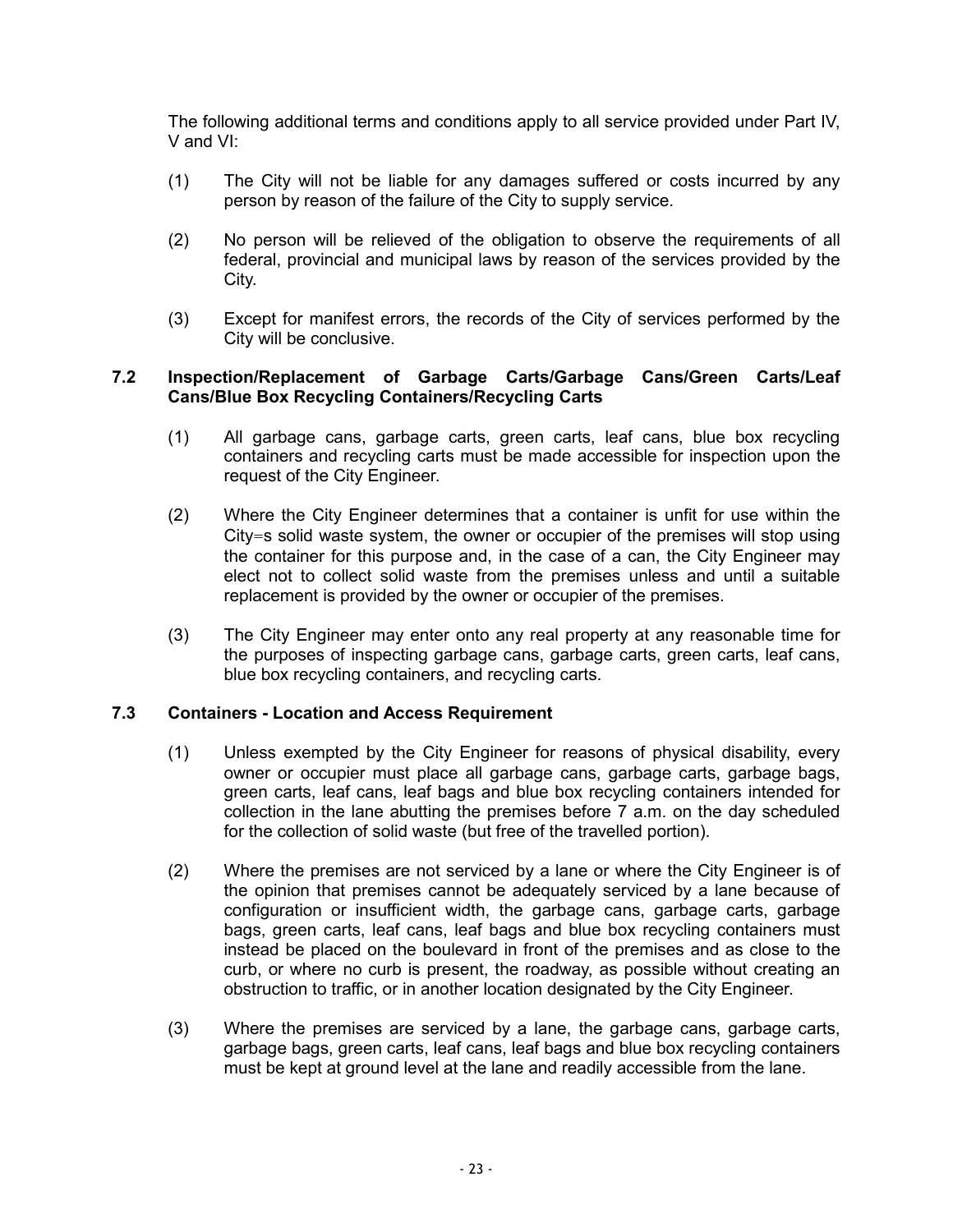- (4) All garbage cans, garbage carts, garbage bags, green carts, leaf cans, leaf bags and blue box recycling containers must be placed so as not to interfere in any way with the ordinary travel of vehicles and pedestrians and must not, except as specified in sections 7.3(1), 7.3(2) and 7.3(3), be placed so as to encroach on any street, lane or public place.
- (5) A person who uses a garbage cart or green cart must place the cart for solid waste collection in a location free from obstructions at least one metre horizontally on all sides of the cart and three metres vertically above the cart.
- (6) Where circumstances peculiar to any premises do not permit compliance with sections 7.3(1), 7.3(2), 7.3(3), and 7.3(5), the City Engineer may approve an alternate location for the placing of garbage cans, garbage carts, garbage bags, green carts, leaf cans, leaf bags and blue box recycling containers.

## **7.4 Materials Banned from Garbage Containers**

Every owner or occupier of premises to which the City provides garbage collection service shall not cause, permit, or allow to be placed in a garbage cart or garbage can any food waste, clean wood waste or yard waste and anything described in Schedules C, D and G of this By-law.

## **7.5 Requirement for Solid Waste Service**

At least twice each month, each owner or occupier of non-residential property must dispose of all solid waste such owner or occupier, or any employee, agent, contractor, tenant, or other licensee or invitee of such owner or occupier, produces or collects on such property by the following means:

- (a) using, if available, the city's solid waste collection and disposal services;
- (b) contracting with a private contractor who operates a solid waste collection and disposal service; or
- (c) removing, or arranging for the removal of, such solid waste to a transfer station operated by the city.

# **7.6 General street cleaning service levy**

- (1) The city provides general street cleaning service to remove leaves, litter, solid waste and other discarded items in streets and lanes in residential areas.
- (2) The owner or occupier of a house, strata duplex, rowhouse, apartment or rental apartment must pay the applicable levy for service set out in Part VI of Schedule B to this By-law.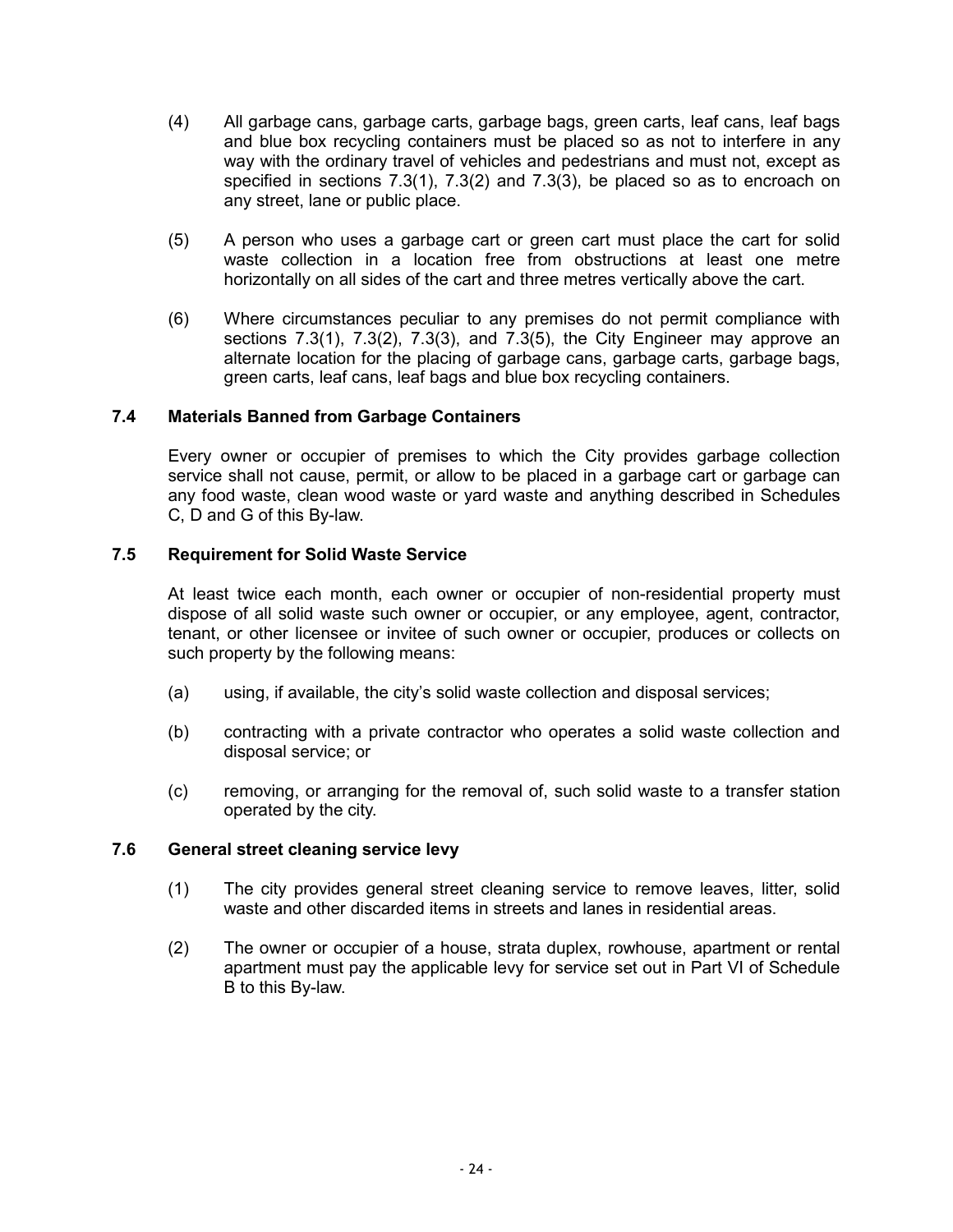#### **PART VIII OTHER SOLID WASTE SERVICES AND CONDITIONS**

# **8.1 Special and Unscheduled Collections**

All solid waste which is otherwise acceptable to the City, but cannot be conveniently placed in a can or other container as required by this By-law must be deposited

- (a) in some other container, or
- (b) in a way and place,

approved by the City Engineer.

#### **8.2 Hours of Collection in Night-Shift Area**

In the night-shift area the City may, on each working day, collect solid waste between the hours of 10:00 p.m. and 7:00 a.m., provided that arrangements may be made for collection at such other times as the City Engineer may approve.

#### **8.3 Transfer Station and Landfill**

- (1) Any person who wishes to drop off solid waste acceptable to the city at the Vancouver Landfill on 72<sup>nd</sup> Street, Delta, British Columbia or at the Vancouver South Transfer Station at 377 West Kent Avenue North in the city must pay the rates set out in Schedule A.
- (2) Despite section 8.3(1), the City Engineer may, at the discretion of the City Engineer, waive the rates set out in Schedule A, in writing, in advance, in the case of solid waste that the City Engineer determines:
	- (a) has been collected:
		- (i) by a non-profit or community group,
		- (ii) during a community clean-up project,
		- (iii) from a from a publicly owned area such as a park, street or beach; and
	- (b) is not recyclable or hazardous materials.
- (3) No person shall scavenge or salvage any solid waste from the Transfer Station or Landfill.

#### **8.4 Materials Banned from the Vancouver Landfill and Transfer Station**

No person shall dispose of:

(a) anything described in Schedule E and Schedule G to this By-law; and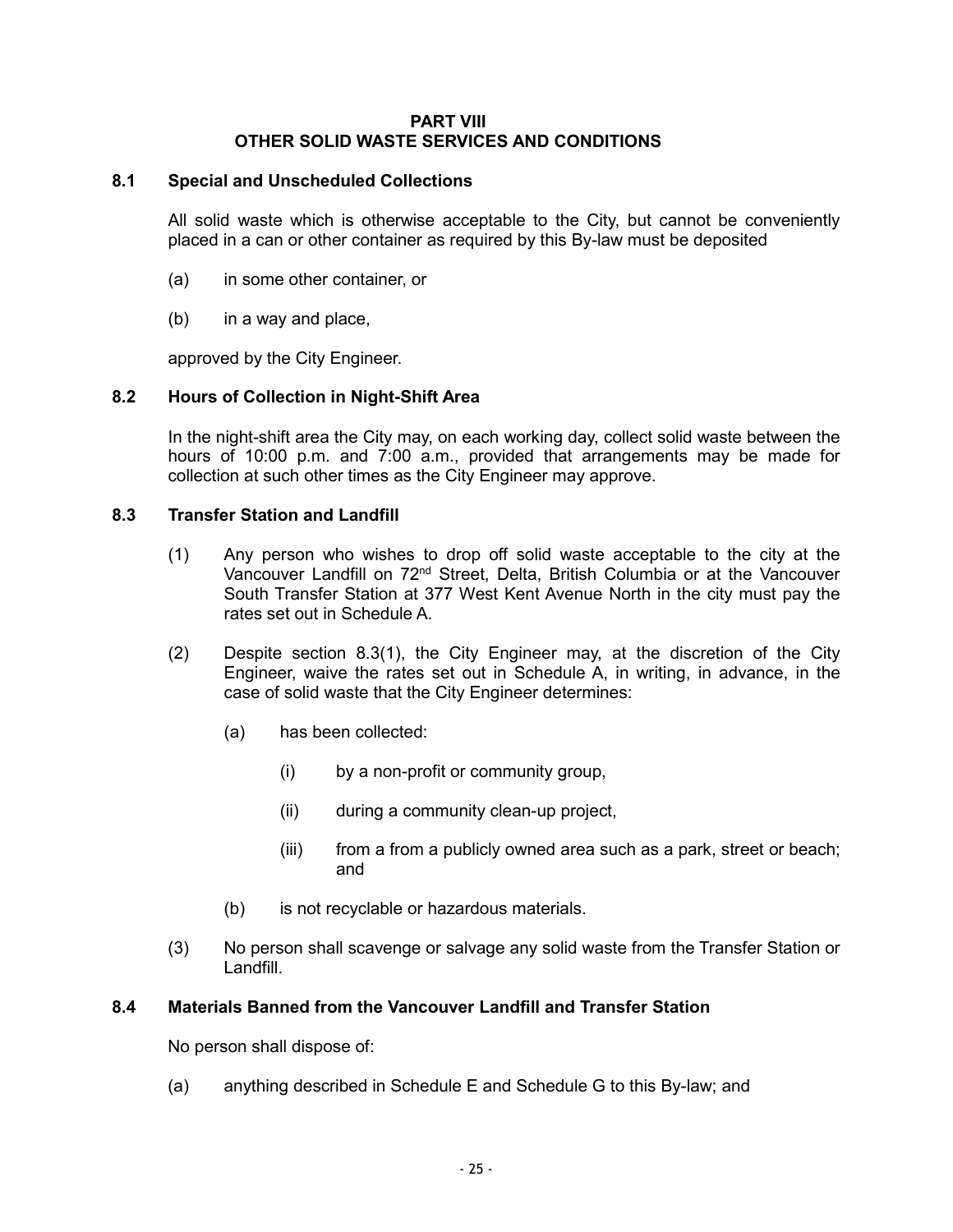(b) a solid waste load that contains more than 5% by weight or by volume of materials listed in Schedule F.

at either the Vancouver Landfill or the Vancouver South Transfer Station.

## **8.5 Costs of Clean-up and Remediation**

A person who disposes of any banned material, as described in Schedule E and G or referred to in section 8.4 of this By-law, at the Vancouver Landfill or Vancouver South Transfer Station must pay to the city on demand the city's direct and indirect costs, including lost revenues, of clean-up and remediation resulting from such disposal.

## **8.6 City Stickers - Special Conditions**

The following additional terms and conditions apply to city stickers:

- (a) the city will not be obligated to supply service unless the city sticker is affixed to the garbage bag containing solid waste set out for collection; and
- (b) the city sticker must be affixed so that it is visible to the City Engineer.

## **8.7 Additional Bags of Garbage**

Additional bags of garbage will be collected, provided that:

- (a) the garbage is set out in a standard garbage bag that is 100 litres or less in volume; and
- (b) each additional garbage bag has a city sticker attached.

## **Public garbage receptacles**

- **8.8** No person shall cause, permit, suffer or allow any garbage to be placed in a public garbage receptacle other than garbage generated in a public place.
- **8.9** No owner or occupier of real property shall cause, permit, suffer or allow any solid waste generated on that property to be placed in a public garbage receptacle.

#### **PART IX RULES FOR PRIVATE SOLID WASTE COLLECTION**

#### **9.1 Private Containers**

(1) Every owner or occupier of real property who uses private solid waste services must only use the private container supplied by the private contractor to dispose of garbage generated on that property unless the owner or occupier has the permission of the owner or occupier of real property where a different private container is located, or otherwise directly disposes of garbage generated on that property at a transfer station in accordance with this By-law.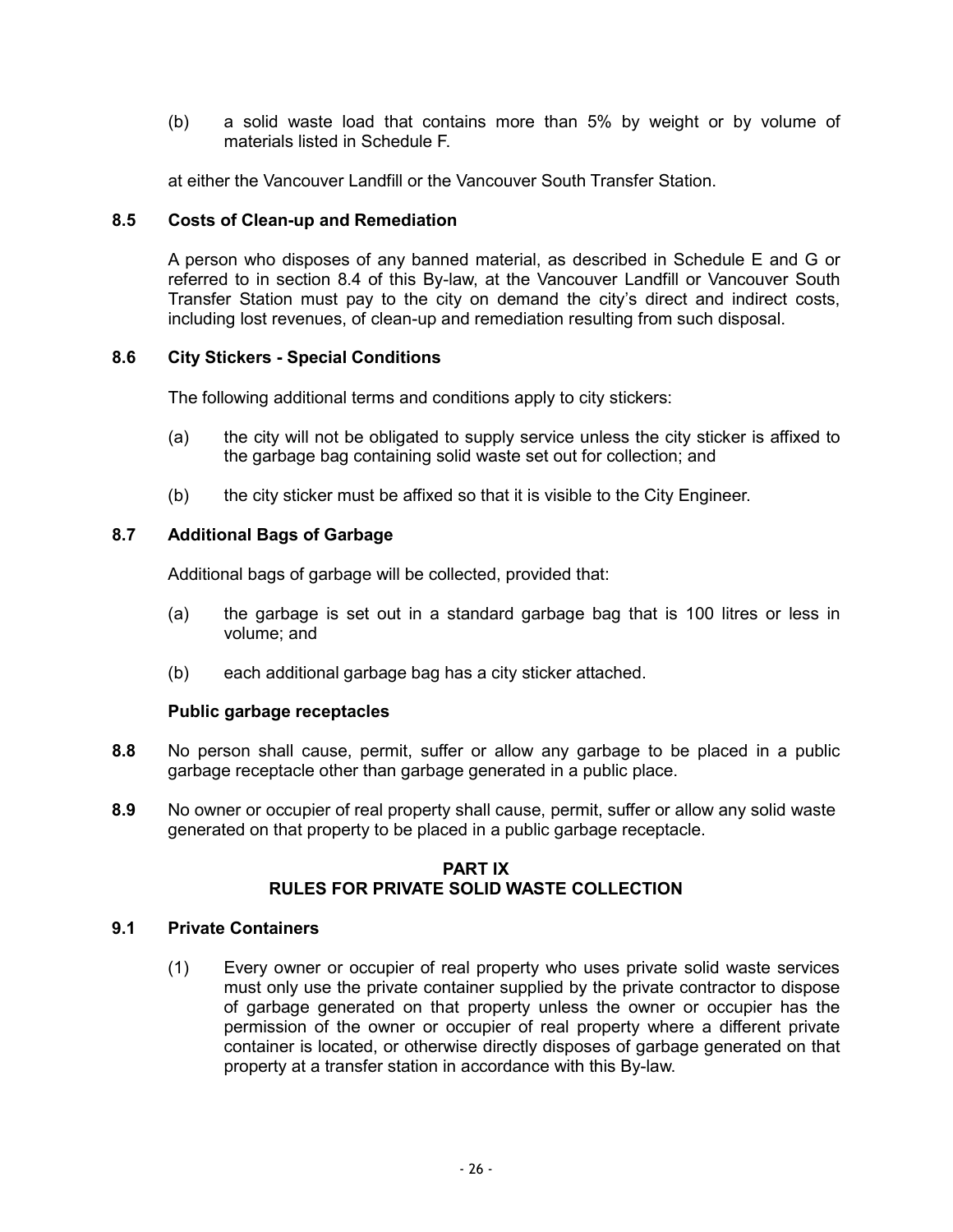- (2) If an owner or occupier of real property uses a private solid waste service involving a private container, the owner or occupier must:
	- (a) maintain the private container and the area within 1.5 meters of the container in a clean and sanitary condition and in a condition that is not noxious, offensive or dangerous to public health ;
	- (b) not cause, permit, suffer or allow the private container to overflow onto the street or lane, or otherwise cause a nuisance;
	- (c) keep each private container that is visible from a street or lane and is greater than one cubic yard in size locked, except for the purposes of putting solid waste into the container, and
	- (d) at all times and in letters and numbers at least 5 centimeters in height, display on all private containers visible from a street or lane, the address or addresses of the property the private contractor serves.

## **9.2 Remedies for non-compliance with order**

- (1) If an owner of occupier or real property fails to comply with an order issued under section 11.1 of this By-law concerning a violation of sections 9.1(2), 9.2A(1)(d) or 9.2A(5) within the time stipulated in the order or, if the order does not stipulate a time, within 48 hours of receipt of the order, then the city, by its workers or others may:
	- (a) if the order is issued for a breach of  $9.1(2)$  or  $9.2A$   $(1)(d)$ , remedy the default at the cost of the person so defaulting; and
	- (b) if the order is issued for a breach of  $9.1(2)$  or  $9.2A(1)(d)$  or  $9.2A(5)$ , remove the container from the street in accordance with the Impounding By-law, and the charges imposed by that By-law..

#### **9.2A Responsibilities of Private Contractors**

- (1) All private contractors must:
	- (a) not cause, permit, suffer or allow liquids to escape or leak from any private container during the storage, collection or transport of solid waste;
	- (b) not cause, permit, suffer or allow rain or pests to enter a private container;
	- (c) maintain every private container in good condition;
	- (d) if the container is located on a street or lane, maintain the private container in a clean and sanitary condition that is not noxious, offensive or dangerous to public health;
	- (e) at all times and in letters and numbers at least 5 centimeters in height , display on all private containers visible from a street or lane the name and telephone number of the private contractor;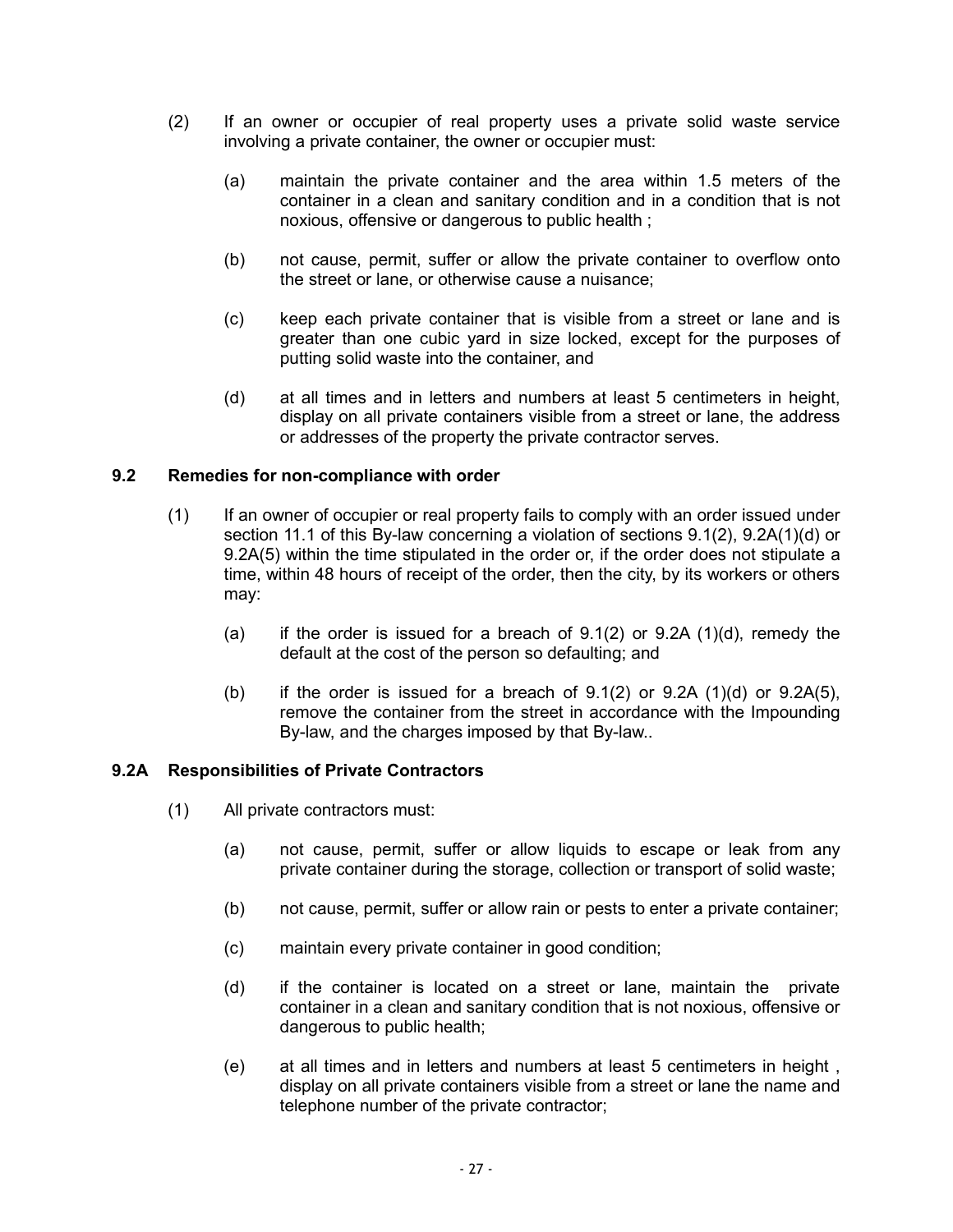- (f) if the container is located on a street or lane, at all times and in letters and numbers at least 5 centimeters in height, display the address or addresses of the property the private contractor serves; and
- (g) provide each private container that is visible from a street or lane and greater than one cubic yard in size with a secure, functioning lockable lid and lock maintained in working order and capable of preventing access to any contents within the container.
- (2) All private contractors must not cause, permit, suffer or allow any vehicles used in the course of business to allow liquids to escape or leak from the vehicle during the collection or transport of solid waste.
- (3) All collecting, transporting, processing, converting or salvaging of any solid waste, must be carried out so as not to be offensive or objectionable.
- (4) Any solid waste which will not immediately be processed, converted or salvaged must be removed as directly as possible on the day of collection to a place of disposal.
- (5) No private contractor may cause, permit, suffer or allow a private container to be placed on a lane or street unless authorized to do so pursuant to a license agreement with the City.

#### **PART X RATES, BILLING AND COLLECTION**

## **10.1 Rates**

(1) *Payment Due as Allocated*

The rates set out in Schedule B to this By-law for solid waste services are due and payable by the owner and occupier whether or not:

- (a) the dwelling units are occupied,
- (b) the owner or occupier makes use of the service, or
- (c) the service is interrupted or altered in any manner.
- (2) Billing and Collections
	- (a) The rates for solid waste service will be entered by the Collector on the tax roll of the City for each year against each property. Where the number of parcels does not equal the number of cans of garbage or the number or volume of garbage carts or green carts collection service allocated, the rates for service may be divided into the number of parcels comprising the property, and the resulting fraction of each rate may be added by the Collector to the tax roll of each parcel.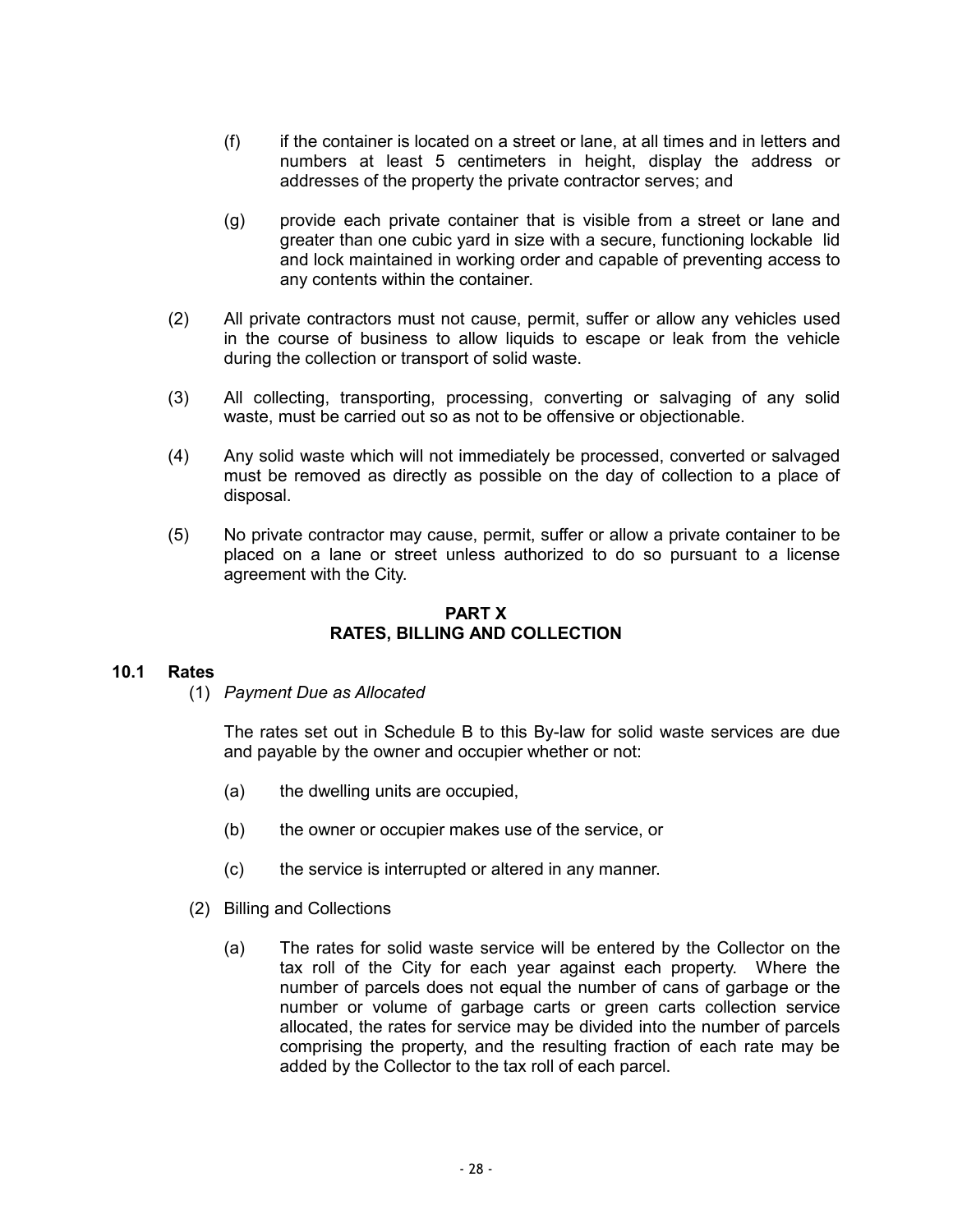- (b) Where a parcel is by law exempt from tax, the rates will be due and payable by the occupier of the exempt parcel.
- (3) *Additions/Reductions to Tax Roll*

Upon receipt of a written direction from the City Engineer, the Collector may enter the appropriate adjustment on the tax roll of the City for the affected premises.

## **10.2 Due Date**

All rates set out in Schedule A and Schedule B to this By-law, except where otherwise indicated in this By-law, are payable in advance of receiving the service to which the rate applies or, at the Collector's option, upon invoice.

#### **10.3 Adjustment of Charges for Change in Use**

(1) *Responsibility of owner*

An owner shall notify the Collector in writing of any change of use of the premises or any other matter which affects the rates payable under this By-law.

(2) *Timing of rate reduction for change in use*

A reduction in rates resulting from a change in use of the premises or any other matter will commence on the later of the date of receipt by the Collector of written notice from the owner, or the date on which the change actually occurs, as determined by the Collector.

(3) *Timing of rate increase for change in use*

An increase in rates resulting from a change in use of the premises or any other matter will commence on the date on which the change actually occurs, as determined by the Collector.

(4) *Limits on refund or credit of overpayments for reduced rates due to change in use*

The Collector may refund or credit overpayments resulting from reduction of rates due to a change in use of the premises, subject to the following provisions:

- (a) the Collector must calculate the credit or refund from the later of the date of receipt of notice or the actual change, as determined by the Collector;
- (b) the Collector must refund or credit any overpayment for the current year and may refund overpayments for a maximum of two years prior to the current year; and
- (c) no interest shall be paid on refunds or credits.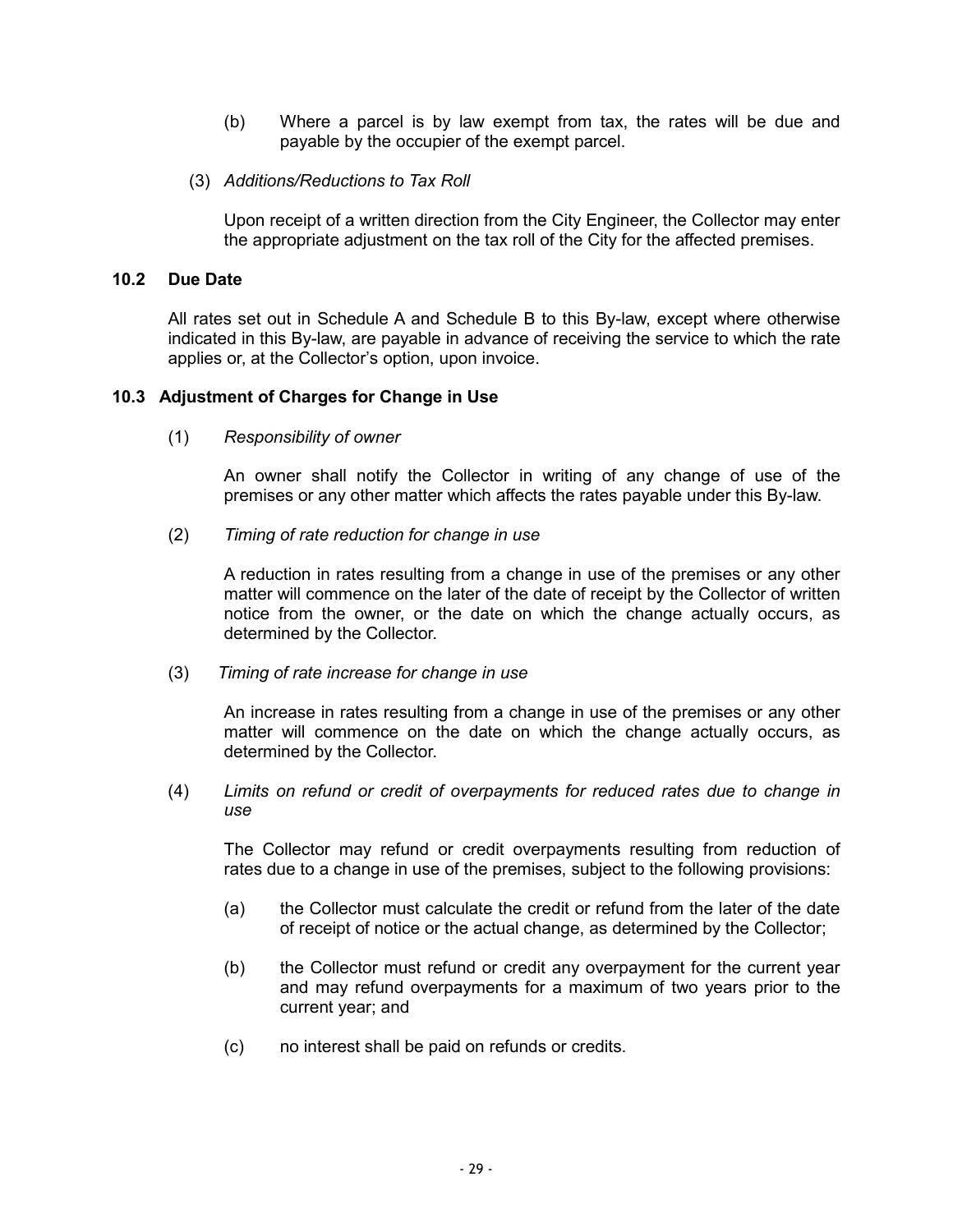## (5) *Limits on back billing for increased rates due to change in use*

Where an increase in rates results from a change in use of the premises or any other matter the Collector must issue an invoice to a customer, subject to the following provisions:

- (a) the Collector must calculate the increase from the date on which the change actually occurs; and
- (b) despite (a), the Collector must not back bill for a period greater than the current year, plus one year prior to the current year."; and

#### **10.4 Adjustment of Charges for Partial Period**

Where any rate, charge or fee is prescribed by the month, year or other period, the amount payable for a partial period will be calculated on the basis that the service is provided daily and the amount payable will be proportioned accordingly, unless otherwise provided in this By-law or any contract made by the City under this By-law.

#### **10.5 Reimbursement during construction**

Despite section 10.1, if:

- (a) the owner of a residential dwelling demolishes it and constructs a new residential dwelling in its place,
- (b) gives the City Engineer a copy of the demolition permit for the existing dwelling and of the occupancy permit for the new dwelling, and
- (c) the period between the dates of the two permits is more than 12 months,

the City Engineer will reimburse the solid waste utility rates paid by the owner, under Schedule B for the number of whole calendar months that occur during that period, by way of billing credit.

#### **10.6 Interest, Penalties and Costs**

Rates entered on the tax roll of the City in accordance with this By-law are subject to the same interest, penalties and other costs as any other tax lawfully entered on the tax roll of the City as set out in further detail in the *Tax Penalty By-law* and the *Real Property*  Tax Interest By-law, as amended or replaced from time to time.

#### **10.7 Scheduled Rates Apply**

The rates set out in Schedule A and Schedule B to this By-law form an integral part of this By-law, and every person will promptly pay to the City the amounts specified for the service allocated or rendered to that person.

#### **10.8 Collection of Unpaid Rates**

The rates and other amounts payable under this By-law,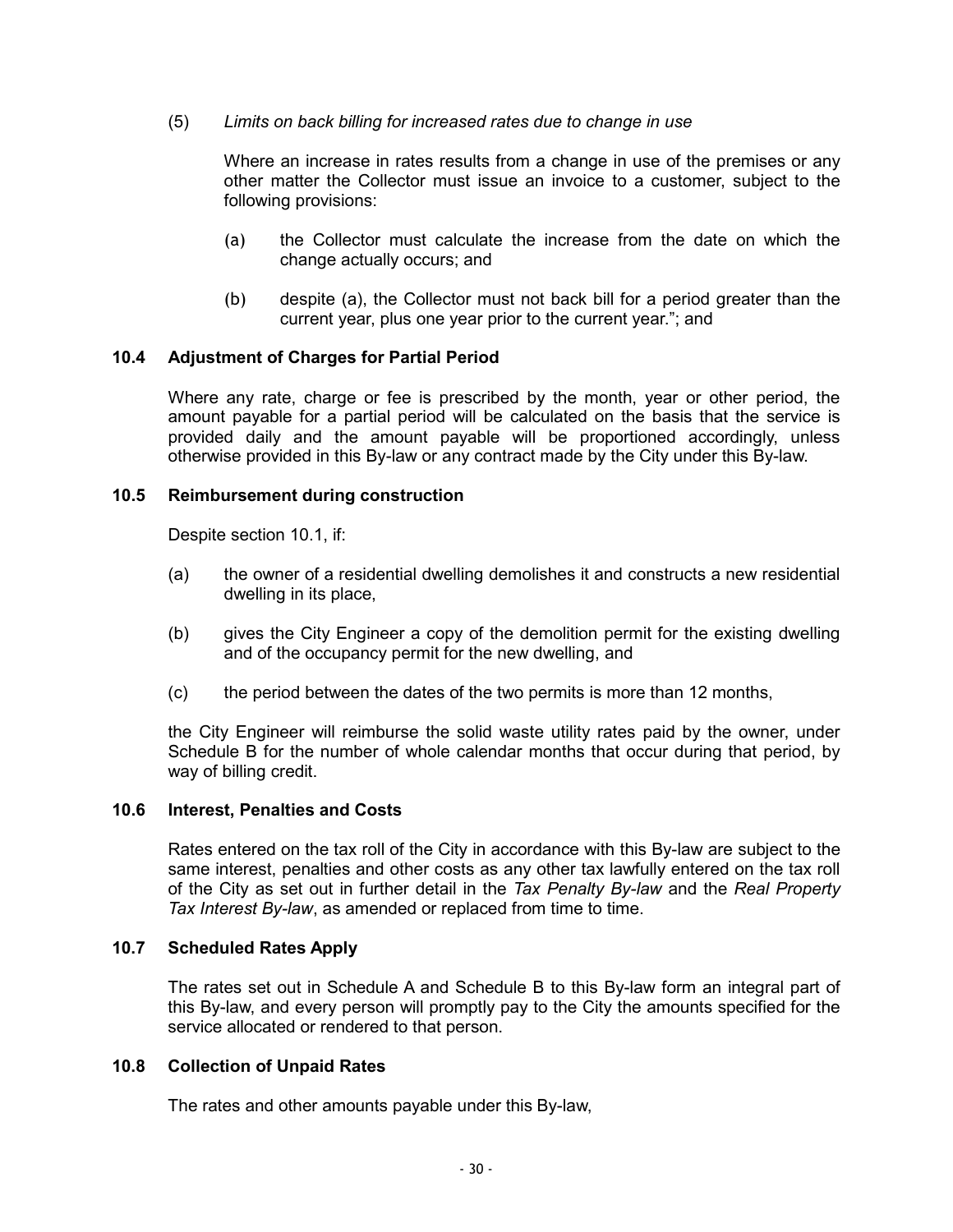- (1) are a debt due and payable by the owner and occupier to the City and may be recovered by the City in any Court of competent jurisdiction, and
- (2) with respect to solid waste collection service, will form a charge on the land to which service is allocated or to which service is provided.

Any rates or other amounts not paid when due and not already entered on the tax roll of the City under this By-law may be certified by the Collector, and the amount so certified may be entered by the Collector on the tax roll of the City. All amounts, once entered on the tax roll of the City, will form a charge on the land to which they relate and may be collected in the same manner as taxes.

## **PART XI OFFENCES**

## **11.1 Requirement to discontinue or carry out work**

Council empowers any inspector or other employee of the city to order or direct any person to:

- (a) discontinue or refrain from proceeding with any work or doing anything that is in contravention of this By-law; and
- (b) carry out any work or do anything required by this By-law or any permit.

#### **11.2 Failure to comply with order**

No person shall fail to comply with an order or direction issued pursuant to section 11.1(a) or (b).

## **11.3 Service of Orders**

A notice or order issued under this by-law is sufficiently served if:

- (a) the order or notice is delivered by hand, by ordinary prepaid mail or by registered mail, to the owner or occupier at the applicable address as shown on the assessment roll; or
- (b) in the case of an owner or occupier that is a corporation, the order or notice is delivered by hand, by ordinary prepaid mail, or by registered mail, to the registered and records office of the corporation; or
- (c) the order or notice is delivered by hand, by ordinary prepaid mail or by registered mail, to the address of the user shown on the container as required by section 9.1(2); or
- (d) the order or notice is delivered by hand, ordinary prepaid mail or by registered mail, to the private contractor; or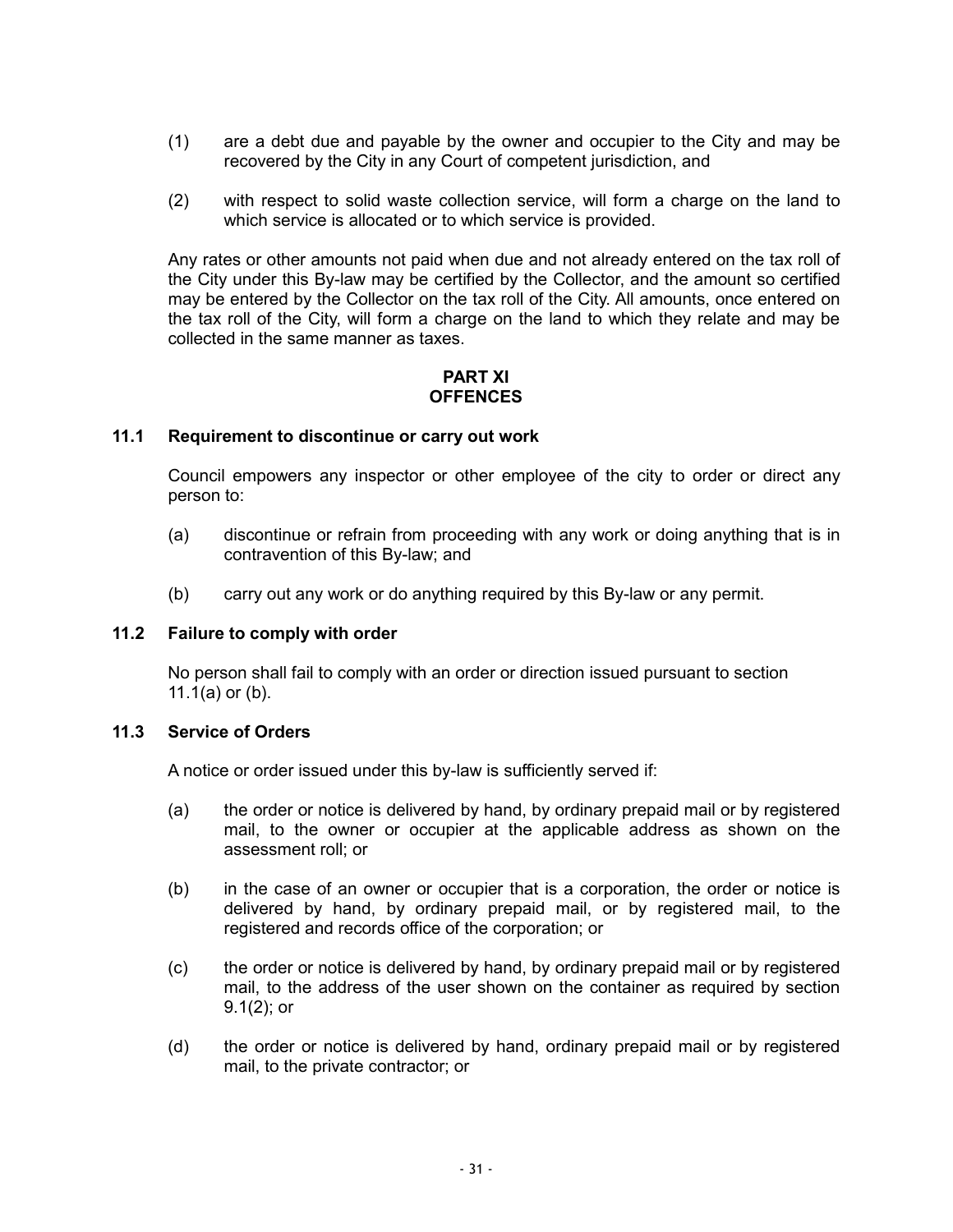- (e) in any case, the order or notice is delivered by electronic mail to the electronic mail address of the user or private contractor as shown in a lane permit application for commercial waste or recycling container; or
- (f) if a container is on a street or lane, by posting the notice on the container.

#### **11.4 Deemed Receipt of Order**

Notices and orders issued in accordance with this by-law are deemed to have been received:

- (a) seven days after mailing, if sent by ordinary prepaid mail, to the mailing address of the owner, occupier, user or private contractor;
- (b) on the date of delivery as noted in the Canada Post tracking system, if sent by registered mail;
- (c) 24 hours after sending, if sent by electronic mail to the electronic mail address of the user or private contractor as shown in a lane permit application for commercial waste or recycling container;
- (d) immediately upon receipt, if handed to the user, private contractor, owner or occupier or to a representative of the user, private contractor, owner or occupier, or delivered to the registered and records office for the owner; and
- (e) immediately upon posting on the container.

## **11.5 Offence under By-law**

A person who:

- (a) contravenes any provision of this By-law, or does any act or thing which contravenes any provision of this By-law, or suffers or allows any other person to do any act or thing which contravenes any provision of this By-law;
- (b) neglects to do or refrains from doing anything required to be done by any provision of this By-law; or
- (c) fails to comply with an order, direction, or notice given under any provision of this By-law, or suffers or allows any other person to fail to comply with an order, direction, or notice given under any provision of this By-law;

is guilty of an offence against this By-law, and liable to the penalties imposed under this Section 11.

#### **11.6 Fine for offence**

Every person who commits an offence against this By-law is punishable on conviction by a fine of not less than \$250.00 and not more than \$10,000.00 for each offence except that a person who commits an offence against section 11.3(c) is punishable on conviction by a fine of not less than \$500.00 for each offence.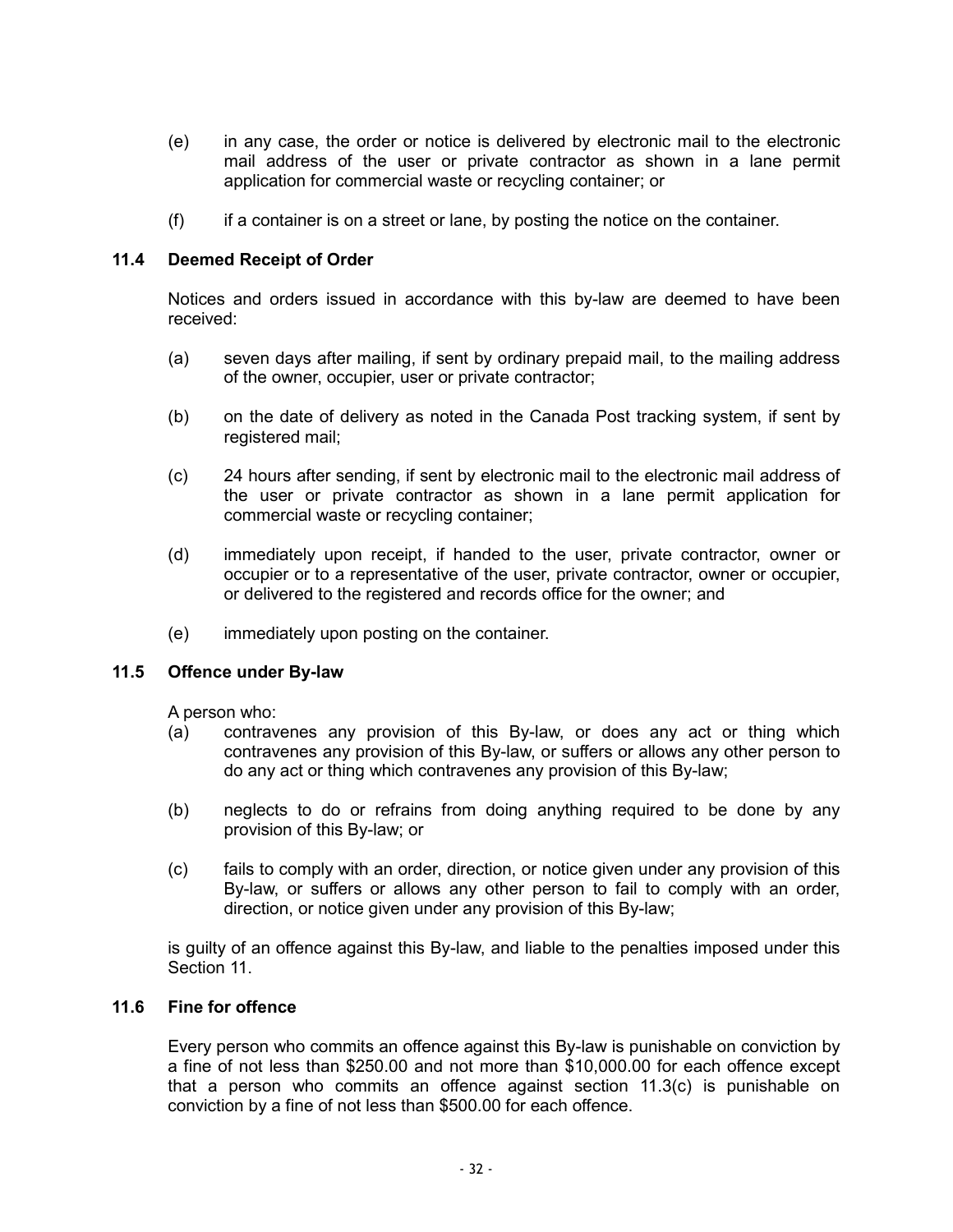# **11.7 Fine for continuing offence**

Every person who commits an offence of a continuing nature against this By-law is liable to a fine not less than \$250.00 and not more than \$10,000.00 for each day such offence continues.

### **PART XII GENERAL**

# **12.1 Repeal**

Solid Waste and Recycling By-law No. 7832 is hereby repealed.

# **12.2 Effective Date**

This By-law is to come into force and take effect on January 1, 2002.

ENACTED by Council this 13th day of December, 2001

(Signed) "Philip W. Owen" **Mayor** 

(Signed) "Syd Baxter" City Clerk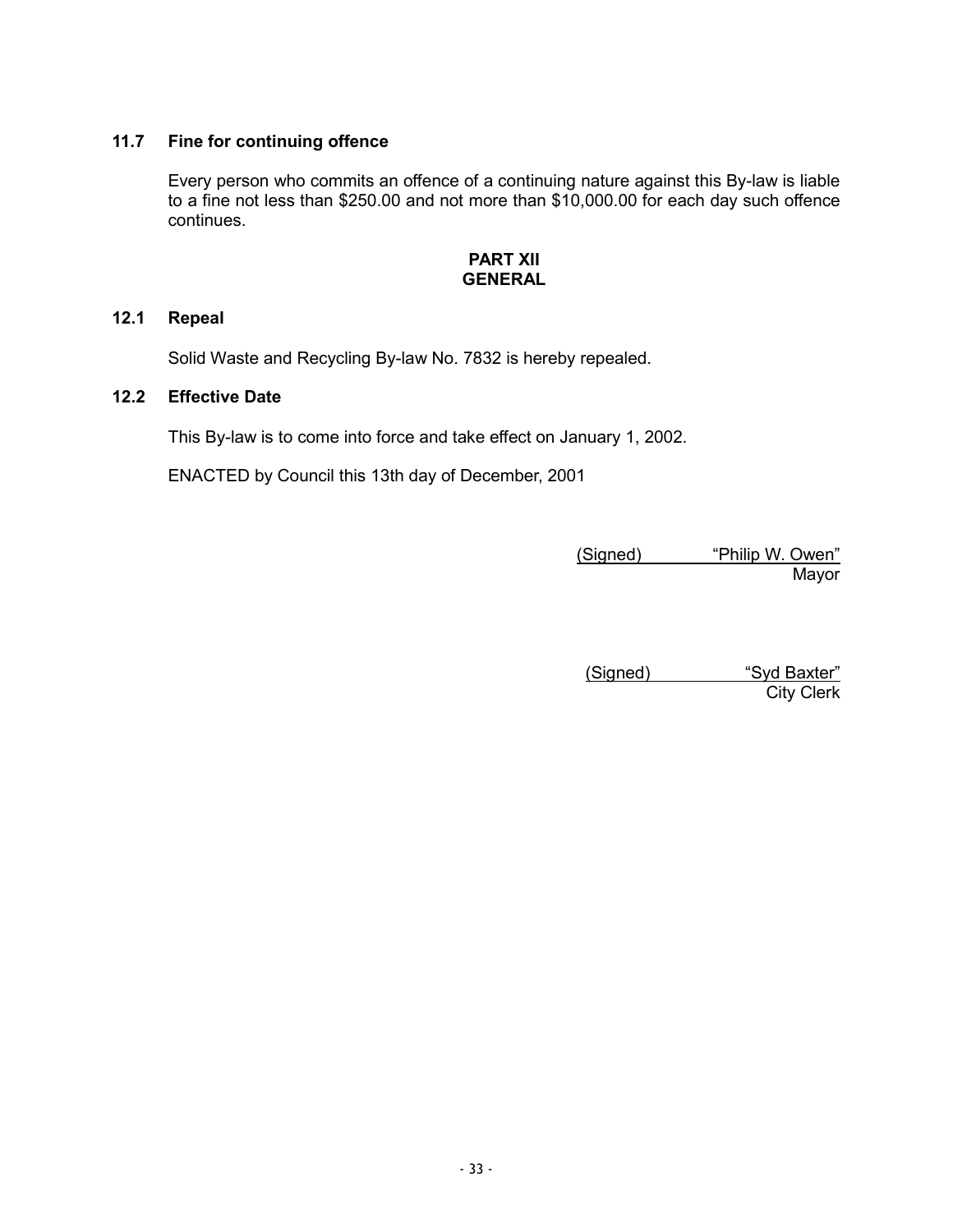# **SCHEDULE A**

# **RATES FOR LANDFILL AND TRANSFER STATION**

## **I. Drop-off Rates**

The following rates apply to solid waste, construction and demolition processing residual waste, yard waste, wood waste, food waste, and new gypsum (drywall) dropped off at the Vancouver Landfill (5400 72nd Street, City of Delta) and the Vancouver South Transfer Station (377 West Kent Avenue North, Vancouver).

| <b>Type of Waste</b>                                           | Rate                                                                  | Peak<br>hours<br>minimum<br>charge<br>(from<br>$10:00$ a.m.<br>to 2:00<br>p.m.<br><b>Monday to</b><br>Friday,<br>excluding<br><b>Statutory</b><br>Holidays) | Non peak<br>hours<br>minimum<br>charge<br>(other than<br>from 10:00<br>a.m. to 2:00<br>p.m.<br><b>Monday to</b><br>Friday) |
|----------------------------------------------------------------|-----------------------------------------------------------------------|-------------------------------------------------------------------------------------------------------------------------------------------------------------|----------------------------------------------------------------------------------------------------------------------------|
| Solid waste, other<br>than municipal                           | \$155/tonne for 0 to 0.99 tonnes to<br>a maximum of \$133 per load    | \$20                                                                                                                                                        | \$10                                                                                                                       |
| garbage                                                        | \$133/tonne for 1.00 to 7.99 tonnes<br>to a maximum of \$856 per load |                                                                                                                                                             |                                                                                                                            |
|                                                                | \$107/tonne for 8.00 or more tonnes                                   |                                                                                                                                                             |                                                                                                                            |
| Municipal<br>garbage                                           | \$121/tonne                                                           | \$20                                                                                                                                                        | \$10                                                                                                                       |
| Construction<br>and demolition<br>processing<br>residual waste | \$130/tonne                                                           | \$20                                                                                                                                                        | \$10                                                                                                                       |
| <b>Yard waste</b><br>and/or wood<br>waste                      | \$90/tonne                                                            | \$10                                                                                                                                                        | \$10                                                                                                                       |
| Food waste                                                     | \$100/tonne                                                           | \$10                                                                                                                                                        | \$10                                                                                                                       |
| Yard and/or wood<br>waste mixed with<br>food waste             | \$100/tonne                                                           | \$10                                                                                                                                                        | \$10                                                                                                                       |
| New gypsum<br>(drywall), at the                                | \$5 for up to $\frac{1}{2}$ a sheet (4'x4')                           | \$5                                                                                                                                                         | \$5                                                                                                                        |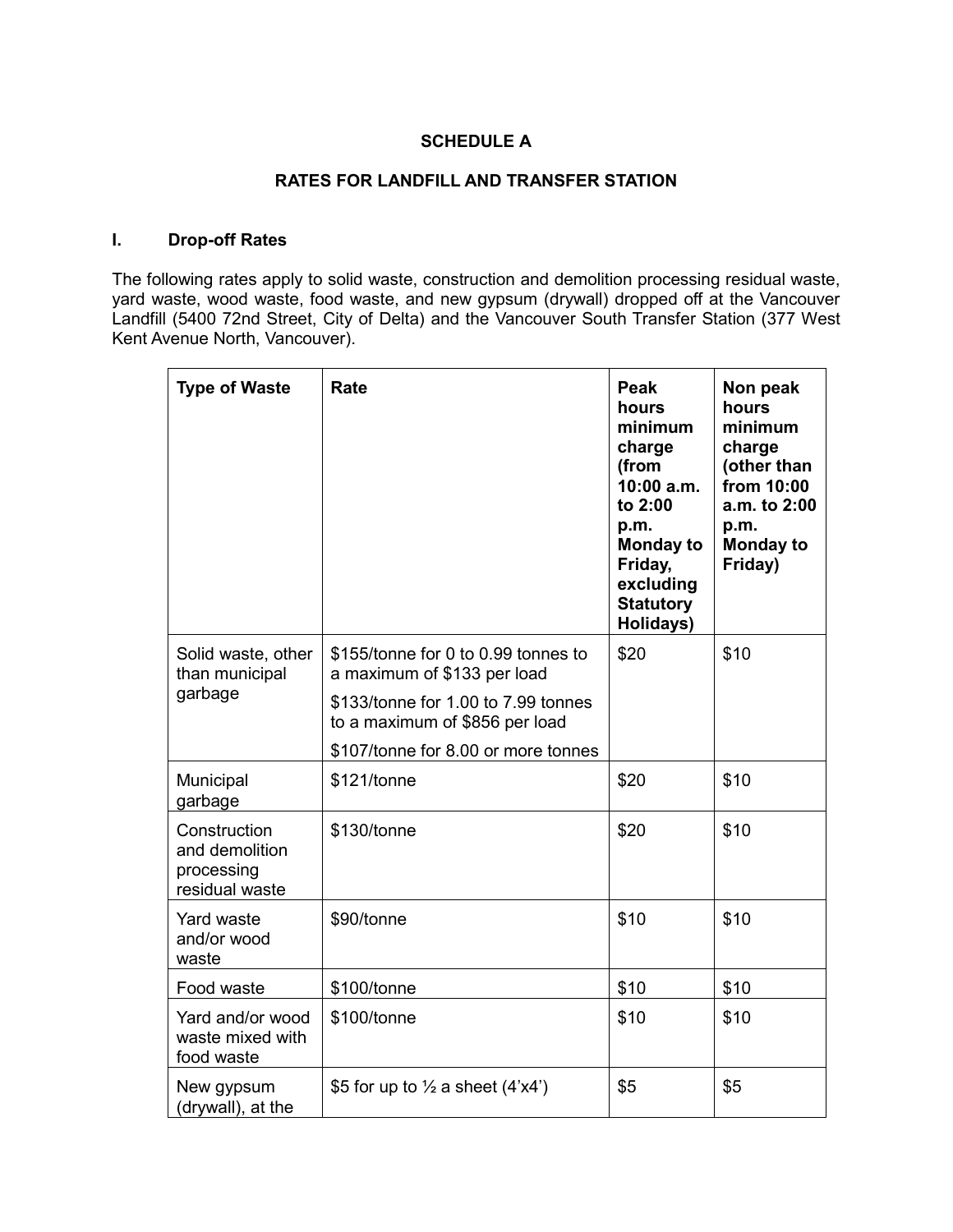| <b>Transfer Station</b>                     |                                 |      |      |
|---------------------------------------------|---------------------------------|------|------|
| New gypsum<br>(drywall), at the<br>Landfill | \$150/tonne for up to 0.5 tonne | \$10 | \$10 |

All charge rates based on weight are determined by rounding the weight of a load up to the nearest 0.01 tonnes.

All non-account charge rates are rounded to the nearest dollar. Mattresses deposited for recycling ......................................................................... \$15 per piece

Where any portion of a load consists of recyclable materials which are deposited separately for recycling, and for which there is no drop off rate, for that portion..................................No Charge

A load that contains any combination of materials subject to different disposal rates and the customer chooses not to weigh-out after dropping off each material, the entire load will be subject to the highest rate payable for any part of the load.

The following rates apply to solid waste dropped off at the Vancouver Landfill (5400 72nd Street, City of Delta).

Residential used gypsum (drywall) .......................................................................\$200 per tonne (\$10 minimum)

Solid waste from Delta Farms that contains less than 5% by weight or by volume of materials listed in Schedule F, and does not contain any materials listed in Schedules E and G ................................................. \$20 per load for up to 3 tonnes, for up to 5 loads per year

Special handle waste (nuisance waste) requiring burial, as determined by the City Engineer ........................................................................................................\$255 per tonne

(\$50 minimum)

Burial fee for non-recyclable residuals from regional wastewater treatment plants, in addition to the Burns Bog Rate as defined by the Burns Bog Landfill Agreement between Greater Vancouver Sewerage and Drainage District, City of Vancouver and The City of Delta

...............................................................................................................................\$280 per load

Demolition materials meeting the City Engineer's specifications for road and infrastructure construction arriving in loads that are greater than 50 cubic metres in volume ..................................................................................................................\$110 per tonne

Demolition hog materials meeting the City Engineer's specifications for coarse demolition hog for surfacing tipping pads and temporary access roads...........................................\$50 per tonne

Demolition hog materials meeting the City Engineer's specifications for regular (fine) demolition hog for surfacing tipping pads and temporary access roads...................................\$20 per tonne

Asphalt and concrete meeting the City Engineer's specifications ..................................No Charge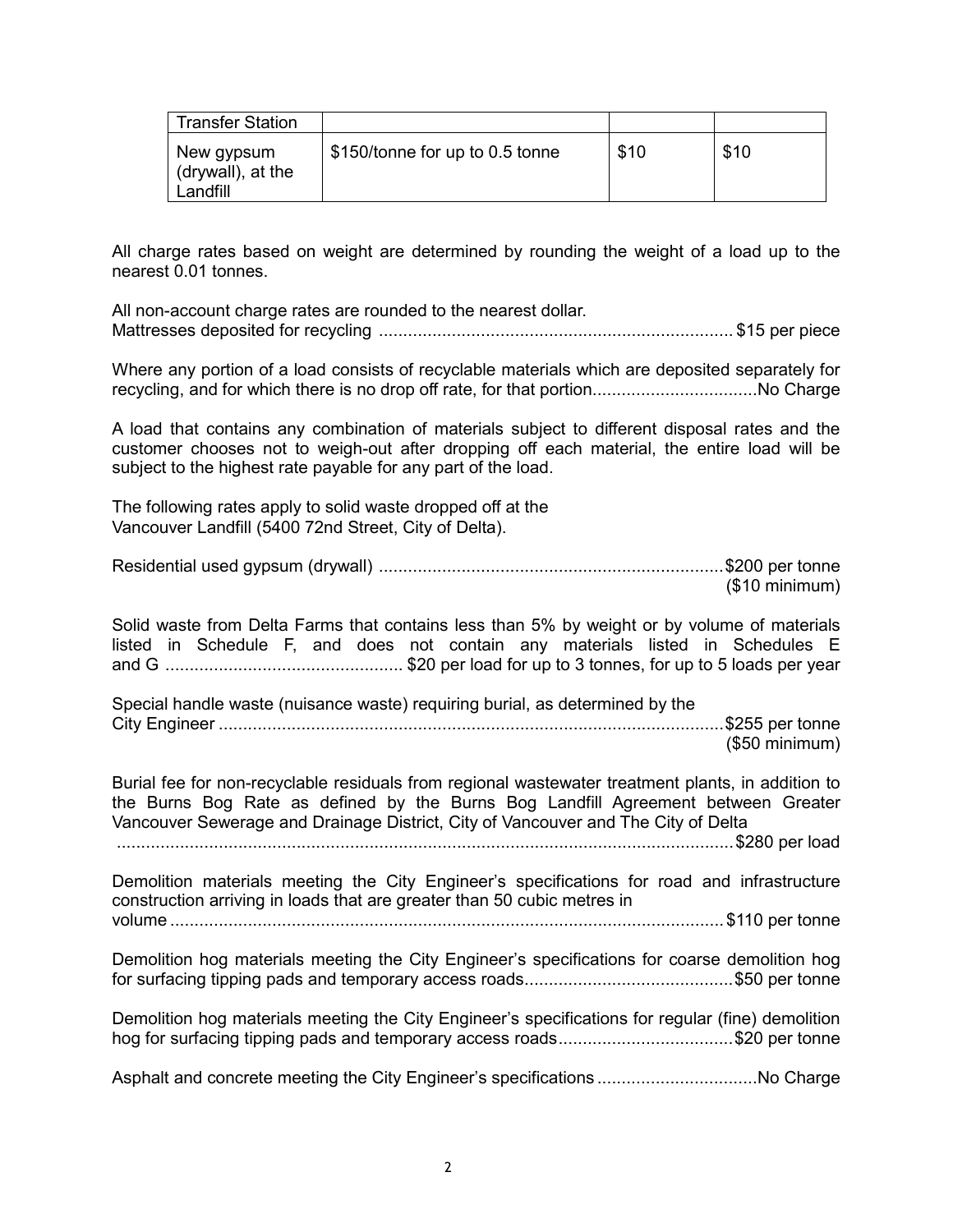| (\$10 minimum) |
|----------------|
| (\$50 minimum) |

## **II. Surcharge Rates**

Where any solid waste load disposed of at the Vancouver Landfill or the Vancouver South Transfer Station contains:

- (a) more than 5% by weight or by volume of recyclable materials listed in Schedule F other than food waste and expanded polystyrene packaging, a 50% surcharge will be applied to the load;
- (b) more than 25% by weight or by volume of food waste, a 50% surcharge will be applied to the load; and
- (c) more than 20% by weight or by volume of expanded polystyrene packaging, a 100% surcharge will be applied to the load.

The surcharge rates above will be waived for loads of special handle waste received at the Vancouver Landfill.

Where any solid waste load disposed of at the Vancouver Landfill or the Vancouver South Transfer Station contains one or more materials listed in Schedules E and G, a \$66.00 surcharge will be applied to the load plus removal and remediation costs where applicable.

Where any load of solid waste, yard waste, clean wood waste, wood waste and/or recyclable materials is not secured as per the requirements of the *Motor Vehicle Act*, a 50% surcharge shall be applied to the load to a maximum surcharge value of \$50.

Where a single load is subject to multiple surcharges, the surcharge with the highest value will apply for the weight of the entire load.

#### **III. Compost Rates**

The following rates apply to the sale of compost produced from yard waste at the Vancouver Landfill Composting Facility at 5400 72<sup>nd</sup> Street in the City of Delta.

Compost rate .................................................................................................. \$8 per cubic meter (\$5 minimum) Compost rate, for Delta Farmers..................................................................... \$1 per cubic meter

# IV. **Transaction fee**

In addition to all other charges, a \$5 fee is imposed on all Solid Waste transactions, including mixed loads, nuisance waste loads, asbestos waste loads, and new and residential used gypsum (drywall).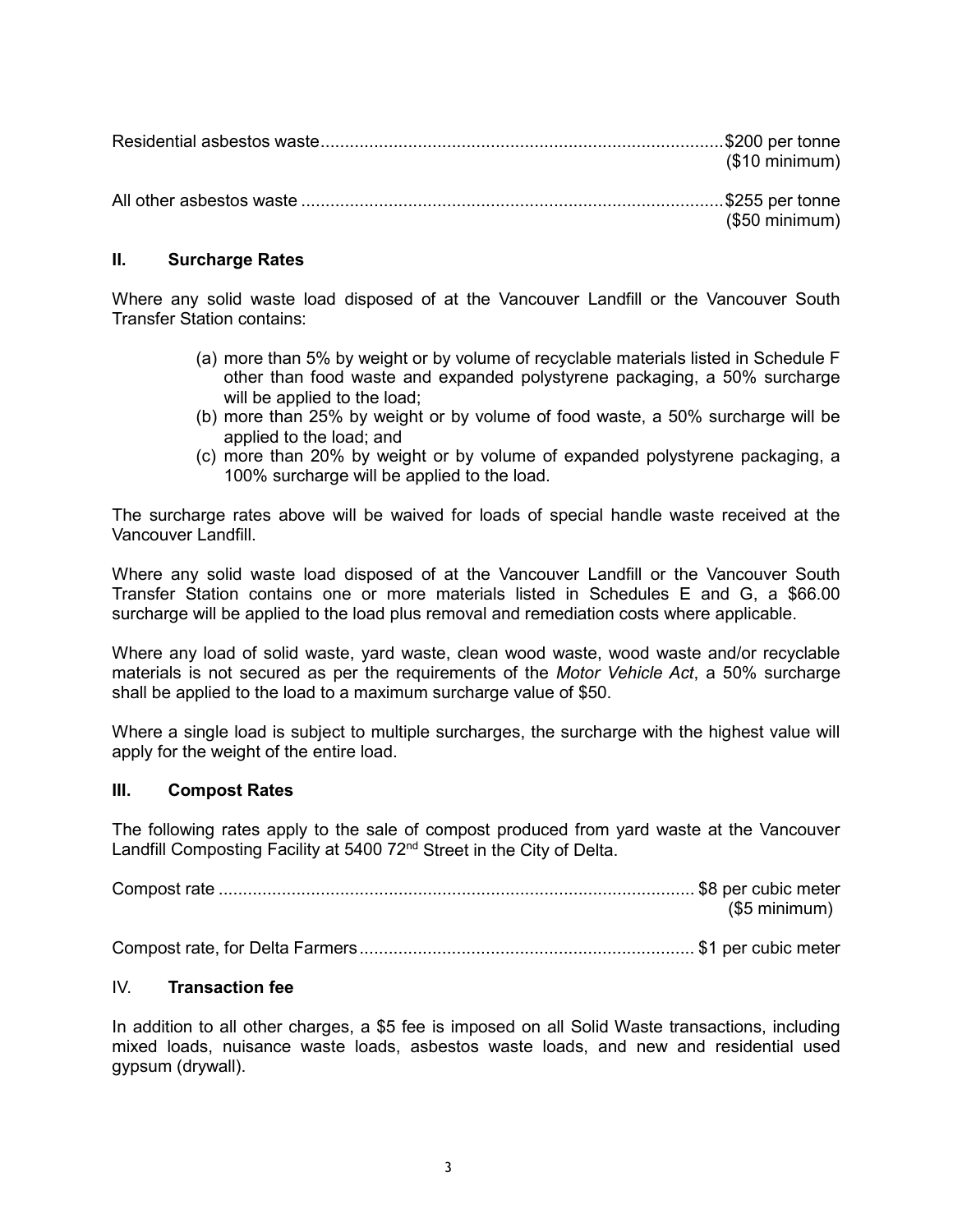#### **SCHEDULE B**

#### **RATES FOR COLLECTION SERVICES**

# **I. Garbage Cart Collection Service**

## **A. Residential Property**

The following allocation applies to residential properties:

| Number of<br><b>Dwelling</b><br>Units | Minimum Allocated Garbage<br>Volume (per collection period) | Minimum Allocated Garbage<br>Carts (per collection period) |
|---------------------------------------|-------------------------------------------------------------|------------------------------------------------------------|
| 1 unit                                | 50 litres                                                   | 75 litre                                                   |
| 2 units                               | 100 litres                                                  | 120 litre                                                  |
| 3 units                               | 150 litres                                                  | 180 litre                                                  |
| 4 units                               | 200 litres                                                  | 240 litre                                                  |
| 5 units                               | 250 litres                                                  | 360 litre                                                  |
| 6 units                               | 300 litres                                                  | 360 litre                                                  |
| 7 units                               | 350 litres                                                  | 360 litre                                                  |
| 8 units                               | 400 litres                                                  | 240 litre, 180 litre                                       |
| 9 units                               | 450 litres                                                  | 240 litre, 240 litre                                       |
| 10 units                              | 500 litres                                                  | 360 litre, 180 litre                                       |
| 11 units                              | 550 litres                                                  | 360 litre, 240 litre                                       |
| 12 units                              | 600 litres                                                  | 360 litre, 240 litre                                       |
| 13 units                              | 650 litres                                                  | 360 litre, 360 litre                                       |
| 14 units                              | 700 litres                                                  | 360 litre, 360 litre                                       |
| 15 units                              | 750 litres                                                  | 360 litre, 240 litre, 180 litre                            |
| 16 units                              | 800 litres                                                  | 360 litre, 240 litre, 240 litre                            |
| 16 units                              | 800 litres                                                  | 360 litre, 240 litre, 240 litre                            |
| 17 units                              | 850 litres                                                  | 360 litre, 360 litre, 180 litre                            |
| 18 units                              | 900 litres                                                  | 360 litre, 360 litre, 180 litre                            |
| 19 units                              | 950 litres                                                  | 360 litre, 360 litre, 240 litre                            |
| 20 units                              | 1000 litres                                                 | 360 litre, 360 litre, 360 litre                            |
| 21 units                              | 1050 litres                                                 | 360 litre, 360 litre, 360 litre                            |

# **B. Garbage Cart Rates**

For those properties which receive garbage cart collection service under Part IV – Garbage Service, per calendar year, the following rates are payable concurrently with each year's real property taxes:

| <b>Garbage Cart Size</b> | <b>Biweekly Collection Rate</b> | <b>Weekly Collection Rate</b> |
|--------------------------|---------------------------------|-------------------------------|
| 75 litres                | \$100                           | \$127                         |
| 120 litres               | \$115                           | \$144                         |
| 180 litres               | \$134                           | \$167                         |
| 240 litres               | \$154                           | \$189                         |
| 360 litres               | \$193                           | \$235                         |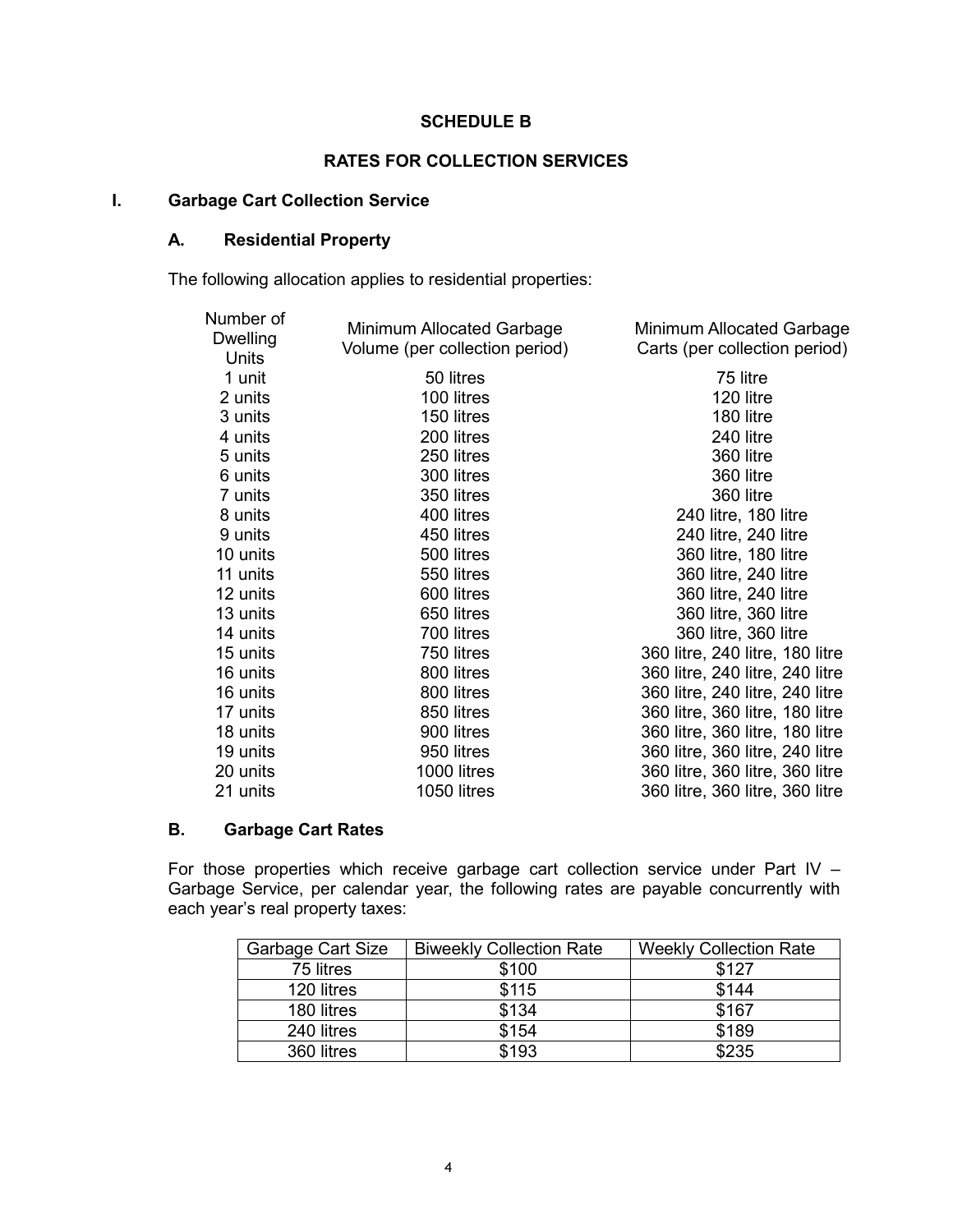# **II. Garbage Can Collection Service**

## **A. Residential Property**

The following allocation applies to residential properties:

| Number of      | <b>Allocated Garbage</b> |
|----------------|--------------------------|
| Dwelling Units | (per collection          |
|                | period)                  |
|                |                          |
| 1 unit         | 2 garbage cans           |
| 2 units        | 2 garbage cans           |
| 3 units        | 3 garbage cans           |
| 4 units        | 3 garbage cans           |
| 5 units        | 4 garbage cans           |
| 6 units        | 4 garbage cans           |
| 7 units        | 5 garbage cans           |
| 8 units        | 5 garbage cans           |
| 9 units        | 6 garbage cans           |
| 10 units       | 6 garbage cans           |
| 11 units       | 7 garbage cans           |
| 12 units       | 7 garbage cans           |
| 13 units       | 8 garbage cans           |
| 14 units       | 8 garbage cans           |
| 15 units       | 9 garbage cans           |
| 16 units       | 9 garbage cans           |
| 17 or more     | 10 garbage cans          |
| units          |                          |

## **B. Garbage Can Rates**

For those properties which receive garbage can collection service under Part IV Garbage Service, per calendar year, the following rates are payable concurrently with each year's real property taxes: biweekly collection ...............................................................\$75.00 weekly collection ..................................................................\$99.00 except for rowhouses which have one or more common collection points, at locations agreed to by the City Engineer, for each collection point where service is provided the following rates are payable: biweekly collection ...............................................................\$75.00 weekly collection ..................................................................\$99.00

| plus for each garbage can allocated or purchased, per calendar year, the      |  |
|-------------------------------------------------------------------------------|--|
| following rates are payable concurrently with each years real property taxes: |  |
|                                                                               |  |
|                                                                               |  |
|                                                                               |  |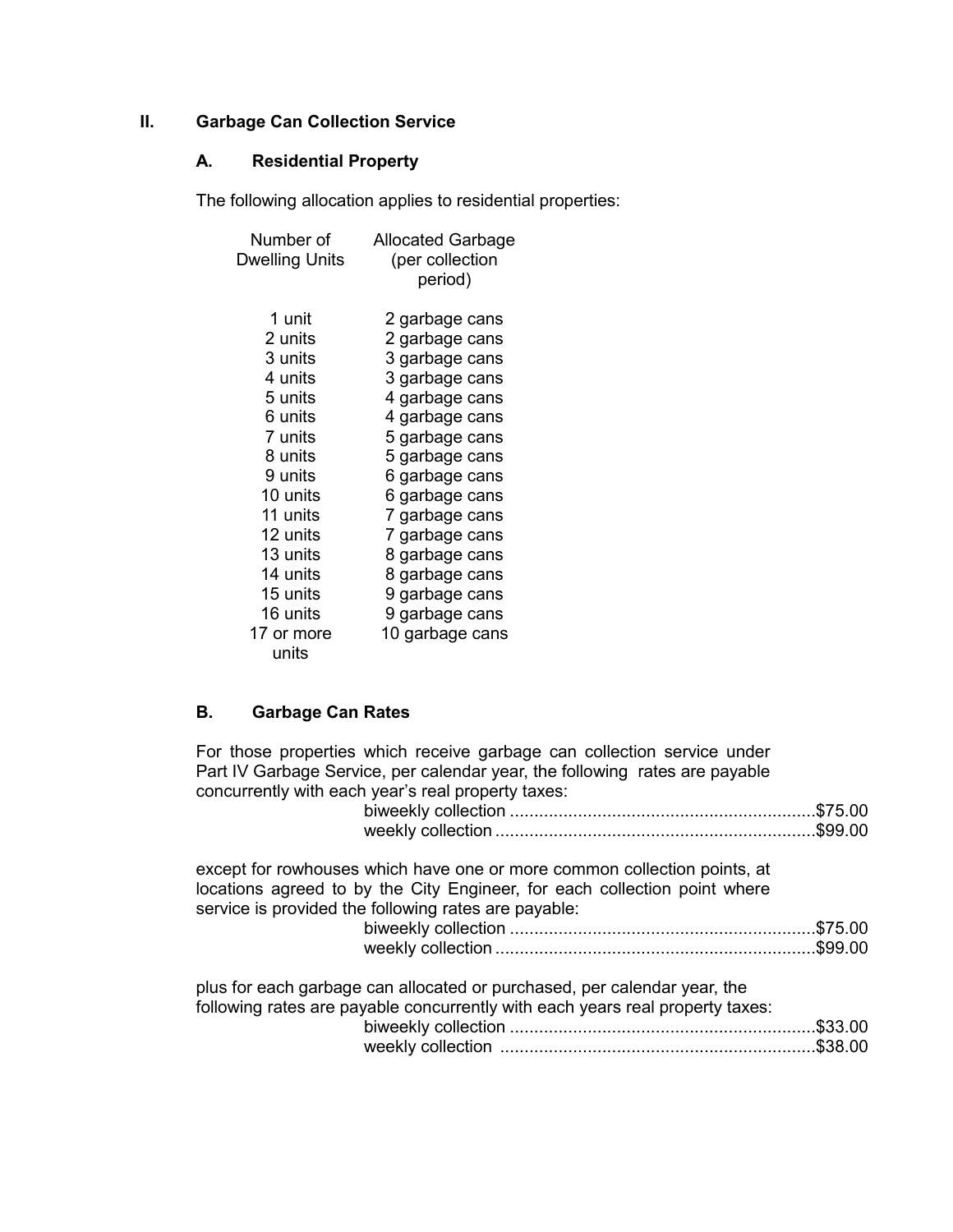# **III. Miscellaneous Service**

# **A. City Sticker Service**

Each additional garbage bag with a city sticker affixed to the contents .....................\$2.00

# **B. Purchase of Additional Garbage Service**

Each property owner will be allowed one change per calendar year in the level of service under sections 4.1, 4.2 and 4.3 at no charge. A fee of \$25.00 will be charged for each additional change in that calendar year.

# **IV. Recycling Collection Service**

# **A. Basic Recycling Rates**

For those properties which receive recycling collection service under Part V - Recycling Service, except for seniors licensed care and group homes, per calendar year, the following rates are payable concurrently with each year's real property taxes……………. .................................................\$200.00 per recycling cart

For seniors licensed care and group homes which receive recycling collection service under Part V - Recycling Service, per calendar year, the following rates are payable concurrently with each year's real property taxes

...................................................................................................\$67.00 per recycling cart

# **B. Additional Storage Charges**

For those properties which store recycling carts or PPP carts on streets or lanes ................................................................................................................\$200.00 per cart

# **V. Green Cart Collection Service**

## **A. Green Cart Rates**

For properties which receive green cart collection service under **PART VI – GREEN CART SERVICE,** per calendar year, the following rates are payable concurrently with each year's property taxes

| Size of green cart | Rate  |
|--------------------|-------|
| 120 litres         | \$149 |
| 180 litres         | \$174 |
| 240 litres         | \$200 |
| 360 litres         | よつらつ  |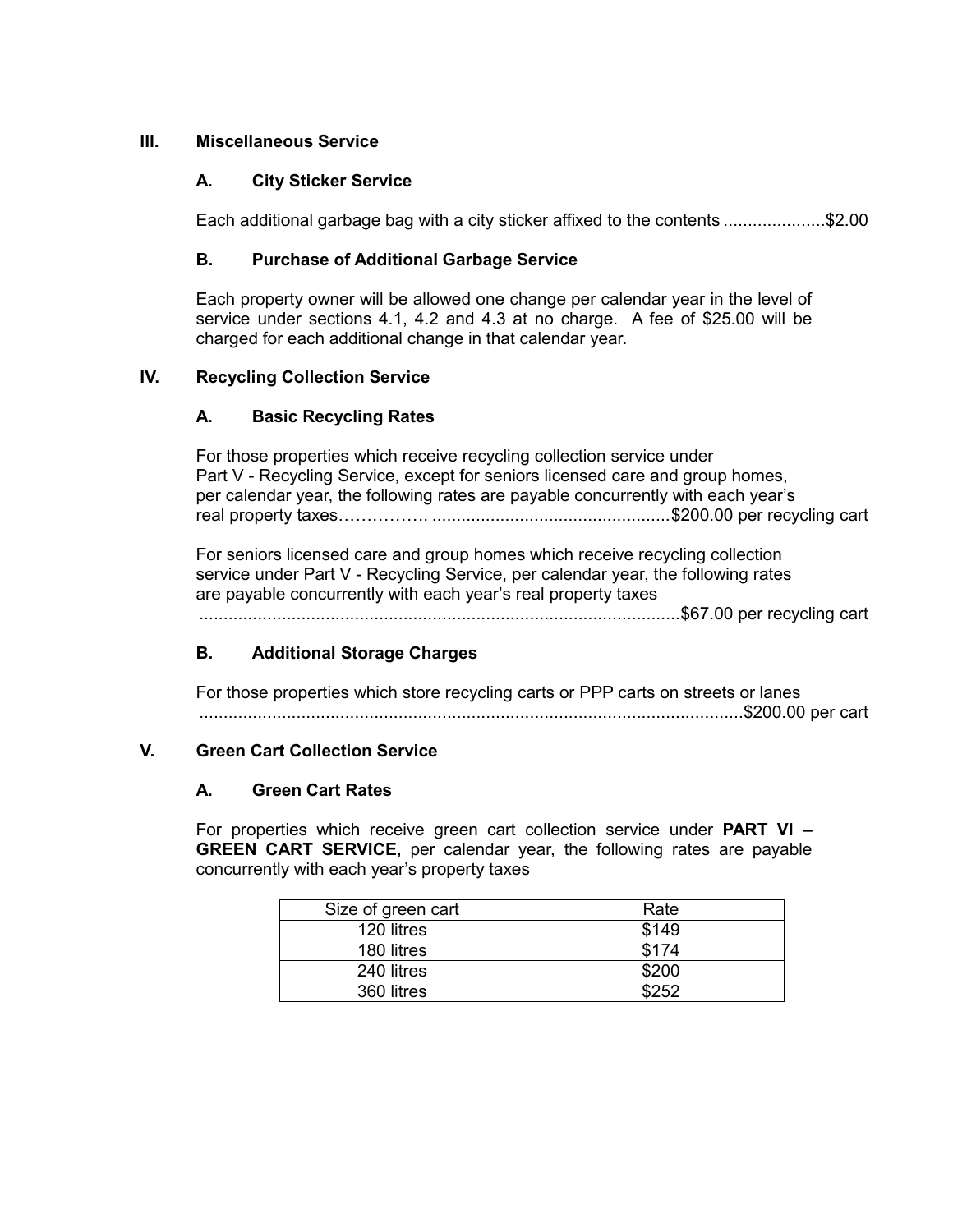# **B. Purchase of Additional Green Cart Service**

Each property owner will be allowed one change per calendar year in the level of service under this By-law, without charge. A fee of \$25.00 will be charged for any additional change in that calendar year.

# **VI. Street Cleaning Services Levy**

For each dwelling unit .....................................................................................\$22.00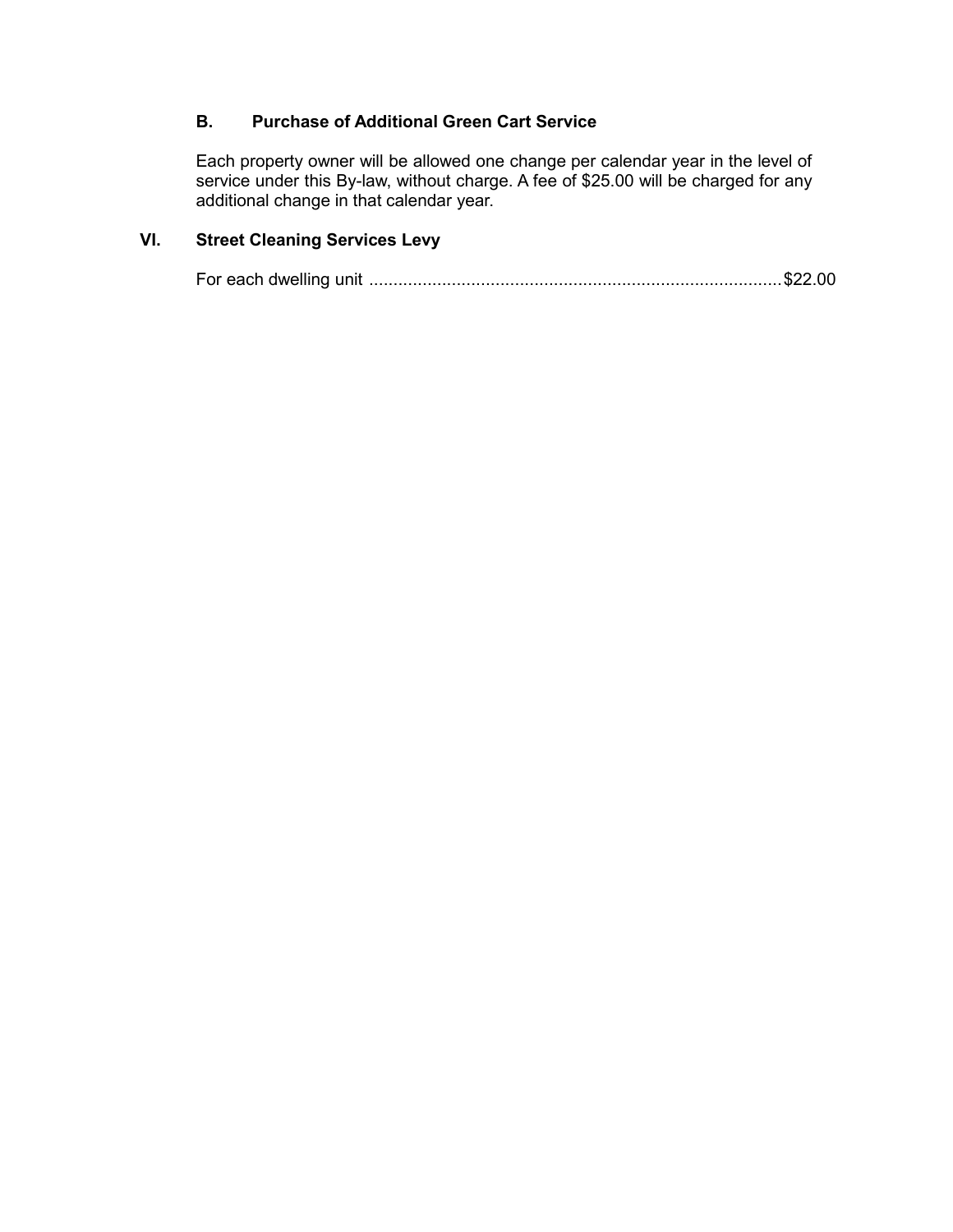# **SCHEDULE C**

#### **MATERIALS ACCEPTED IN BLUE BOX RECYCLING CONTAINERS AND RECYCLING CARTS**

- 1. Printed Papers, including:
	- i) Newspapers, inserts and flyers,
	- ii) Magazines and catalogues,
	- iii) Telephone directories,
	- iv) Paper gift wrap and greeting cards, and
	- v) Household paper (including junk mail, envelopes, writing paper and computer paper).
- 2. Corrugated Cardboard.
- 3. Paper Packaging (containing dry items when sold), including:
	- i) Boxboard,
	- ii) Moulded pulp, and
	- iii) Paper bags.
- 4. Paper Packaging (containing liquids when sold), including:
	- i) Paper cups and lids,
	- ii) Polycoated cartons and aseptic containers for milk, milk substitutes, cream and soup, and
	- iii) Multi-laminated paper packaging (including frozen dessert boxes and microwaveable bowls and cups).
- 5. Plastic Packaging, including:

Rigid plastic bottles (non-beverage), jugs, jars, clamshells, trays, pails, tubs, cold drink cups and planter pots, identified by the SPI Code #1 (Polyethylene Terephthalate or PET) or SPI Code #2 (High Density Polyethylene or HDPE) or SPI Code #3 (Polyvinyl Chloride or PVC) or SPI Code #4 (Low Density Polyethylene or LDPE) or SPI Code #5 (Polypropylene or PP) or SPI Code #6 (Polystyrene or PS) or SPI Code #7 (Other) or without a SPI resin code.

- 6. Metal Packaging:
	- i) Ferrous and non-ferrous metal cans (non-beverage),
	- ii) Spiral wound paper cans and lids (metal ends),
	- iii) Aluminum foil and foil containers, and
	- iv) Aluminum aerosol cans (including food spray cans, air fresheners, deodorant and hairspray).
- 7. Glass Packaging, including:
	- i) Glass bottles and jars (non-deposit).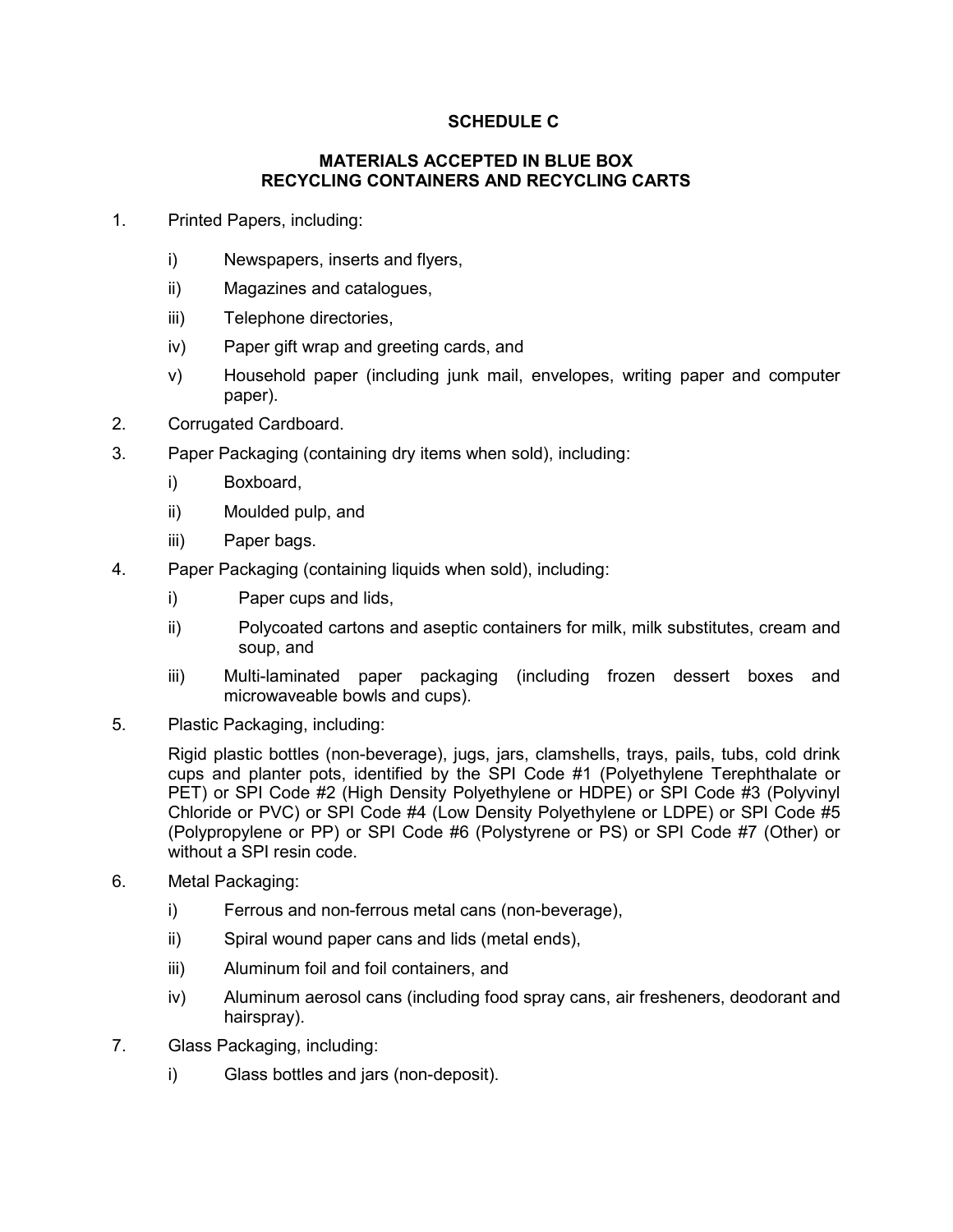### **SCHEDULE D**

#### **HAZARDOUS AND OPERATIONAL IMPACT MATERIALS BANNED FROM GARBAGE CONTAINERS**

- 1. Refuse that is on fire, smoldering, flammable or explosive.
- 2. Hazardous Waste as defined in the Hazardous Waste Regulation (B.C. Reg. 63/88), with the exception of asbestos waste delivered to the Vancouver Landfill in accordance with the Asbestos Policy.
- 3. Propane tanks.
- 4. Liquids or sludge.
- 5. Coated or uncoated wire and cable that exceeds either 1% of the total weight of the load or 1% of the total volume of the load.
- 6. Dead animals.
- 7. Excrement, other than amounts of pet excrement that are double bagged and discarded with garbage and that do not exceed either 5% of the total weight of the container or 5% of the total volume of the container.
- 8. Barrels, drums, pails or other large (205 litre or greater) liquid containers, whether full or empty.
- 9. New or used gypsum (drywall).
- 10. Mattresses.
- 11. Any material that would cause undue risk of injury or occupational disease to any person at the Vancouver Landfill and Transfer Station or that would otherwise contravene the Occupational Health and Safety Regulation (B.C. Reg. 296/97) enacted pursuant to the Workers Compensation Act, as amended or replaced from time to time.
- 12. Any other material which the City Engineer or Medical Health Officer considers hazardous or unsuitable to handle.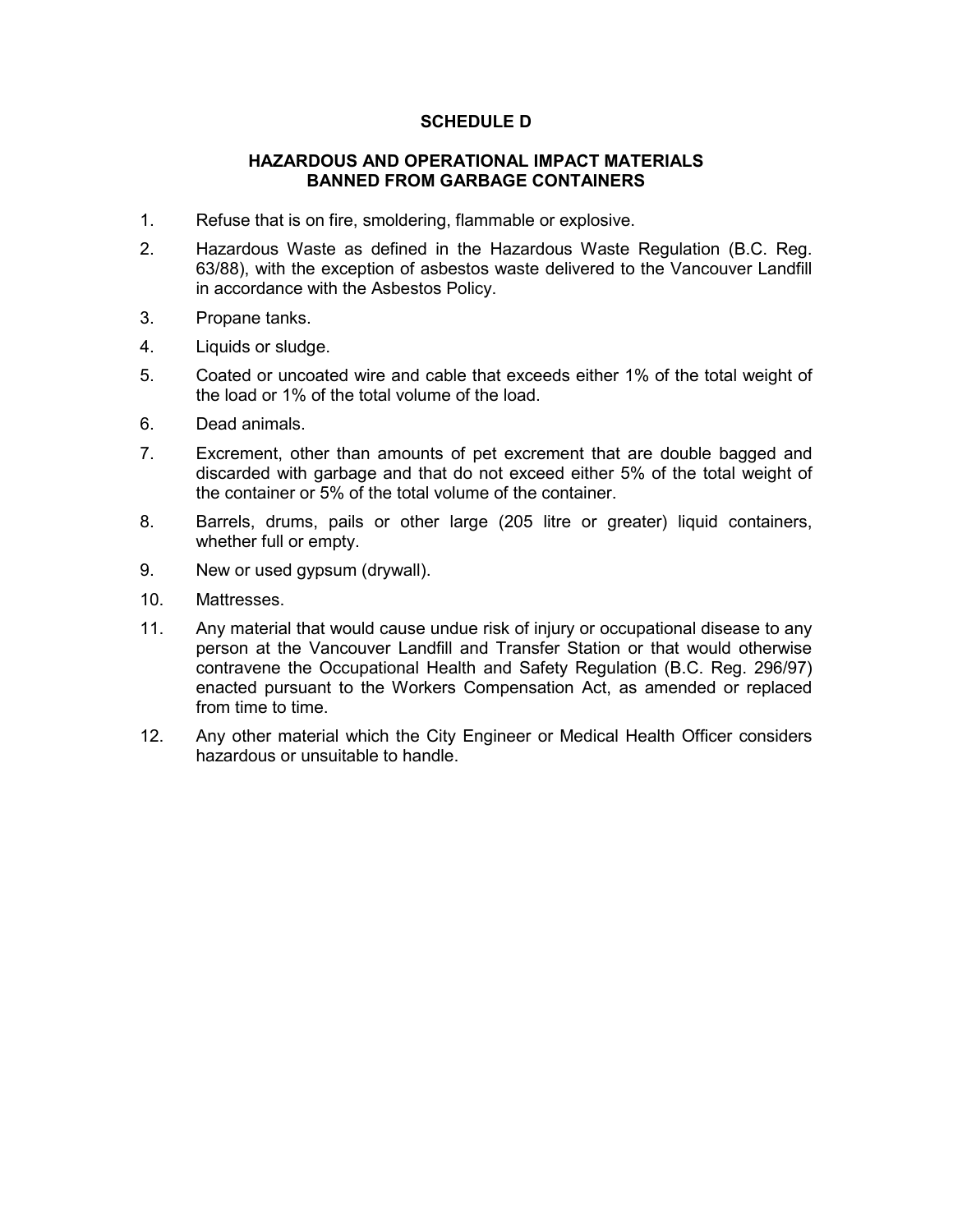## **SCHEDULE E**

#### **HAZARDOUS AND OPERATIONAL IMPACT MATERIALS BANNED FROM THE VANCOUVER LANDFILL AND TRANSFER STATION**

The following wastes are prohibited from disposal as garbage at the Vancouver Landfill and Vancouver South Transfer Station:

- 1. Automobile bodies.
- 2. Refuse that is on fire, smoldering, flammable or explosive.
- 3. Hazardous Waste as defined in the Hazardous Waste Regulation (B.C. Reg. 63/88), with the exception of asbestos waste delivered to the Vancouver Landfill in accordance with the Asbestos Policy.
- 4. Propane tanks, with the exception of Propane Tanks delivered as recyclable materials.
- 5. Liquids or sludge.
- 6. Coated or uncoated wire and cable that exceeds either 1% of the total weight of the load or 1% of the total volume of the load.
- 7. Dead animals from personal or business activities.
- 8. Inert fill material including soil, sod, gravel, concrete and asphalt exceeding 0.5 cubic metres per load, with the exception of those materials meeting the City Engineer's specifications for landfill cover, road building, and closure.
- 9. Excrement, other than amounts of pet excrement that are double bagged and discarded with Municipal Solid Waste and that do not exceed either 5% of the total weight of the load or 5% of the total volume of the load.
- 10. Barrels, drums, pails or other large (205 litre or greater) liquid containers.
- 11. New or used gypsum (drywall), with the exception of residential used gypsum (drywall) delivered to the Vancouver Landfill in accordance with the Drywall Policy.
- 12. Mattresses, with the exception of Mattresses that are delivered in dedicated loads to the Vancouver Landfill for management as special handle waste requiring burial.
- 13. Railroad ties or creosote treated wood.
- 14. Toxic Plants, with the exception of Toxic Plants that are double bagged and delivered in dedicated loads to the Vancouver Landfill for management as special handle waste requiring burial.
- 15. Personal hygiene products where the personal hygiene products make up more than 10% of the total weight of the load unless the personal hygiene products are double bagged in sealed plastic bags that are sufficiently durable to resist leaking or breaking during collection and disposal.
- 16. Any material that would cause undue risk of injury or occupational disease to any person at the Vancouver Landfill and Transfer Station or that would otherwise contravene the Occupational Health and Safety Regulation (B.C. Reg. 296/97)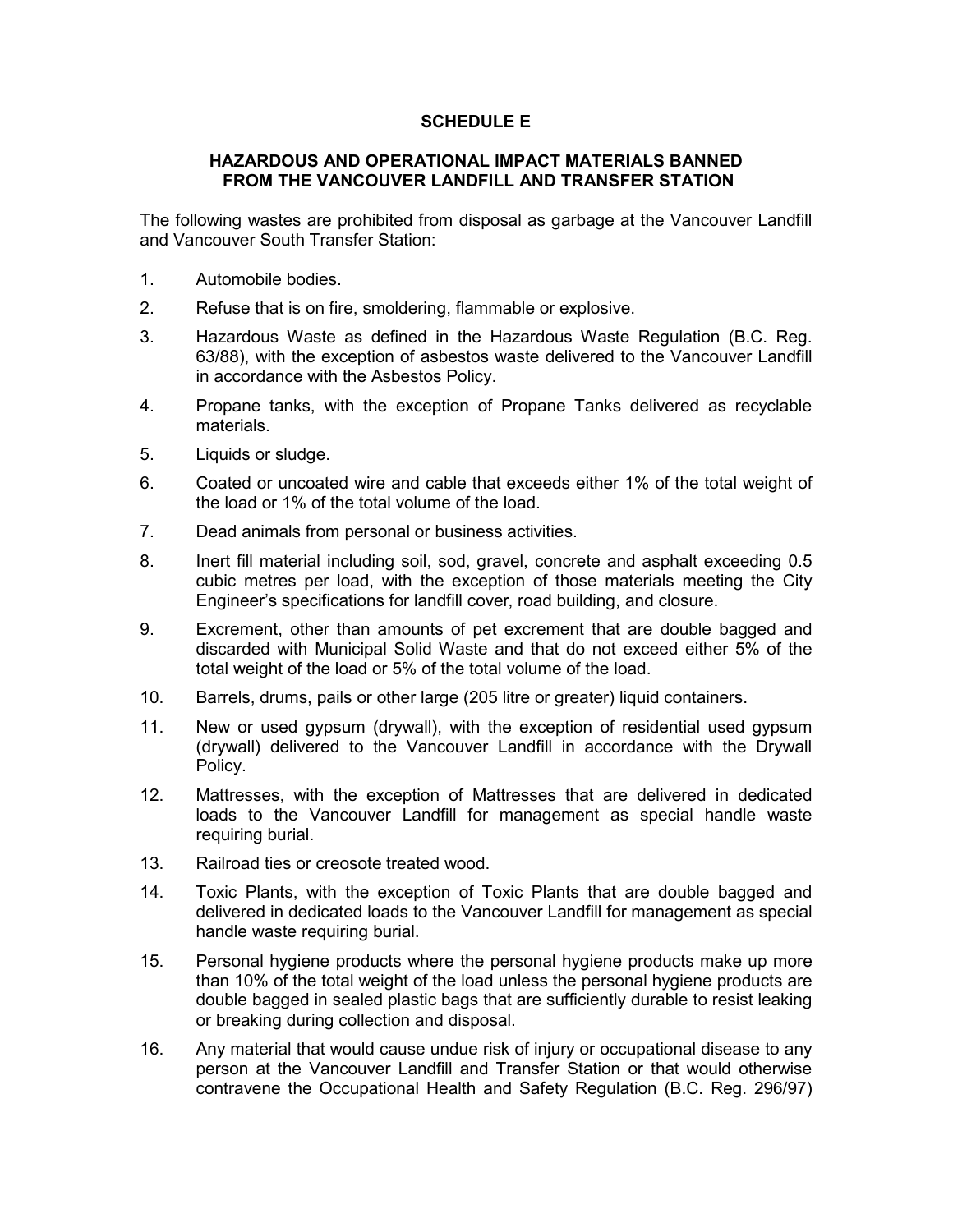enacted pursuant to the Workers Compensation Act, as amended or replaced from time to time.

17. Any other material deemed by the City Engineer as unacceptable for disposal at the Vancouver Landfill or Vancouver South Transfer Station.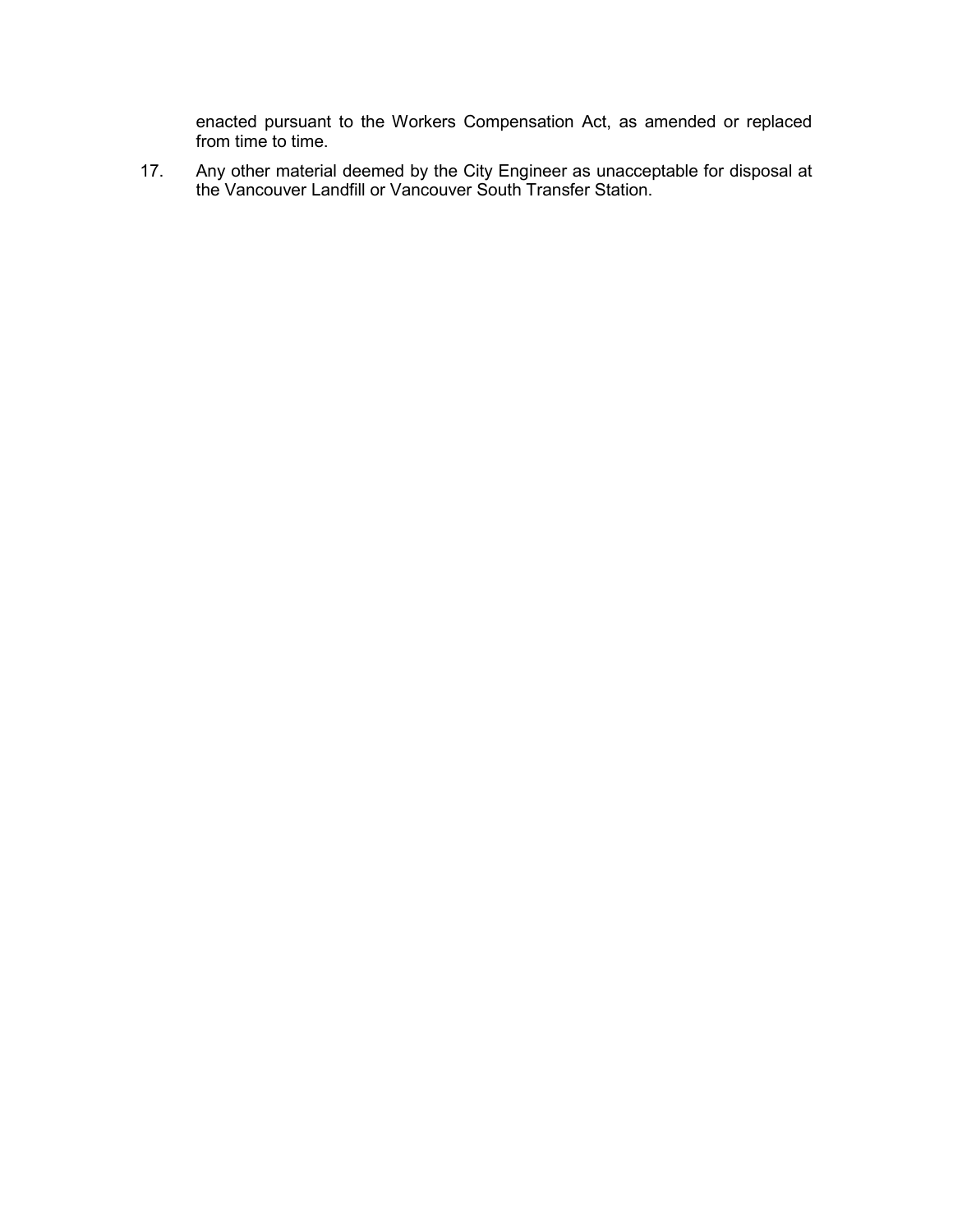# **SCHEDULE F**

#### **RECYCLABLE MATERIALS**

- 1. Beverage containers identified in "Schedule 1 Beverage Container Product Category" to the *Recycling Regulation* (B.C. Reg. 449/2004) of the *Environmental Management Act*.
- 2. Containers other than beverage containers made of:
	- i) Metal,
	- ii) Glass,
	- iii) Plastic identified by the SPI Code #1 (Polyethylene Terephthalate or PET) or SPI Code #2 (High Density Polyethylene or HDPE) or SPI Code #4 (Low Density Polyethylene or LDPE) or SPI Code #5 (Polypropylene or PP), or
	- iv) Composite materials to create rigid packaging consisting of paper and polyethylene (gable top cartons, frozen food boxes, ice cream cartons, and microwaveable dinner cartons) or paper, polyethylene and aluminum (aseptic cartons).
- 3. Recyclable Paper.
- 4. Corrugated Cardboard.
- 5. Yard Waste.
- 6. Food Waste.
- 7. Clean Wood Waste.
- 8. Expanded Polystyrene Packaging.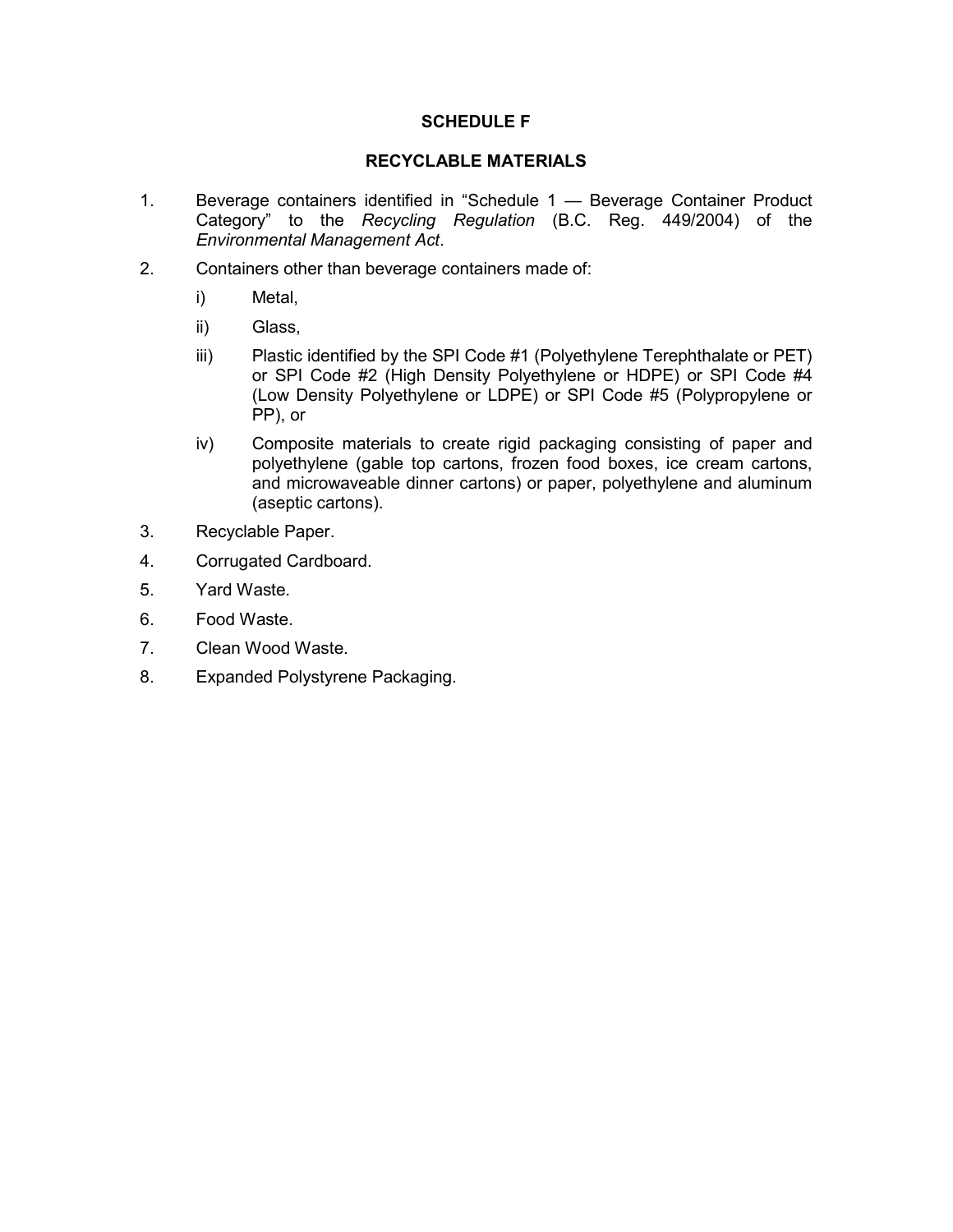# **SCHEDULE G**

## **PRODUCT STEWARDSHIP MATERIALS**

The following materials included in the effective Product Stewardship Program product categories of the *Recycling Regulation* of the *Environmental Management Act,* are banned from garbage containers, and from disposal as garbage at the Vancouver South Transfer Station, and Vancouver Landfill:

- 1. The following materials pursuant to Schedule 2 Residual Product Category to the *Recycling Regulation*:
	- i) Solvents and flammable liquids,
	- ii) Pesticides,
	- iii) Gasoline,
	- iv) Pharmaceutical products and medications,
	- v) Oil, oil filters and oil containers,
	- vi) Paint and paint containers,
	- vii) Lead-acid batteries, and
	- viii) Antifreeze and antifreeze containers.
- 2. Electronics and electrical products, including metal household and commercial appliance, as identified in Schedule 3 – Electronics and Electrical Products Category to the *Recycling Regulation*.
- 3. Tires pursuant to Schedule 4 Tire Product Category to the *Recycling Regulation*.